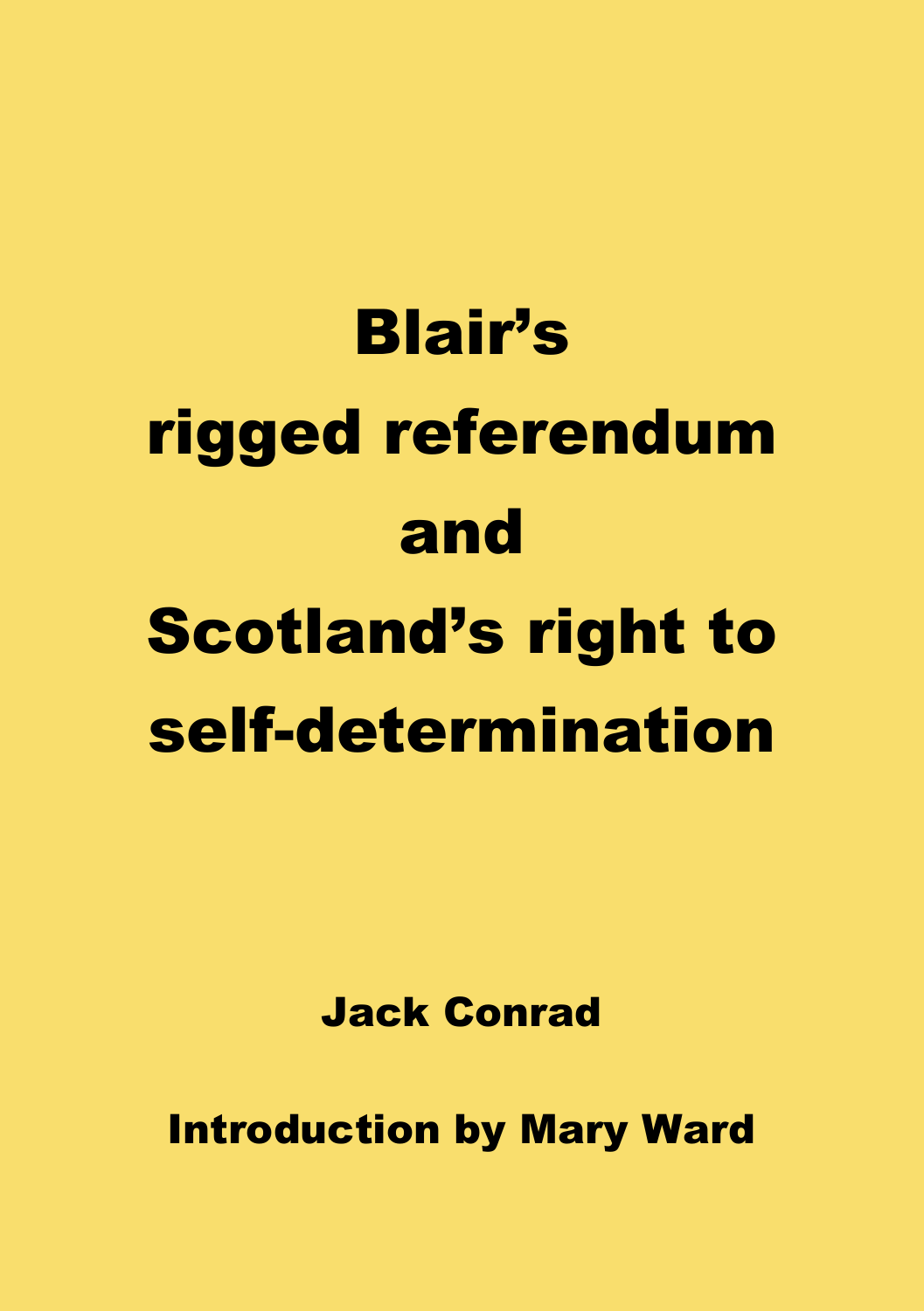In this pamphlet, Jack Conrad offers a serious critique of the Scottish Socialist Alliance's decision to support the call for a double 'yes' vote in the referendum.

He makes it clear why the Alliance's leadership, in the form of Scottish Militant Labour, is unable to take up the challenge to lead the working class away from reformism towards revolutionary politics around the national question in Scotland.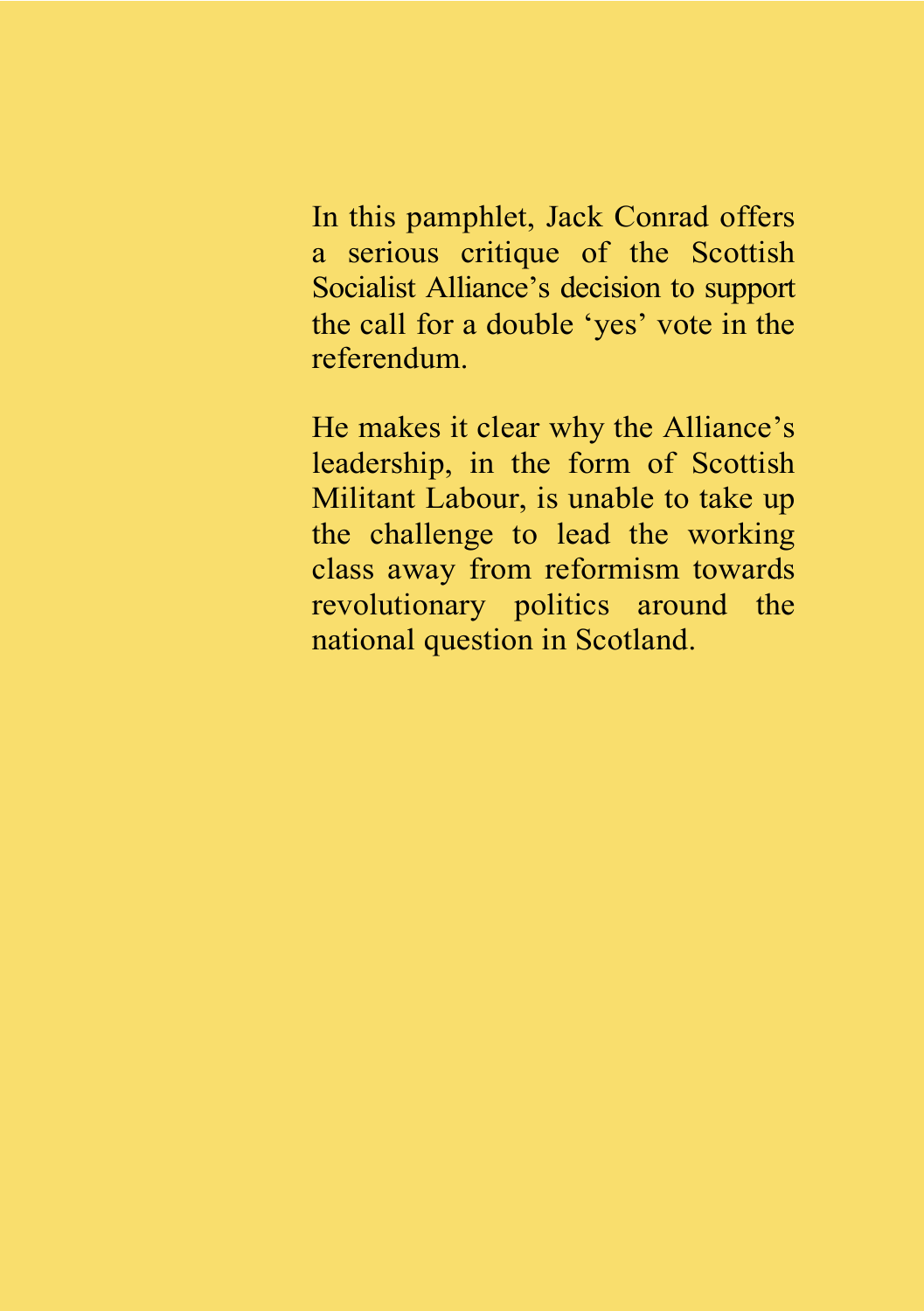Workers of the world, unite!

Dedicated to John Maclean: revolutionary, Soviet Russia's consul in Glasgow and victim of British state torture

Jack Conrad Blair's rigged referendum and Scotland's right to self-determination Introduction Mary Ward

Published by November Publications Ltd BCM Box 928, London WC1N 3XX © 1997 November Publications Ltd ISBN 1-874123-07-1 British Library Cataloguing-in-Publication Data: A catalogue record for this book is available from the British Library Typeset and printed by Top Printers Ltd, London NW10 ORG First edition July 1997

Communist Party of Great Britain BCM Box 928, London WC1N 3XX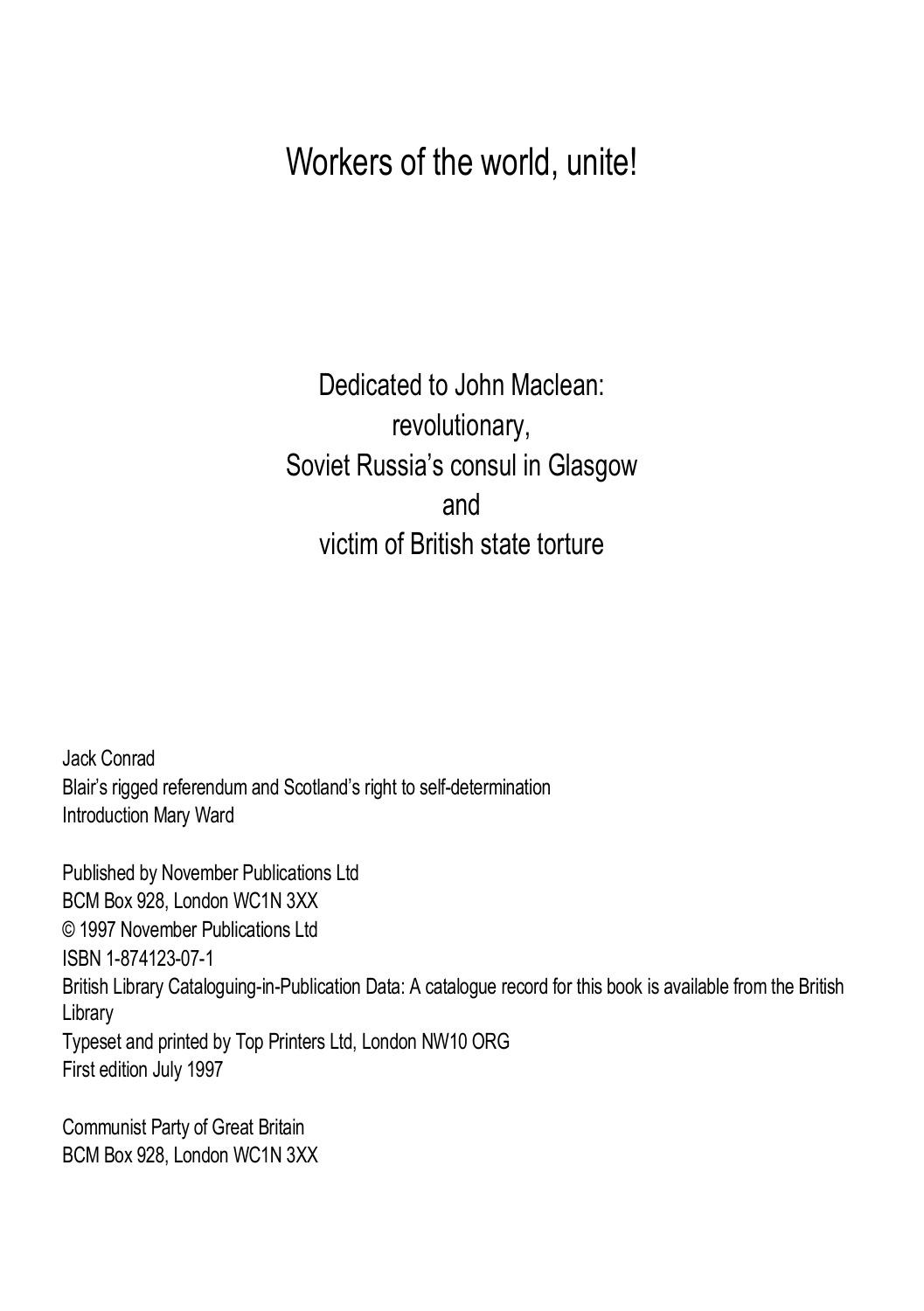# **Contents**

| Introduction: Mary Ward |                                                  | 5  |
|-------------------------|--------------------------------------------------|----|
|                         | 1. Who's uniting with Tories?                    | 8  |
|                         | 2. Self-determination                            | 10 |
|                         | 3. Opportunist art of the possible               | 12 |
|                         | 4. Boycott: passive and active                   | 16 |
|                         | 5. Militant Marxism or militant nationalism?     | 20 |
|                         | 6. Importance of programme                       | 23 |
|                         | 7. Self- determination does not equal separation | 25 |
|                         | 8. Neither reformism nor nationalism             | 29 |
|                         | 9. Scottish Militant Labour: from Labour to SNP? | 34 |
|                         | References                                       |    |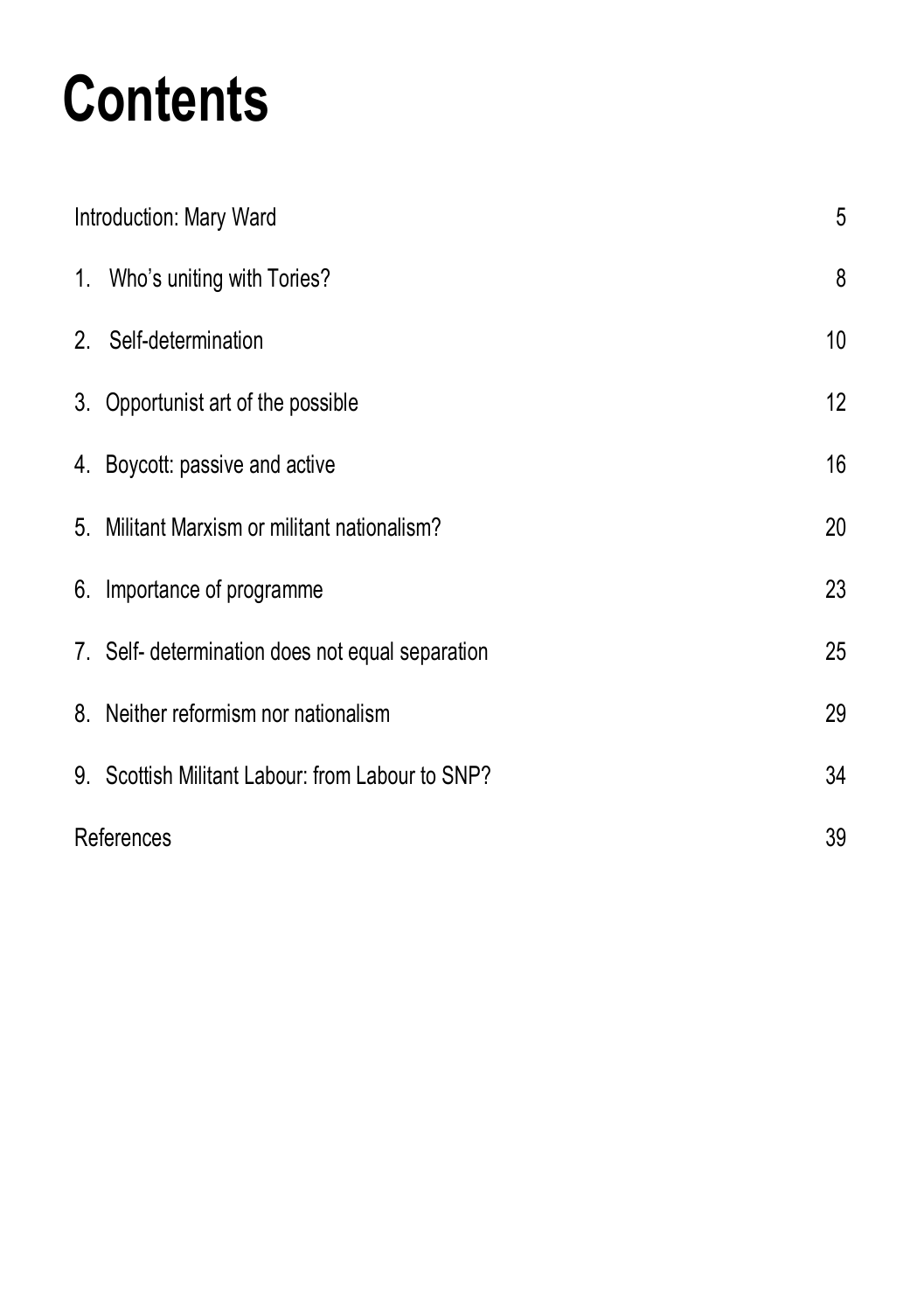### **Introduction**

As the long post-war boom becomes a dim and distant memory, so the national question has grown in Scotland. While the mainstream political parties increasingly have nothing to offer but speed-ups, cuts and poverty, hundreds of thousands of people, particularly the young, are looking for new solutions. In the absence of a viable socialist alternative, the ideas of nationalism have been appealing and for some compelling.

It is within this vacuum that the Scottish Socialist Alliance was born. A united front from above, dominated for the moment by Scottish Militant Labour but also containing within it the Scottish Socialist Movement, individual members of the Communist Party of Scotland, the Republican Worker Tendency, disillusioned Labour and SNP lefts and ourselves from the Communist Party of Great Britain. The Alliance has roots within working class communities in Edinburgh, Glasgow and Dundee and has the potential to become a real movement of the working class in Scotland.

The Alliance has brought together socialists and communists fighting for a "sovereign Scottish parliament, controlled by the Scottish people, for the Scottish people, which has the right to decide which powers to retain in Scotland and which to share with other nations". It is committed to establishing a democratic republic "with a view to negotiating a federal relationship with England, Wales and other nations in Europe". In other words SSA is committed to abolishing the monarchy and deepening the unity of the working class in Britain through a federal republic.

The Alliance bravely contested the May general election in 16 seats in Scotland and despite the massive move to get the Tories out, polled respectable votes. With the election of a Labour government has come new challenges for the Alliance - the most important being its attitude to the referendum for a Scottish parliament due to take place in the autumn. In this pamphlet, Jack Conrad offers a serious critique of the Alliance's decision to support the call for a double 'yes' vote in the referendum. He makes it clear why the Alliance's leadership, in the form of Scottish Militant Labour, is unable to take up the challenge to lead the working class away from reformism towards revolutionary politics around the national question in Scotland.

The SSA came together for its second annual conference on June 14. About 90 members, mostly SML, attended and the day was marked by comradely and open debate. The most contentious issue - predictably enough - was the question of a Scottish parliament and what our attitude should be to Blair's referendum and Scotland Forward, the establishment umbrella group set up to campaign for Blair's sop parliament.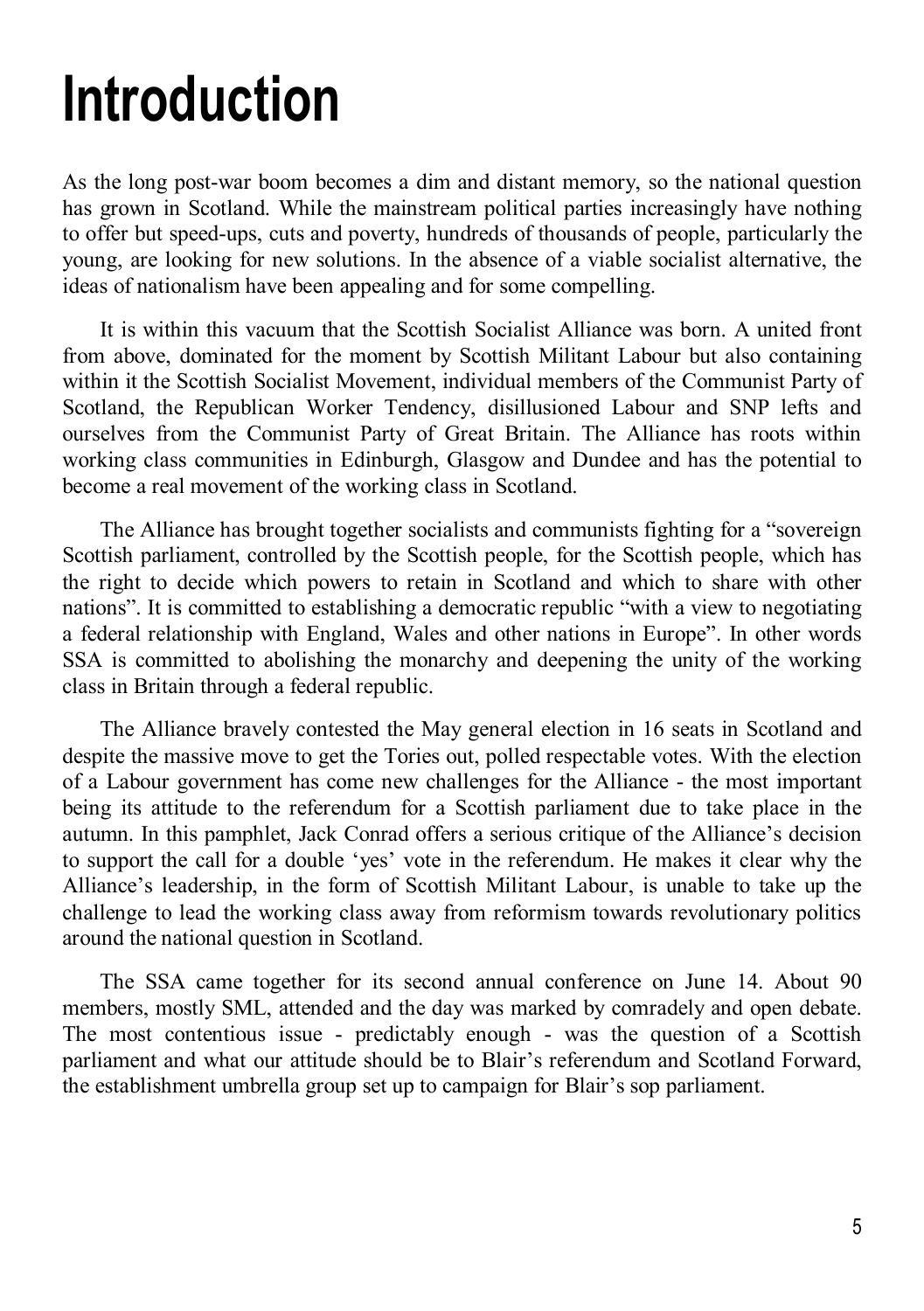As reported in the *Weekly Worker,* Bill Bonnar, in presenting the position of the majority of the SSA National Council, argued that the campaign for a Scottish parliament must be central to the SSA's work. Within debate on the nature of that parliament the SSA had to project a vision of a body which is strong, sovereign and democratic. But although Labour's referendum is a "travesty", it is the "only" campaign and therefore the SSA should get involved in it. To call for a boycott is nonsensical and the politics of unreality, he said.

I moved two amendments: firstly, that instead of supporting a 'yes, yes' vote we should organise an active boycott around the slogan, 'Self-determination, nothing less', and further, deploring the action of the majority of the National Council in advocating involvement in the "jingoistic, cross-class collaboration of Scotland Forward". The SSA should not water down its commitment to a sovereign Scottish parliament with full powers and become subsumed by the Labour Party and the Scottish establishment. Joining Scotland Forward will mean that we will be "tarred with the same brush" and line ourselves up with the "worst form of popular frontism".

Alan McCombes, a leading member of SML, put forward the usual argument that the boycott tactic plays into the hands of our opponents. Significant sections of the establishment were against the parliament and Blair himself would like nothing better than to see the referendum defeated. We should not refuse reforms on the basis of their being sops because at the end of the day all reforms are sops - from the right to vote to the NHS. More than that, in McCombes' view any parliament is an extension of democracy, which can only be a good thing.

Eddy Truman of SML and Edinburgh SSA argued that there was a danger of becoming obsessed with the parliament when there were far more important questions, such as poverty and unemployment. Although he was in favour of a 'yes, yes' vote he argued that the SSA should not sign itself up to Scotland Forward - an organisation where Tories are more welcome than socialists.

The opposition of Edinburgh SSA to involvement in Scotland Forward became more apparent with their amendment to the statement on Scottish self-government. Bob Goupillot argued that the Alliance should campaign for an 'independent democratic republic as an option in the referendum' - for the maximum possible rather than the lowest common denominator. Again the debate came down to whether you jump on board the 'only show in town' or whether you fight for an alternative. George Mackin argued that we would simply be called wreckers, just like those who destroyed the opportunity of a parliament in 1979. But, our comrades argued, we were not the wreckers - it was Tony Blair who was pouring cold water on the democratic aspirations of the Scottish people. Instead of addressing the democratic deficit he was out to perpetuate it. The Labour government actively wants a 'yes, yes' in this campaign. In reality Scotland Forward is a government campaign with Tories and Liberal Democrats (and soon the SNP) on board and unfortunately also large sections of the left.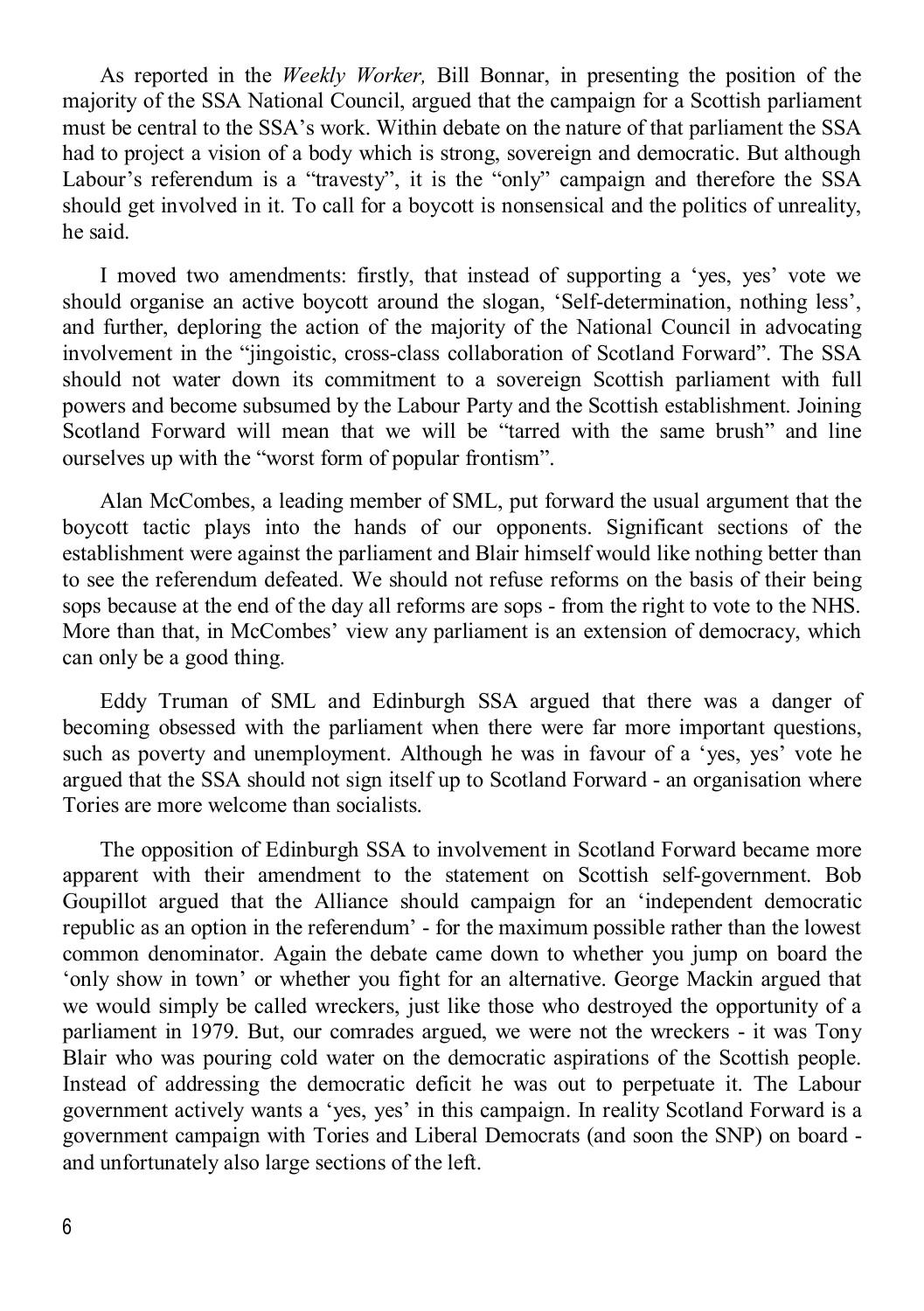Although both amendments were defeated, the debate on involvement in the 'yes, yes' campaign reached an interesting climax. Alan McCombes introduced the discussion on future work with a clear commitment to building the SSA as a mass working class party. He said we were the only real "political opposition to Labour, especially in Glasgow" and would in time inspire thousands of working class people: "It is those that take risks who make history." A strange attitude for someone who is proposing the 'safe' option of Scotland Forward.

Catriona Grant of SML and Edinburgh SSA argued that she and others had very grave concerns about getting involved in Scotland Forward. She had been present at their founding conference and had seen that this was not some umbrella group but a Labour Party stooge where business and establishment cuddled up to each other. The Tories present on the day were given a standing ovation and SNP members did not even mention independence. While she agreed we should go to their meetings and put our point of view, we should not work within the campaign. An amendment was put forward to delete the sentence from the campaigns resolution committing the SSA to involvement in local and national structures of Scotland Forward. When the vote was taken, the conference was split right clown the middle. A recount showed 34 for the amendment and 38 against with 3 abstentions. It was a narrow defeat for those who to one degree or another are recognising the logic of involvement in a 'yes, yes' campaign. And such a slim victory for the majority of the National Council shows that this argument must not be dropped.

Clearly many comrades from SML are opening up far more to debate. There are big divisions on Scotland Forward and the strategy of building the SSA. There are undoubtedly those in the ranks of SML who would clearly like to turn their backs on the SSA and follow Peter Taaffe's line in England and Wales of building a sectarian 'small mass party'. The majority seems at present for building something more serious and more useful. It is these anti-sectarian forces that we want to encourage in our fight for rapprochement.

To achieve the revolutionary unity of the working class throughout Britain in our struggle to overthrow the British state, we must fight for a federal republic of Scotland, England and Wales and a united Ireland. We cannot do this by voting 'yes, yes'. We call on the Alliance to be part of the solution to the national question, not part of the problem. Fight for genuine self-determination, nothing less! Boycott Labour's rigged referendum!

*Mary Ward*  Committee for Genuine Self-determination Glasgow July 1997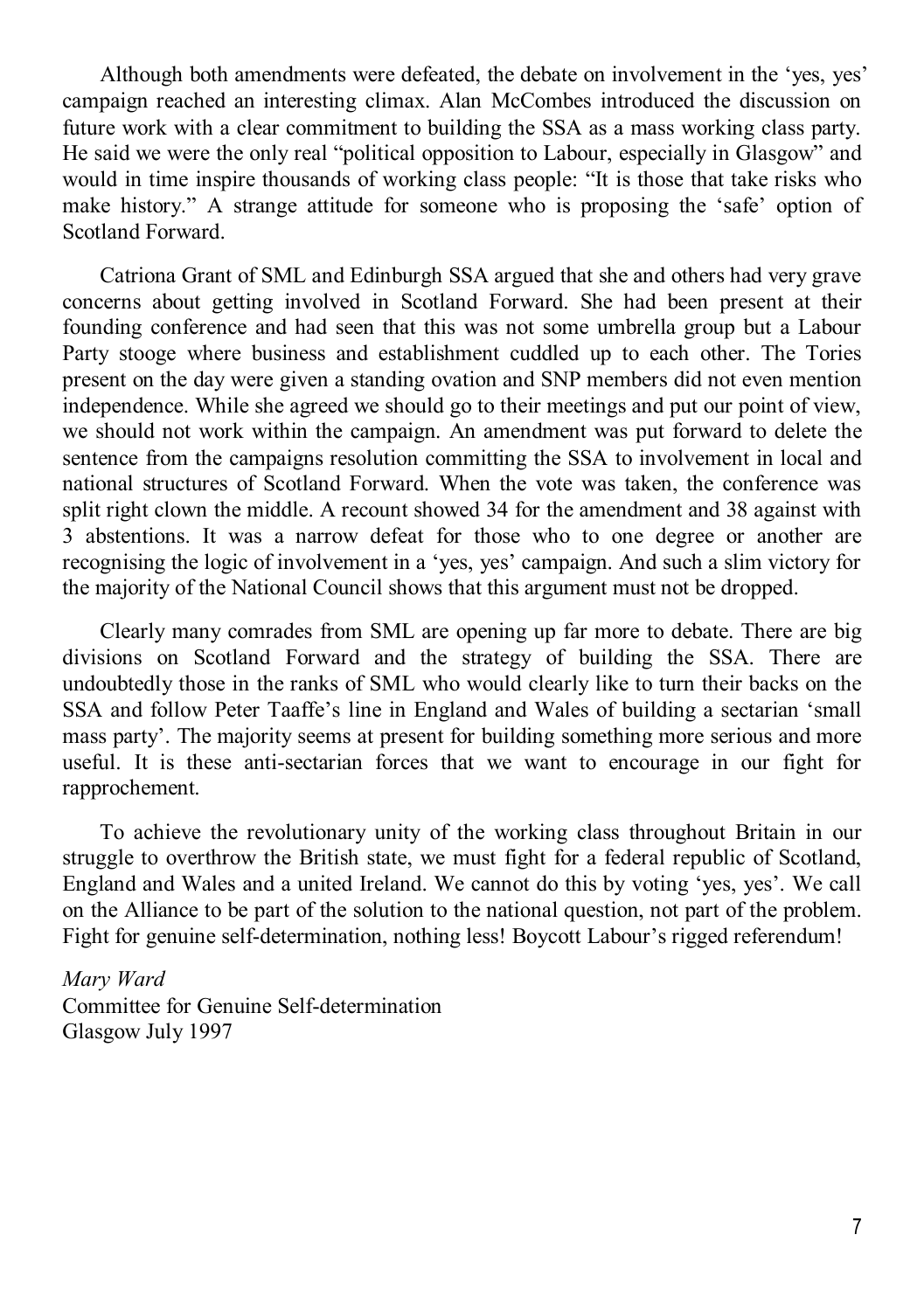#### 1. Who's uniting with Tories?

Scotland is being bought and sold once again. A modern parcel of rogues has come together to push through the government's rigged referendum on devolution.

From its bumptious proposer, devolution minister Henry McLeish, to the anodyne Liberal Democrats, from yesterday's red, Jimmy Reid, to Scottish Militant Labour's Tommy Sheridan, from Bill Spiers of the STUC to businessman and Scotland Forward chair Nigel Smith, from Pat Kane to the kirk, they "weave a seamless garment of support" for a 'yes, yes' vote. As one, this popular front urges the electorate to "seize the historic moment". Elements in what remains of the Conservative Party in Scotland pledge bipartisan cooperation - former Edinburgh district council group leader Christine Richard has presented herself. Even amongst hardcore Tory voters in Scotland there exists a significant [1](#page-38-0)8% minority which favours devolution.<sup>1</sup> Certainly Scottish Conservative and Unionist Association president, David McLetchiehas been eager to stress his commitment to standing for the Scottish parliament in the event of its being set up.<sup>[2](#page-38-1)</sup> Moreover there is, of course, a body within the Scottish Tory establishment that has been consistently pro-devolution. Some are making far-reaching plans or proposals for the new parliament. Councillor Brian Meek - Tory leader in Edinburgh - has been saying that there is "no such thing as the UK Tory Party at the moment as there are no Scottish or Welsh MPs. Even in England there are large swathes of the country which have no Conservatives.["3](#page-38-2) Therefore, argues Meek, there should be a "separate Conservative party in Scotland".

The notion that Blair's government secretly wants its Welsh and Scottish devolution referendums met by apathy could not be more wrong. Liew Smith, the Welsh Labour MP, has after all been vigorously demanding a Speaker's inquiry after allegedly being threatened with expulsion from the Parliamentary Labour Party, if he continues to "campaign" against the "policy this autumn".<sup>[4](#page-38-3)</sup> He is not feigning it. There is, of course, no Machiavellian conspiracy by the dark forces to kill off devolution: the first piece of legislation introduced by the incoming government. On the contrary, within the Labour establishment there exists a "fear that the lack of a 'no' campaign may limit discussion and produce a poor turnout". [5](#page-38-4) Indeed, so weak and paltry was the perceived 'no, no' camp that Scottish secretary Donald Dewar told the Westminster parliament in May that the government was considering "granting public funds" in order that it could actually mount a token show of resistance and thereby ensure a reasonably high turnout.<sup>[6](#page-38-5)</sup>

Scotland Forward - the 'yes, yes' campaign - it should be noted, is very well endowed financially; half of the money coming from "industrial backers."[7](#page-38-6) Even before the official launch on May 15 it had £130,000 in the kitty and is confident of opening offices in each of Scotland's 72 constituencies for the referendum campaign.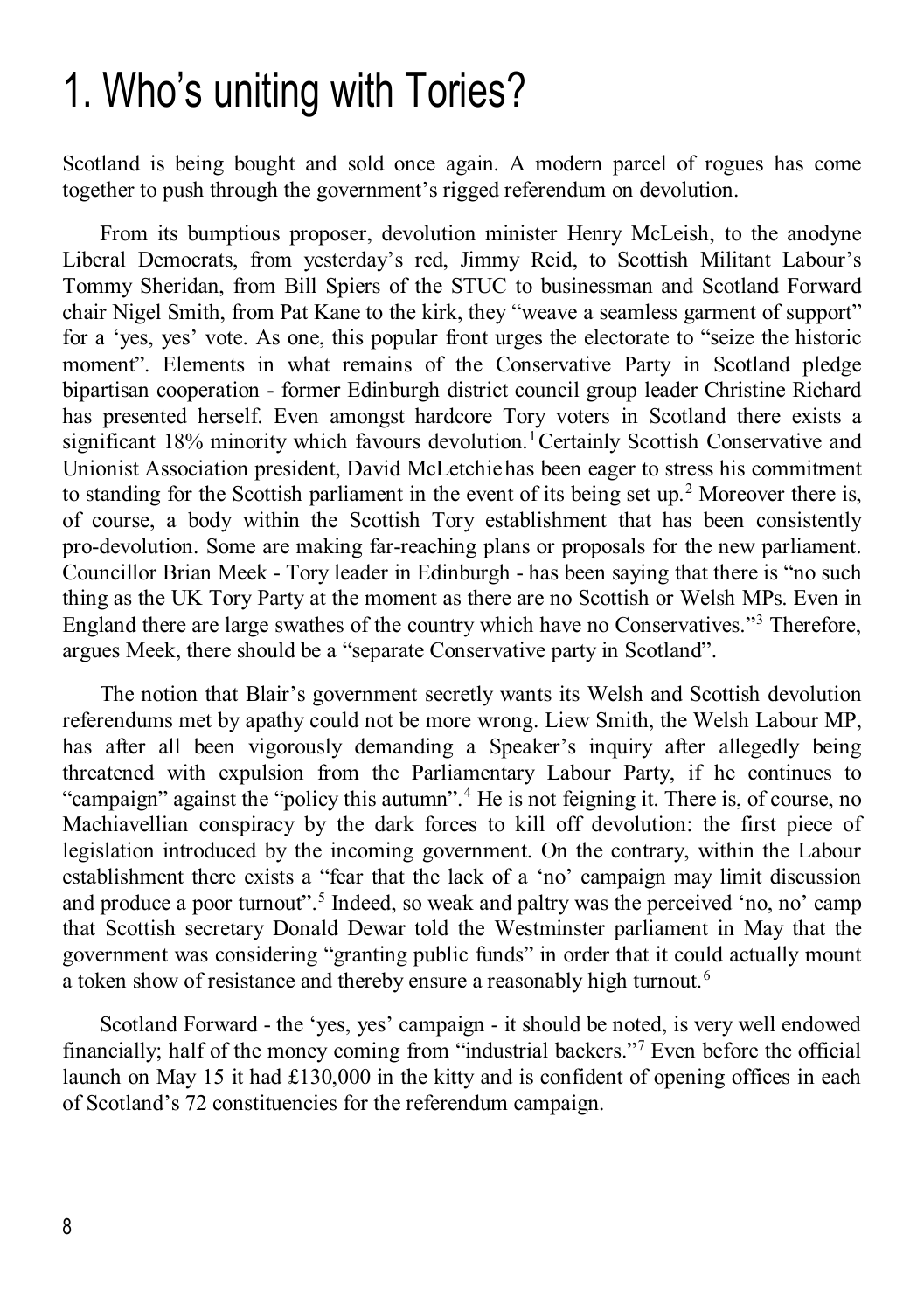We have no intention of joining Brian Monteith and the Tory rump in a status quo 'no, no' vote - interestingly a *Scotland on Sunday* poll "found that only a minority of local Tory leaders believe the party should continue opposing Labour's devolution plans".<sup>[8](#page-38-7)</sup> Reportedly, many grandees in Scotland are keen to actively support a 'yes, yes' vote or at least leave it to "individual conscience". Fittingly the Labour Party, the STUC, SWP, SML and the nationalists therefore have the dubious but very revealing *dishonour* of uniting with Tories - as Henry McLeish put it, in the "interests of the nation".<sup>[9](#page-38-8)</sup>

Nor do we intend to join the eccentric Tam Dalyell in a 'no, yes' vote. He, amongst others, opposes devolution on the basis of the so-called West Lothian question, ie Scottish MPs voting on English and Welsh legislation. But if there is to be a Scottish parliament, he says, it must have tax-raising powers. Anything else would be a "talking shop culminating in a frustrated fiasco". [10](#page-38-9) Needless to say, all this Erskine May's procedural nit-picking - be it from the 'no, no' or 'no, yes' camp - is in truth a feeble excuse to deny elementary democracy.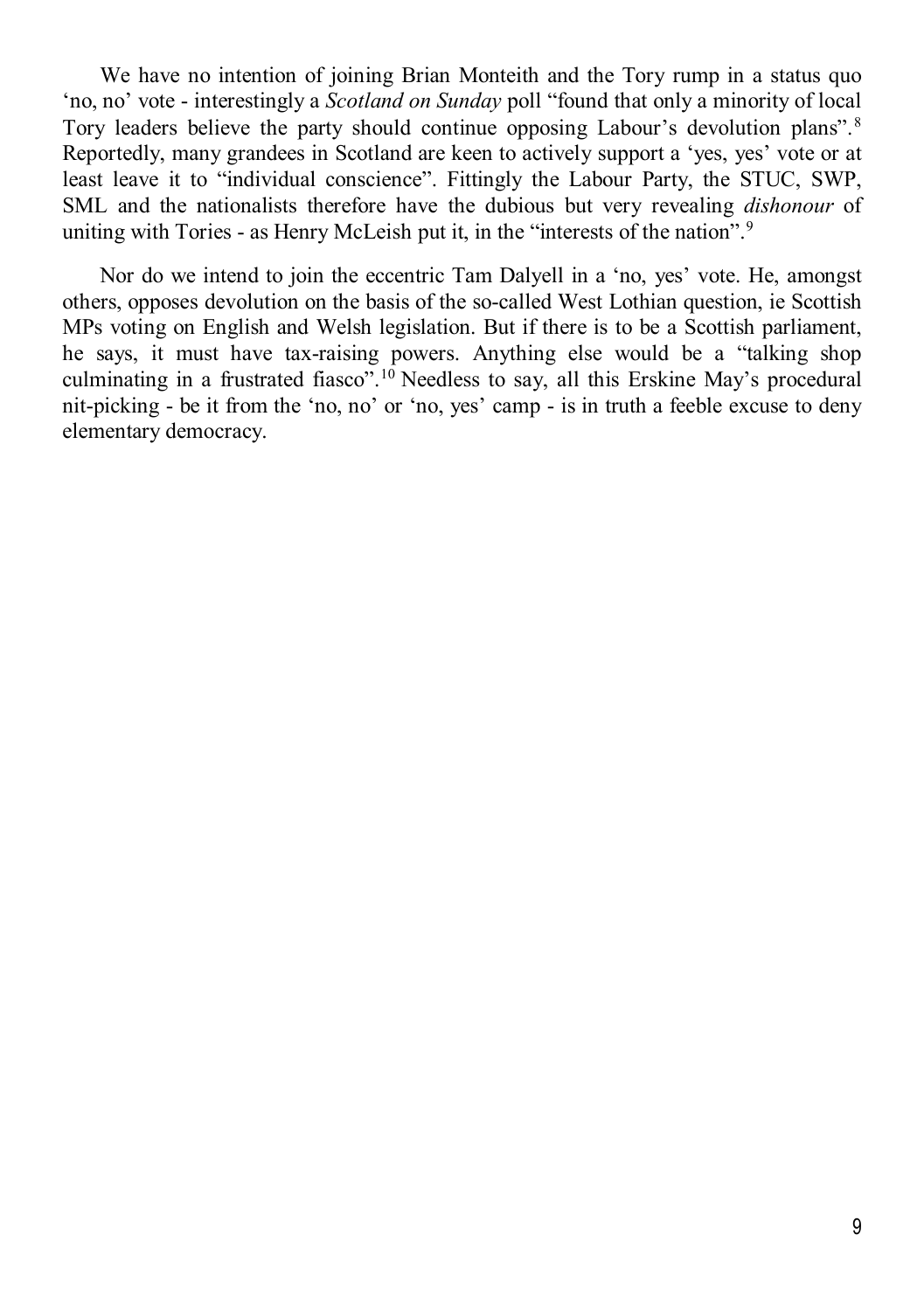#### 2. Self-determination

Scotland's people ought to have, as a matter of principle, the democratic right of selfdetermination; the right to freely decide their own future, up to and including whether or not to opt for full independence. That is why we demand a Scottish parliament with full powers. The right to self-determination, explained Lenin, "does not imply the solution of the [national] problem by a central parliament, but by a parliament, a diet or a referendum by the *seceding minority*". [11](#page-38-10) Obviously Blair's referendum and the projected Edinburgh parliament has not a thing to do with self-determination. The parliament's biform voting system is designed to "keep Labour firmly in control".<sup>[12](#page-38-11)</sup> There are to be 73 SMPs elected on the undemocratic first-past-the-post system and an additional 56 SMPs distributed according to a 'party list', ie under the patronage of the leader.<sup>[13](#page-38-12)</sup> These candidates will secure election merely by appearing on a list of nominations produced by the 'party machine'. They will owe their election not to voters, but to conforming. Scotland certainly deserves better.

Blair - like a latter-day General Wade - notoriously stated during the election campaign, that while powers are to be transferred from the Scottish Office, sovereignty will remain with "me as an English MP ... and that's the way it will stay".<sup>[14](#page-38-13)</sup> Dewar too makes it quite clear that the government's devolution proposals are "based firmly within the United Kingdom ... the idea is to strengthen the union".<sup>[15](#page-38-14)</sup>

Suffice to say then that the referendum is actually a cynical attempt to put a stop to the movement for democracy in Scotland ... and thus, in the words of the royal anthem, "rebellious Scots to crush". What is being asked of the Scottish people is their consent to being undemocratically ruled under the United Kingdom's constitutional monarchy system. Jimmy Reid unintentionally lets the cat out of the bag: "If," he writes, "we are able to run our own affairs to our satisfaction while still within the UK framework, then most will probably settle for that."<sup>[16](#page-38-15)</sup> Exactly. Blair wants change to prevent change. People are supposed to vote for their own ball and chain. Insultingly, in return for submission Scotland is to be given the chance of having income tax raised or lowered by 3%.

Blair's contemptible 'gaffs' on sovereignty and parish councils - more likely clever under-promising in order to lower expectations - rightly provoke outrage amongst popular opinion, naturally above all in Scotland. They demand the clearest and most determined political response. Those who call themselves socialists, or simply democrats, must do more than condemn Blair's English chauvinist arrogance and the sham nature of his so-called parliament - which is a travesty even in terms of capitalist democracy.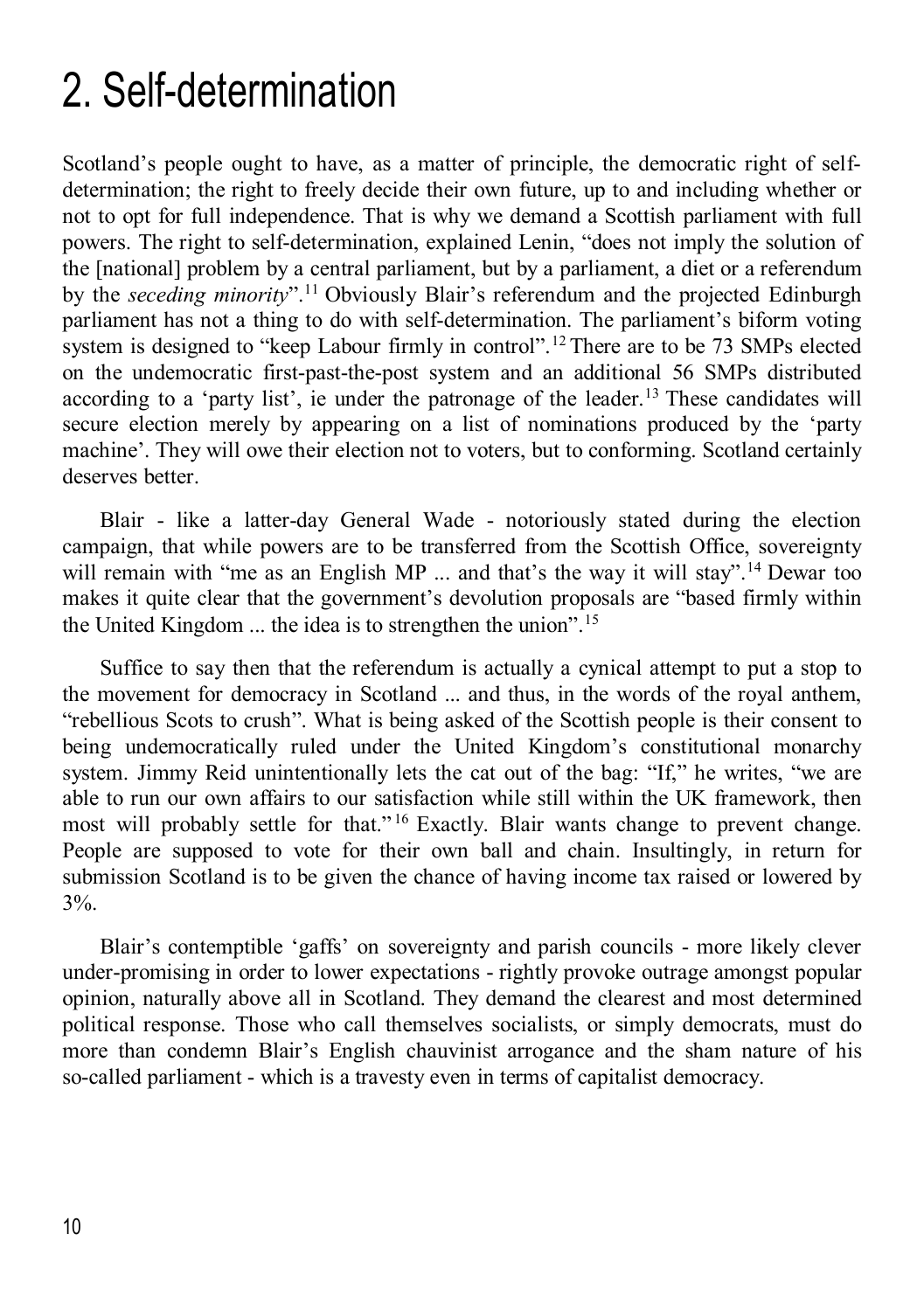Opinion poll after opinion poll shows that there exists a large minority, if not a majority, in Scotland which yearns for change far beyond the constitutional tinkering being proposed by the government. Blair, Dewar and co know this perfectly well. That is precisely why they refuse to concede a multi-option referendum, why they insist on 'take it or leave it'. Their method is fear. Supposedly all that is on offer is on the one hand a 'yes, yes' vote and a sop or on the other hand the unwanted status quo. This is akin to the question of a medieval executioner - how do you prefer to die? By sword or flame? Blair's referendum asks no more - how do you want to be oppressed?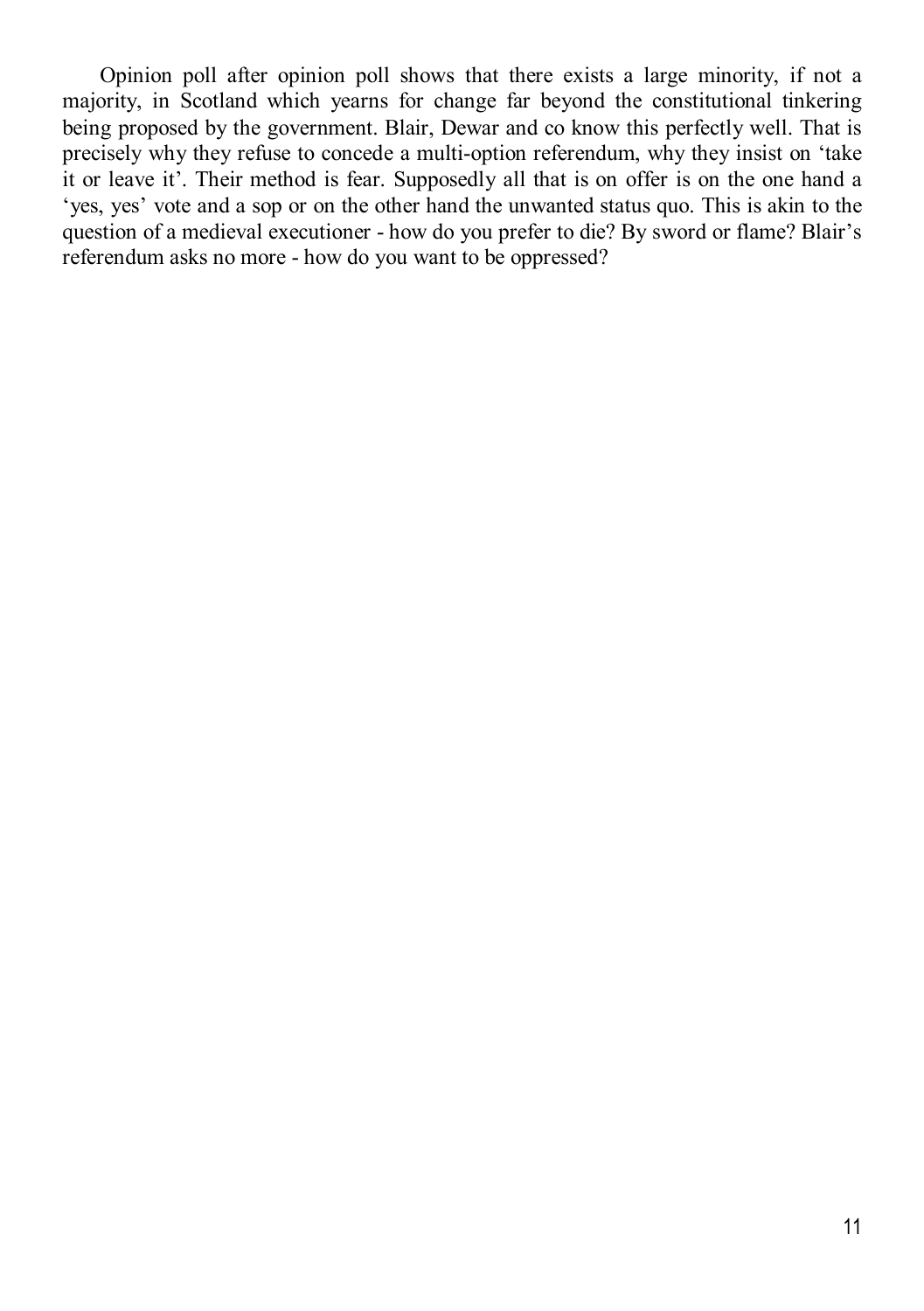#### 3. Opportunist art of the possible

The Committee for Genuine Self-determination - supported by the CPGB - takes an altogether different view. It refuses to choose the lesser evil. There is an alternative, a third way. If we are prepared to fight. An active boycott of the referendum around the demand for self-determination, led by the working class, can directly challenge the undemocratic way we are ruled. Communists want the fullest extension of democracy. As a matter of principle, we do not accept oppression in any form.

Sad to say there are, as is well known, many others on the left - would-be revolutionaries all - who have "unequivocally" pledged themselves to vote 'yes, yes' in Blair's referendum, SML says it will "support any step - no matter how small or inadequate - in the direction of greater autonomy for the Scottish people". [17](#page-38-16) This fallacious line of reasoning actually ends up opting for one form of oppression against another. Such is the politics of the manacled slave, not the militant revolutionary.

Why the surrender? Why the lily white flag? Why have these comrades lined up with Labourites, liberals, nationalists and Tories in Scotland Forward? SML claims that Blair's Edinburgh parliament somehow represents a step towards the socialist dawn. What nonsense. One might just as well claim the same for the elected mayor and the new 'strategic' authority Labour plans for London or any run-of-the-mill tier of regional government (or for that matter chief Buthelezi's Kwazulu bantustan and Yasser Arafat's so-called Palestinian homeland).

Faced with the shriven carrot of a Scottish parliament, SML salivates. Once established, or so SML believes, a combination of manoeuvre above and mass pressure below can win full powers. Being committed to a reformist road to national socialism, Tommy Sheridan, Alan McCombes, Phil Stott and the others no doubt dream of themselves voting on some wet Wednesday in this Scottish parliament to usher in socialism.

It goes without saying that whatever SML's putative SMPs imagine, no parliament can legislate in socialism. Socialism is the self-liberation of the working class. Or, in the poetic words of James Connolly, the great Scots-Irish revolutionary: "Tis labour's faith that labour's arm alone can labour free." Self-liberation by definition cannot come through a socialist majority in a bourgeois parliament; no matter how many industries are nationalised, no matter how many individual capitalists expropriated. The capital-labour relationship remains intact. Dead labour continues to dominate and feed off living labour.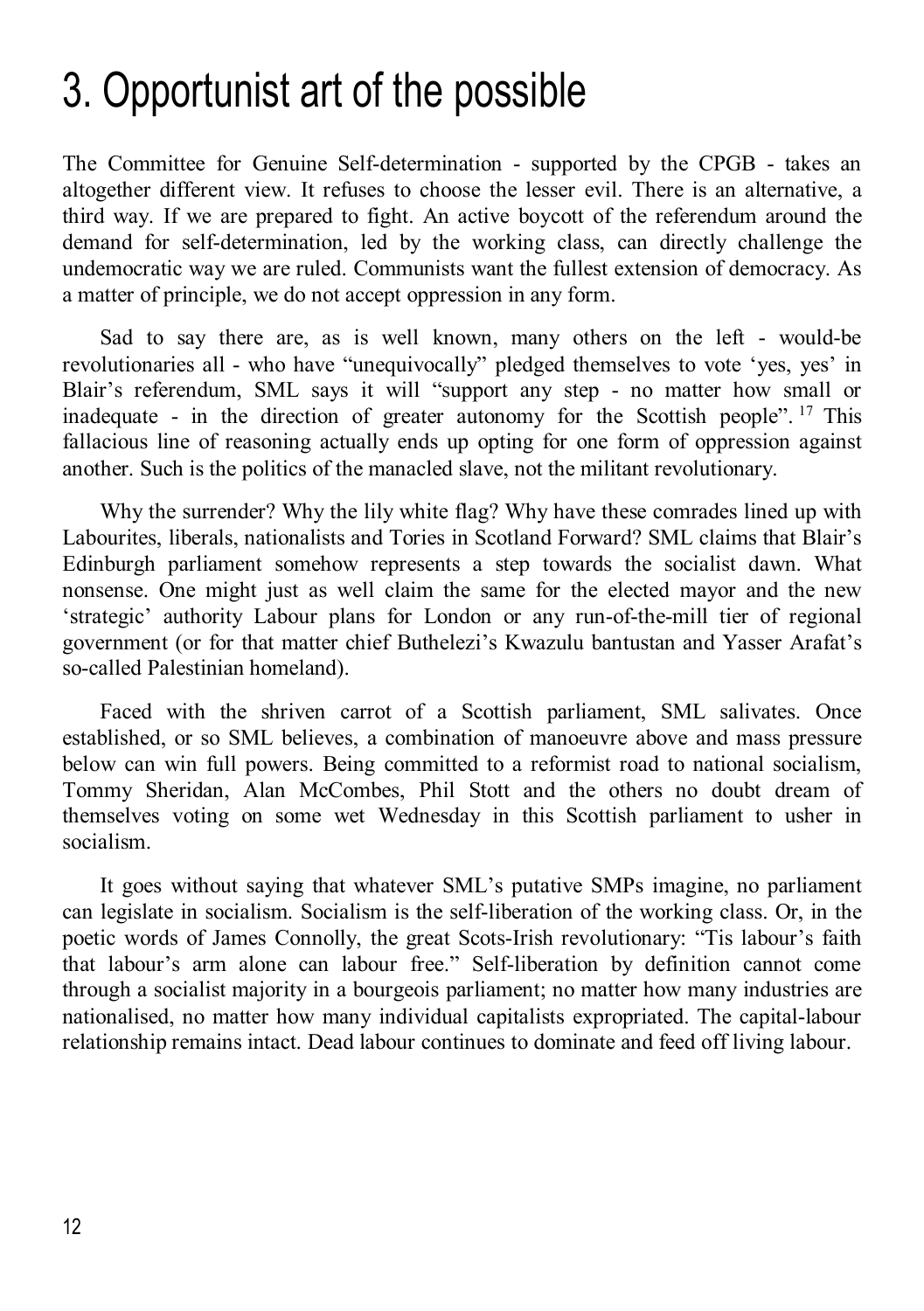The Scottish Socialist Alliance - a united front sponsored by the CPGB and others but with SML constituting the leading force - was not established to fight for a two cheers independent Scotland nor a parish council parliament. Its aims and objectives, agreed by the founding conference in April 1996, include "the right of the people of Scotland ... to self-determination" and a "sovereign Scottish parliament which has the right to decide which powers to retain in Scotland and to determine its position with Britain and the rest of the world". This, as the SSA's National Council made clear in March 1997 means a "democratic republic" and "negotiating a federal relationship with England, Wales and other nations in Europe". [18](#page-38-17) Yet instead of gaining strength by intransigently fighting for this sovereign - ie republican - parliament, SML leaders now urge the SSA to welcome Blair's sop.[19](#page-38-18) This despite the tangible fact that his government's purpose is to deflect, incorporate and thus undermine the national movement for democracy in Scotland.

SML's Alan McCombes - editor of its paper *Scottish Socialist Voice* - argues that the one-sop-at-a-time method is "consistent with our general approach towards the national question in Scotland". This is indeed true. The general approach of SML is to trade principles for short term gains - this is what led Militant to disaster in Liverpool.

When he was prime minister in-waiting, Blair found himself caught as between Scylla and Charybdis. On one side the need to win conservative votes; so-called 'middle England'. On the other side the democratic demands of the combative Scottish masses; those who took the lead against Thatcher's poll tax flagship and who had to be maintained for New Labour.

Blair's solution for his two-sided dilemma was typically two-faced. A sop to both mollify and lessen Scottish aspirations. And so as not to alarm conservative opinion, the clear message that the UK constitution will not be upset and that the new parliament will effectively represent the maintenance of the status quo. Hence the crafty statement on the retention of sovereignty and the second question on tax-raising powers which Blair says Labour will not use. Neither UK unionists nor the rich have anything to fear.

SML is willing to sacrifice the SSA's founding principles in order to gain a toothless parliament. Those - crucially the Committee for Genuine Self-determination and the CPGB - who denounce this opportunism and say, 'self-determination - nothing less; boycott Blair's rigged referendum', are dishonestly attacked for "supporting the status quo". With equal dishonesty we are accused of playing into the hands of "those Labour politicians who secretly hope for an excuse to bury the entire project" - SML invents a Millbank plot to justify this charge. Comrade McCombes even tries an appeal to our patriotism - truly a last refuge. "No matter how well intentioned, any political party or individual" who refuses to go along with the 'yes, yes' vote, "will be regarded for years and even decades to come as a pro-unionist collaborator" he warns us. $^{20}$  $^{20}$  $^{20}$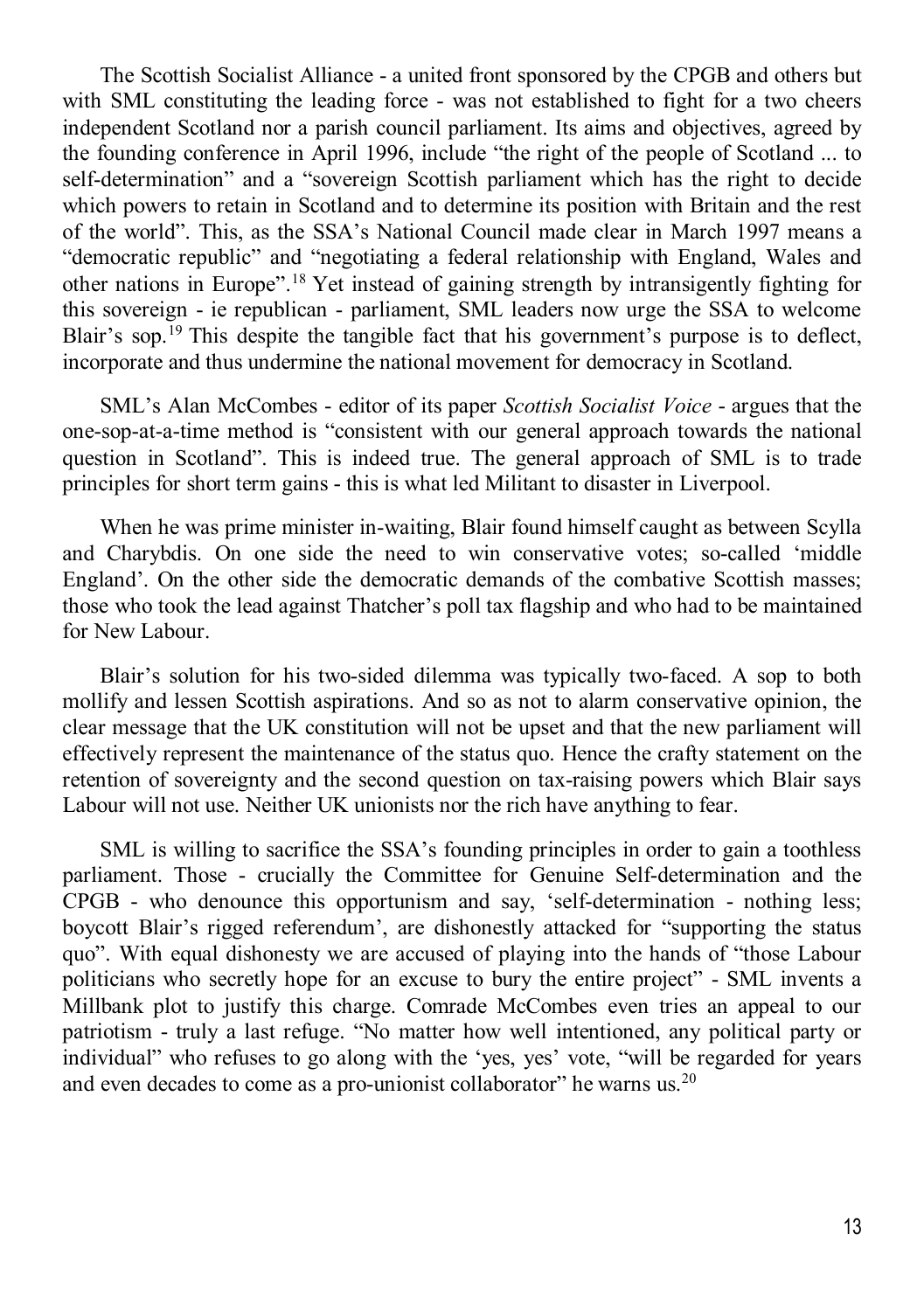Like Blair and his spin doctors, for SML there can be only one of two possible outcomes. Either a parish council parliament or the continuation of the existing system circa May 1997. And of course, faced with that non-choice, something, say the powerless, is better than nothing.

To counter the boycott campaign SML makes great play of its commitment to a multioption referendum, including the SSA's founding aim. It was always a feint. SML is tied to a 'lesser evil' approach; and that means effectively liquidating the SSA during the course of the referendum campaign. Scotland Forward - that is, the establishment - will set the constitutional agenda. SSA will, if SML has its way, merely tag along behind. SML economistically - says the SSA should concentrate on local issues until Westminster finally decides the matter and delivers an Edinburgh parliament along with PR. In short, SML invests its hopes into gaining royal assent, not its energies into a proletarian-led struggle for self-determination and the "democratic republic".

By signalling well in advance that it will vote 'yes, yes' SML tells Blair that he can safely afford to ignore all their half-hearted demands for a multi-option referendum. Hence SML's opportunist method loses both ways. Not only is the principle of selfdetermination sacrificed for a toothless sop but that toothless sop is turned into a means whereby Blair will 'modernise' and thus strengthen the monarchical system.

Rosa Luxemburg rightly insisted that the "assumption that one can achieve the greatest number of successes by making concessions rests on a complete error".<sup>[21](#page-38-20)</sup> Comrade Sheridan might picture himself a canny politician but he is leading SML up a very dangerous path whereby one principle is sacrificed after another. First it was unity with Peter Taaffe's Socialist Party and the principle of 'one state, one party'. Now it is the SSA's principle of self-determination. What next, Tommy?

For revolutionaries it is our intransigent defence of principle wherein lies the source of our strength. It is intransigence that earns the fear of the state and the trust and support of the people. Ironically in his intransigent leadership against the poll tax comrade Sheridan splendidly proved this. Precisely by not yielding one inch from our principled position, we force governments and bourgeois parties to give concessions. But if we trade principles in the name of practicality we soon find ourselves in the sorry position of the hunter who has not only failed to kill the man-eating tiger but has also lost their gun in the process.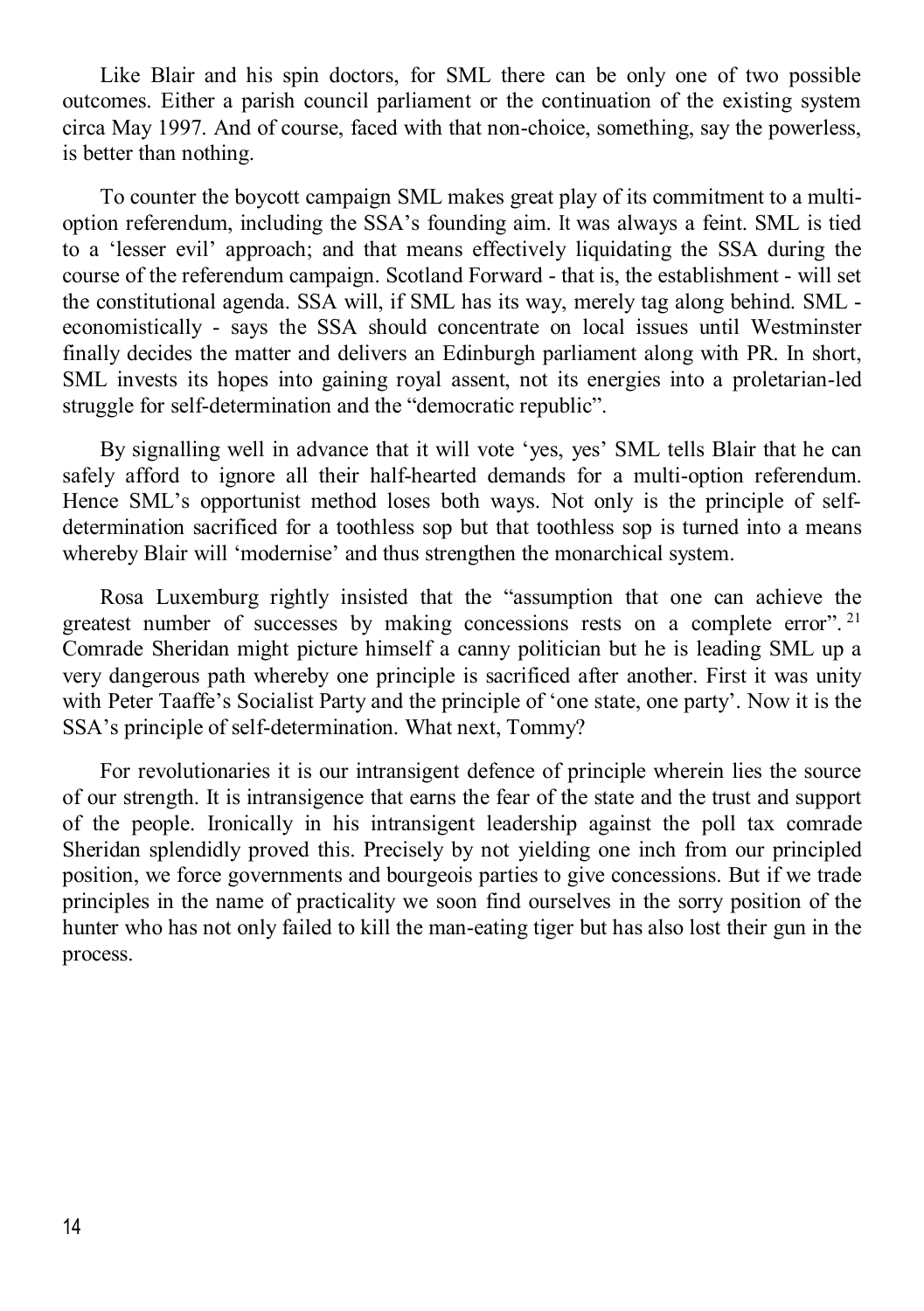During the struggle against the poll tax a 'lesser evil' method would have had the movement 'critically' accepting Thatcher's various concessions ... something being better than nothing. Even in the introductory year the Tories decided to spend £1 billion to keep payments - and protests - down. Concession is exactly what the Labour Party wanted and advised. Thus, in the name of 'new realism' Neil Kinnock and Donald Dewar rounded on those urging non-payment as grossly irresponsible. They were supposedly playing into the hands of the Tories. Comrade Sheridan, convenor of the Scottish Federation of Anti-Poll Tax Unions, was duly expelled from the Labour Party. Labour - and SNP - councils collected the tax, sent in bailiffs and enforced warrant sales. Predictably.

Thatcher's flagship was sunk, not by Labour's promise to get rid of it through parliament, but by the storm of mass defiance and self-activity. Millions across the whole of Britain boycotted the poll tax - unitedly refusing to pay. There is a lesson of utmost importance here, both in the fight for self-determination and in the struggle for socialism itself. Comrades Sheridan, McCombes, Stott and SML itself show no signs yet of having drawn any general conclusions from the success of the anti-poll tax campaign. The comrades might have broken organisationally with New Labour; however, the umbilical cord joining them with Old Labour's reformist ideology is yet to be cut. Their national socialism will come, they believe, through a majority ... in New Parliament House.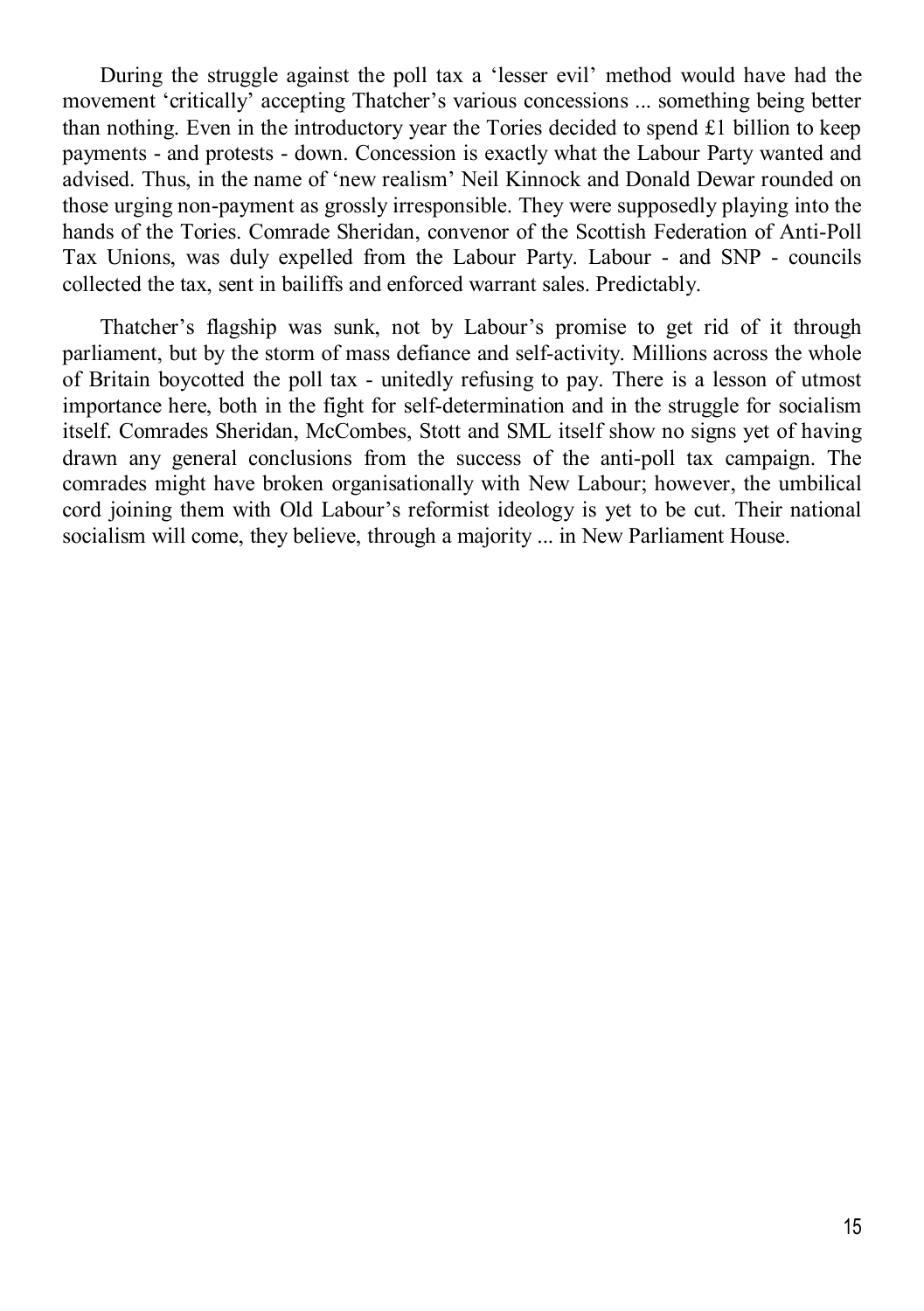#### 4. Boycott: passive and active

As would-be respectable socialist legislators, SML's leaders disapprove, almost as a reflex reaction, of the call for a boycott of Blair's referendum - though, as Lenin once coolly pointed out to the Mensheviks, such a tactic "lies within the bounds of bourgeois democracy". [22](#page-38-21) Only a year ago, Jim Sillars, former deputy leader of the SNP, was arguing for a boycott of Blair's "fraudulent" devolution referendum. "If I were active, I would be leading an abstention campaign." "If you actually vote in it, then you legitimise the fraud," he said in an interview for BBC2's 'Scottish lobby'.<sup>[23](#page-38-22)</sup> Frankly in terms of tactics today SML stands to the right of Sillars - a man from the Labour left, not revolutionary tradition. To cover himself, and SML's opportunism, comrade McCombes is forced into the most devious, misleading and shameless formulations. Unconsciously he echoes Kinnock. This is what he said in a key - though now somewhat dated - pre-general election SML internal document:

On Labour's proposed double-barrelled referendum, we have already called for the Alliance to adopt a position of unequivocal support for a double 'yes' vote - while continuing to criticise the rigged nature of Labour's referendum which blatantly excludes the independence option.

The Alliance National Council has not yet adopted this position. In a preliminary discussion, members of the Communist Party of Great Britain argued to defer any decision until after the general election - although the real position of the CPGB is to argue for a boycott of the referendum on the grounds that it is rigged.

This position is completely ludicrous. Under capitalism all referenda - and for that matter, all elections - are rigged to one degree or another. In the coming general election, the Alliance and other small parties will be competing at a severe disadvantage for a host of reasons: the nature of the electoral system, the multi-million budgets of the big political parties, the manipulation of public opinion by the media, etc. If the CPGB's attitude towards Labour's referendum was followed through to its logical conclusion, they would also advocate boycotting elections.

A boycott would at best relegate the Alliance to the status of complete irrelevance. Insofar as a boycott had any effect, it would only play into the hands of the Labour leadership and of the Tories - both of which would prefer a low turnout. Of course a low turnout would not be put down to the success of any boycott campaign: it would be attributed to apathy and lack of interest. In fact, it could provide the Labour leadership with the perfect excuse to bury the entire project.[24](#page-38-23)

Neither the Committee for Genuine Self-determination nor the CPGB advocates a boycott merely due to some sense of moral disapproval, because it is "rigged" (a description that originates with SML). Nor does fighting for a boycott of Blair's referendum lead logically or otherwise to "advocating boycotting elections". We leave such silly posturing to anarchists, left' communists and assorted eco-radicals.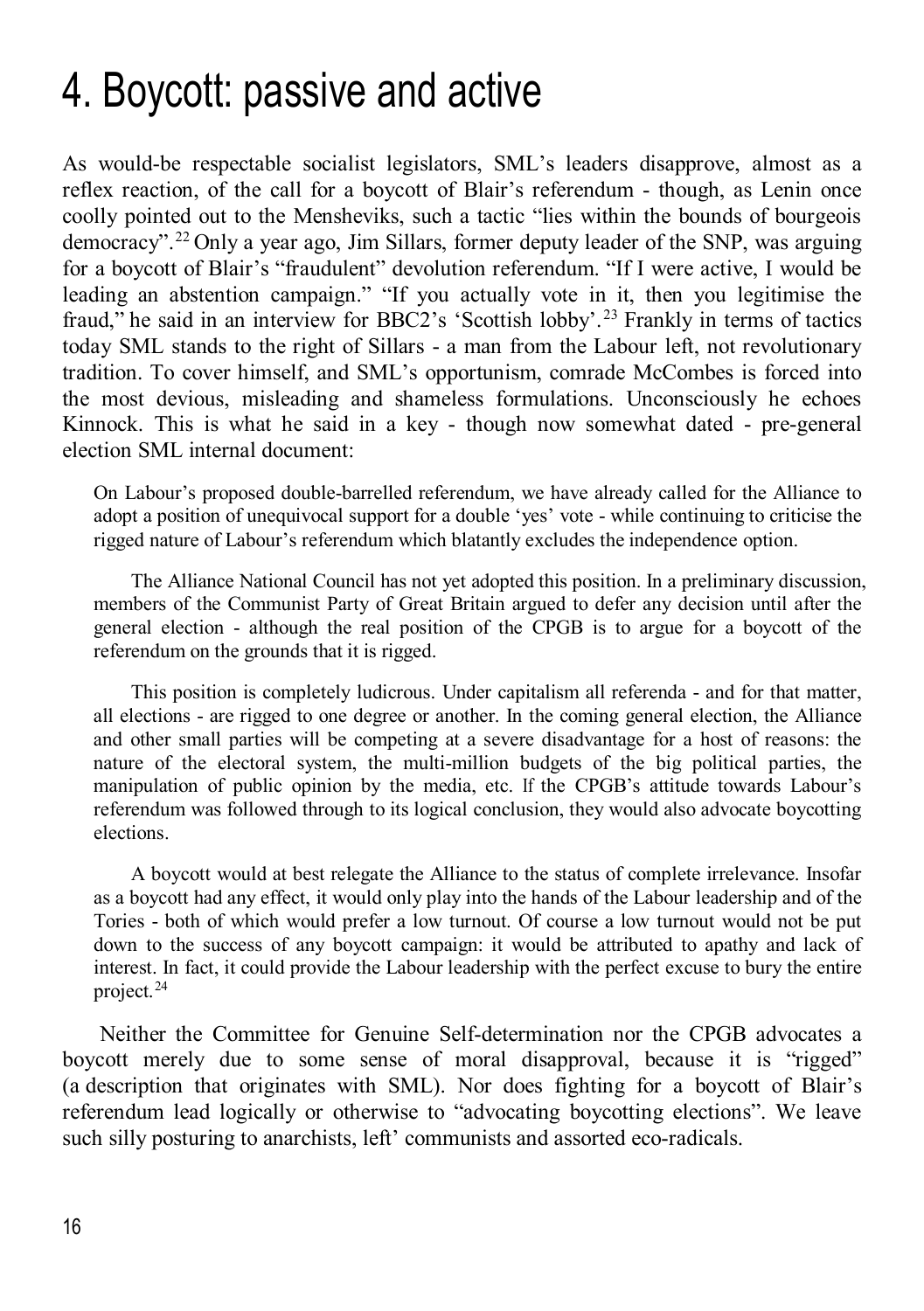Comrade McCombes is correct to say that to one degree or another all elections under capitalism - let alone bureaucratic socialism - are rigged against the working class. But as he knows perfectly well, the CPGB considers it obligatory under today's conditions to use parliament and parliamentary elections as a means to spread communist propaganda.<sup>25</sup> And, of course, actions speak much louder than any inept accusation. The CPGB's Mary Ward was the SSA's chosen candidate in Dundee West for the May 1 general election.

During a gathering revolutionary situation Marxists could well decide to boycott Westminster elections. If the masses were forming councils of action and defence corps, countenancing participation in a counterrevolutionary election would be to betray the cause of socialism. Naturally, any decision to call a boycott is a tactical one, not a moral one. For Marxists the boycott slogan on the one hand or asking for votes in an election on the other is not a fixed absolute but a concrete question.

Hence it is easy to turn the tables on comrade McCombes. Does his refusal to consider a boycott of Blair's "rigged referendum" logically mean SML would never advocate a boycott of any election? Whatever the answer, only an ignoramus or a charlatan can suggest that our call for a boycott of Blair's referendum results from some universal principle. Equating the demand for a boycott of Blair's referendum with boycotting all elections is an unfounded concoction. For communists, it should be stressed, bourgeois elections are not about choosing between who will misrepresent the working class, choosing the lesser evil. Taking on the enemy class on the terrain of elections is a means of promoting independent working class politics. Moreover, standing in elections might give us MPs who can skilfully exploit parliamentary privilege in order to rain clown attacks on the system and its pampered representatives. However much things are stacked against us in parliamentary elections, our candidates have the opportunity of presenting the politics of socialism and the necessity of a working class-led movement for democracy. Either way we get our material delivered free to every household and every constituent. We also get the chance of using the mass media. And on the day our growing support is measured and announced at the count. So we do not rule out putting up comrades for an Edinburgh parliament. That will be decided according to the circumstances.

Blair's referendum is another matter entirely. It will have two propositions - neither of which have anything to do with consistent democracy. Blair's referendum is in fact a catch 22, a dictatorial device worthy of Hitler, Mussolini or Franco. To vote 'no' is to vote against democracy. To vote 'yes' is to vote against democracy.

Referendums need not be that way. Citizens of Switzerland can table their own referendum by securing a certain level of support -  $30,000$  signatures.<sup>[26](#page-38-25)</sup> There is no such right in the UK. Here the state monopolises the power of initiative. Blair and his Millbank cronies have already carefully honed their questions in such a way that the outcome is almost certain and for the system eminently safe (if the Scottish masses are persuaded to imagine they are exercising some "sovereign right" through the Edinburgh parliament the system will be greatly strengthened).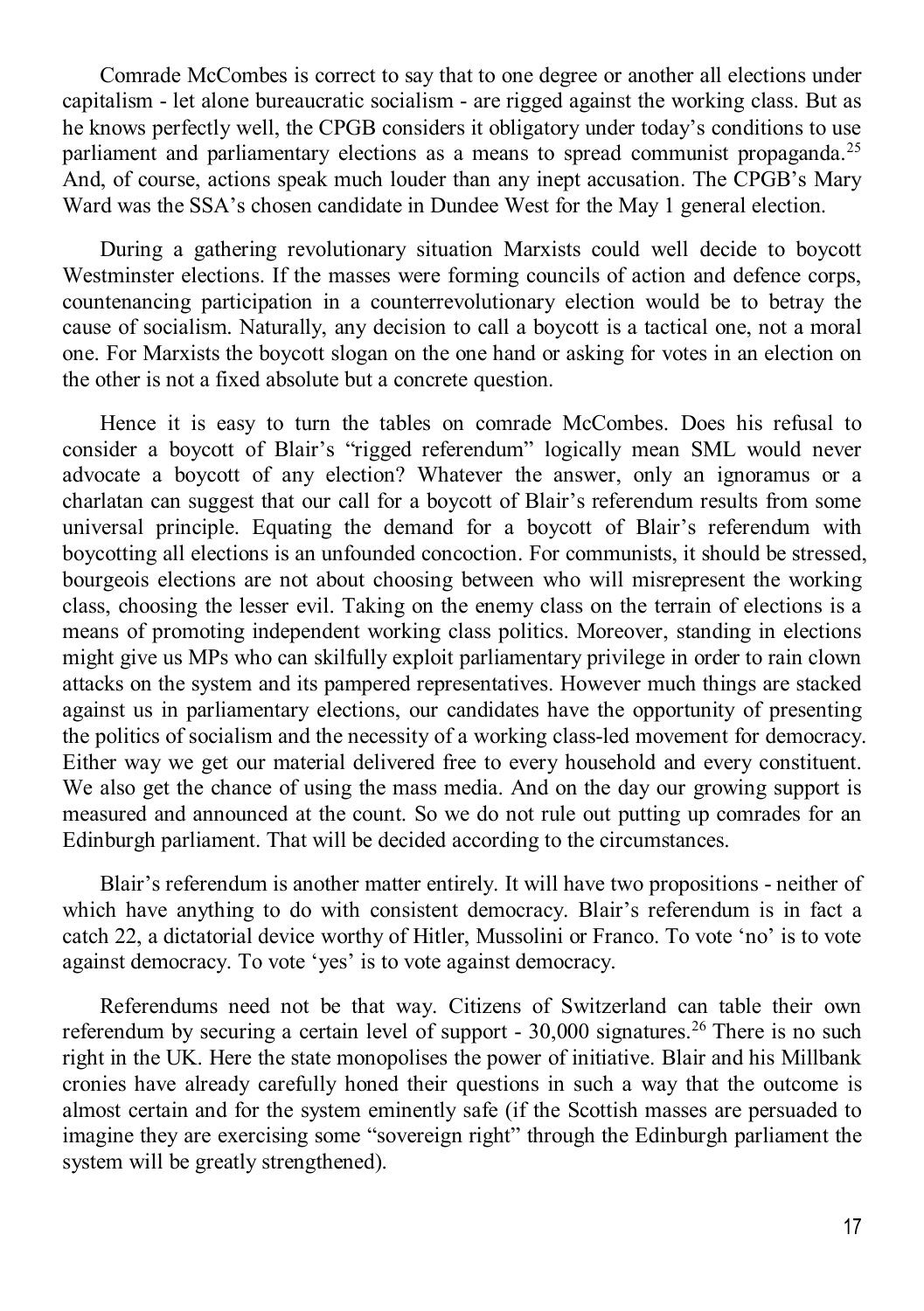Stephen Dorrell, it will be recalled, made a draconian pledge to abolish Labour's Edinburgh parliament during the April-May 1997 general election campaign. His fellow Tories advised, and got, a quick climbdown. True, Major desperately tried to scare people with his claim that Labour was bent on destroying a thousand years of uninterrupted history. Yet that only served to draw attention to how profoundly uneducated and blissfully unaware Brixton man is about the fragmentary, uneven and constantly interrupted history or this island. More to the point it did not work. Blair as Bolshevik convinced no one. The Tories found themselves massively rejected - and not only in Scotland - including by sections of the boss class.

Anyway, must a boycott, as comrade McCombes claims, "relegate" the SSA to the "status of complete irrelevance"? Need it "play into the hands" of the Labour leadership and the Tories? Paradoxically SML's determination to impose a 'yes, yes' vote on the SSA is doing just that. Unforgivably. So would a passive boycott. Undeniably. If we sat dumbly at home throughout the referendum campaign, if the Scottish masses thereby subsided into apathy, then Blair could continue whittling away the effective powers of his sop to the point of nothingness. But, comrade McCombes, what the Committee for Genuine Self-determination and the CPGB want is not a gesture, a mere abstention from voting. As emphasised by Mary Ward in *Scotland on Sunday,* we fight for "an *active*  boycott". [27](#page-39-0)

What is an active boycott? In 1905 Lenin and the Bolsheviks gave an excellent and very pertinent answer:

As distinct from passive abstention, an active boycott should imply increasing agitation tenfold, organising meetings everywhere, taking advantage of election meetings, even if we have to force our way into them, holding demonstrations, political strikes, and so on and so forth.[28](#page-39-1)

Fighting for an active boycott of Blair's referendum is to dramatically lift our agitation. An active boycott means calling for political strikes, meetings and demonstrations, occupations and civil disobedience. Instead of fostering constitutional illusions in Blair's sop and meekly queueing up to vote for it, our aim is to win the masses to use the most advanced, most militant, most resolute tactics the objective situation allows. If the Blair government faces a crisis of expectations, it faces one in Scotland. Here - unlike the rest of the country - the masses crave and expect big changes. SML itself admits in *Scottish Socialist Voice* that the struggle in Scotland has been rising. Glasgow is "now a city in revolt", it said in March  $1997<sup>29</sup>$  $1997<sup>29</sup>$  $1997<sup>29</sup>$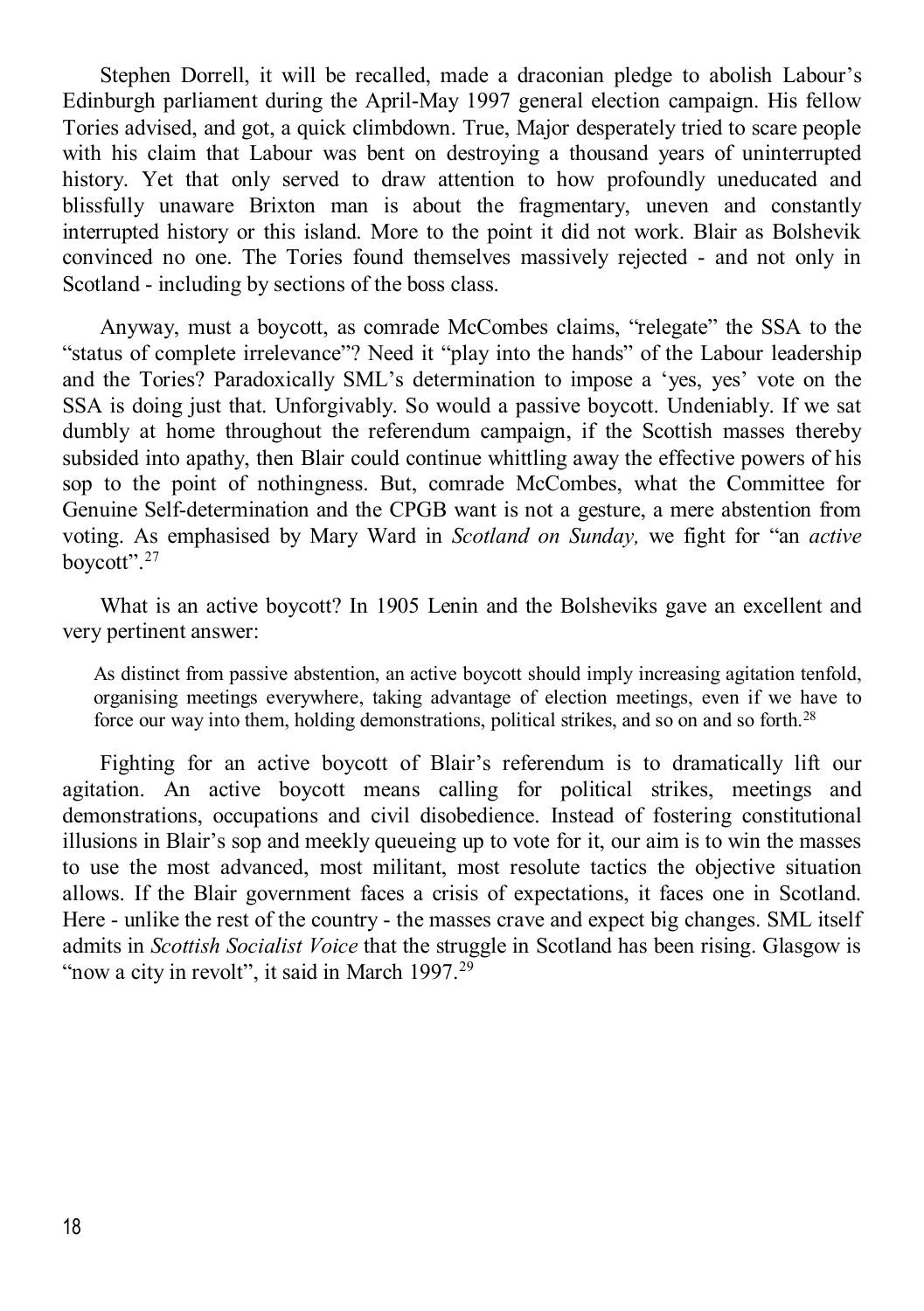An active boycott supported by the SSA would raise things far higher. It would put us firmly in the vanguard of the struggle for self-determination. The SNP has reluctantly but inventively - gone along with the 'yes, yes' vote. A clear sign of fragility. Confronted by a really proletarian-led movement for self-determination, the SNP would discard its socialist pretensions and thereby leave us with the possibility of winning the bulk of its working class following. Far from throwing away a one-off opportunity, as our critics maintain, mass strikes, demonstrations and civil disobedience on referendum day and its run-up will have the government running scared and covering its tracks with all manner of democratic and social concessions.

Would comrade McCombes tell striking workers to gratefully accept a 1% wage rise if they had been fighting for 10% - because "any" wage rise "can only be good". Comrade McCombes needs some elementary lessons in working class politics and principles. A combative working class movement gains strength by winning reforms - the appetite grows with the eating. Evidently not "all reforms are sops", as comrade McCombes maintains. If for example the Chartists had won the vote in the 1840s, Britain would have been well placed for peaceful revolution. The fact that it was the Tories who gave the comotosed working class the vote in the 1870s enabled the capitalist-aristocratic ruling bloc to legitimise itself by getting the masses to vote for the butcher - who would *misrepresent* them - every four or five years. There are, comrade McCombes, sops which dampen down the struggle and reforms which raise the struggle. Blair's referendum and his parliament are sops designed to pacify the masses. Our boycott campaign is designed to fire and raise the class.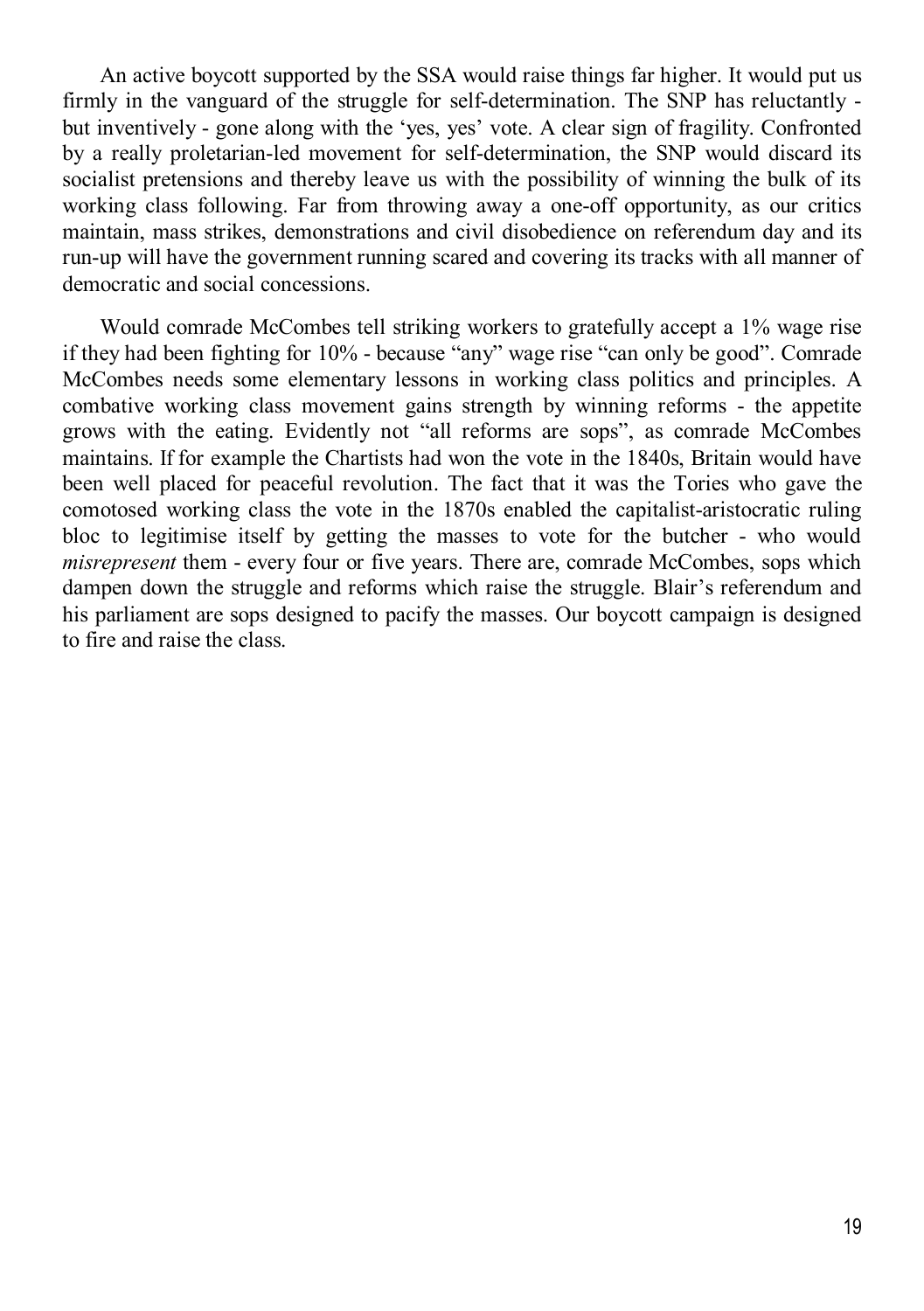#### 5. Militant Marxism or militant nationalism?

What direction things take in Scotland will at the end of the day be decided by what happens in Wales and above all England. If the working class movement in England fails to champion Scotland's right to self-determination separatist ideas will grow in attractiveness (and justification). The abolition of *involuntary* union and a free federal relationship is only possible if the workers of England side in a *revolutionary* manner with Scotland (and Wales). Hence working class unity is bound up with the struggle against the undemocratic UK state and constitution.

SML, however, is committed not to overthrowing the existing monarchical state but weakening it. Comrade Phil Stott elaborated this minimal perspective in a key programmatic article in *Scottish Socialist Voice*. [30](#page-39-3) Comrade Stott began by detailing the popular backing in Scotland for constitutional change. Though his figures are somewhat confused no one can doubt that "since 1987 support for independence has risen steadily". Nevertheless comrade Stott mechanically extrapolates along that psephological line to the point of an "inevitable" break-up of Britain. The only thing uncertain in comrade Stott's mind is the exact route. Blair could ditch his commitment to a Scottish parliament. The referendum might be deliberately "botched" and thereby fail to deliver a double 'yes' vote. On the other hand a Scottish parliament "could become a major focus of resistance against a right wing Labour government in Westminster." The very "weakness" of Labour's Scottish parliament means conflicts over funding "could trigger off a constitutional crisis". [31](#page-39-4)

Comrade Stott appears to have been one of the few who believed the Tories' general election propaganda. Thus Michael Forsyth's 'New Labour, new danger' hyperbolic warning that devolution will "lead to independence" is considered well founded and is approvingly cited by him. The president of the Adam Smith Institute, Madsen Pirie, is also an unlikely source to bolster comrade Stott's independence scenario. Even in the highly unlikely event of a Tory victory, for comrade Stott, "the pro-independence current running throughout Scotland would still turn into a flood-tide". So whatever happened with the 1997 general election, he reckoned, "a big surge towards independence appears inevitable". [32](#page-39-5)

SML is very excited about the prospect of independence. Too excited. The changed post-general election political climate will leave the forces of "pro-market nationalism" and "democratic socialism" facing each other in an almost Darwinian battle for supremacy. Or so predicted comrade Stott. Against an SNP parliament "completely under the thumb of Brussels" SML advocates "a parliament with wide ranging powers over the economy". Powers that SML seems to equate with introducing "a socialist Scotland".<sup>[33](#page-39-6)</sup>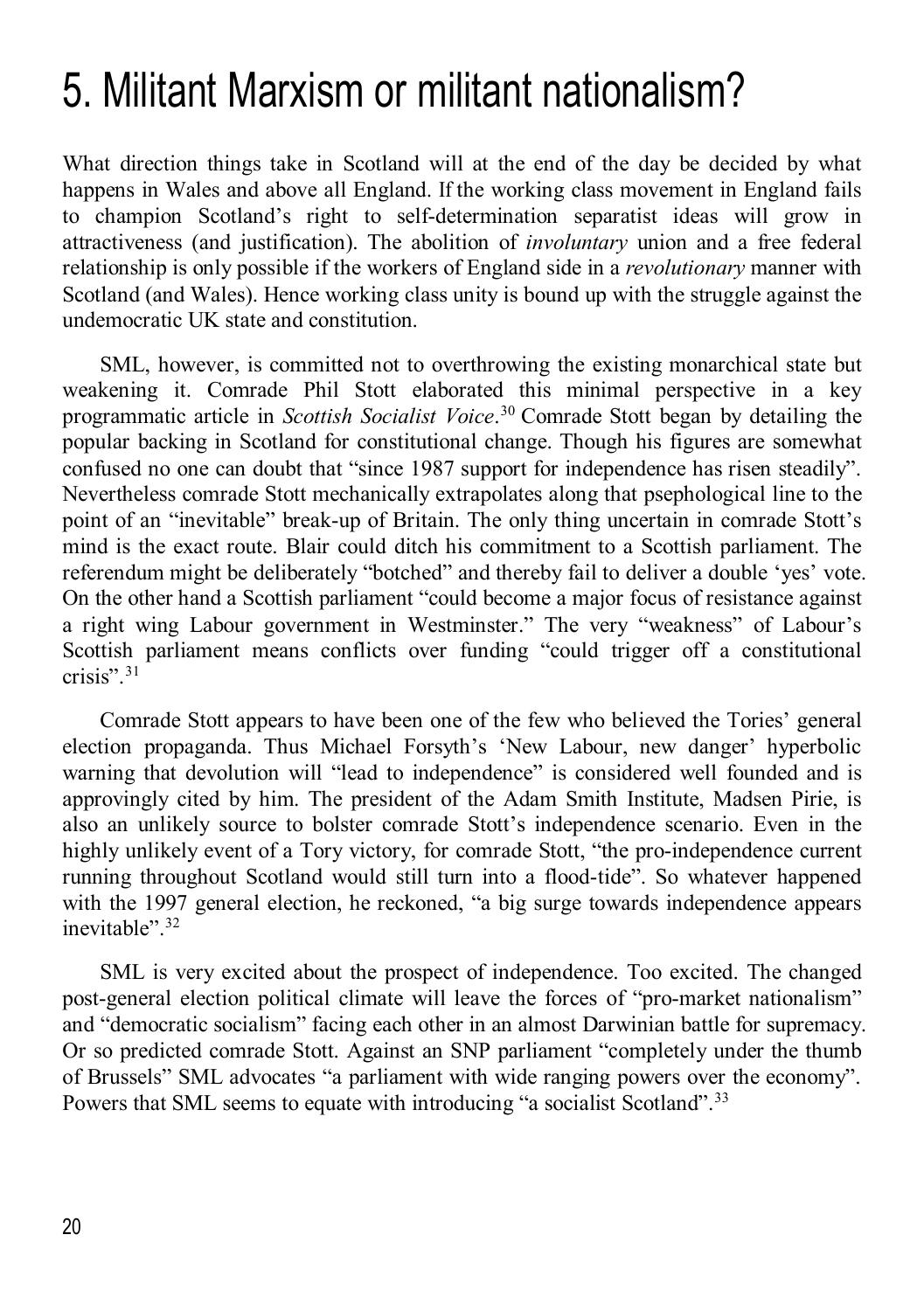SML's "socialist Scotland" would mean £6 an hour minimum wage, a 35-hour week, the building of 100,000 new homes, the restoration of benefits to 16 and 17 year olds and the "rebuilding of our disintegrating public services" - ie minimum or immediate reforms we should be fighting for now under the existing state and under the existing capitalist system. SML's "socialist Scotland" would also mean "a huge redistribution of wealth" from the rich to poor, from big business to the working class - ie again something we should be fighting for now as a minimum programmatic demand.

Means determine ends and ends determine means. It should never be forgotten that the reason Scotland was promised devolution is not to be found in Blair's love of democracy. The mass movement around council cuts, school closures, devolution, health and above all the poll tax made the country a Tory-free zone and has *forced* Labour to give concessions.

Unfortunately because SML is committed to choosing the lesser evil it has effectively shelved the SSA's founding demand for a republican parliament with full powers. In the privacy of the ballot booth SML comrades will no doubt *critically* write their two crosses in support of Blair's "rigged referendum". But such passive means are *guaranteed* to produce nothing but a royalist sop.

Only in the highly unlikely event of Labour failing to deliver devolution would SML advocate non-constitutional methods. Then withdrawal of Scottish MPs from Westminster, setting up an illegal Scottish parliament, demonstrations, mass civil disobedience and industrial disruption "should be used to force whatever government is in power to recognise the right of Scotland to its own parliament". SML is, it seems, only militant nowadays when squaring up to a chimera.

Quite clearly SML has made a fateful nationalist turn. Having loosened its links with their comrades in England and Wales under the guise of 'financial autonomy', SML now has no more than a *federal* alliance with the Socialist Party (aka Militant Labour, aka Militant Tendency). The fault for this lamentable state of affairs lies primarily with SP general secretary Peter Taaffe.

In order to put off a sharp fight with his comrades in Scotland over nationalism and a possible schism he gambled on conciliation. Furthermore Taaffe unwisely went into print tying the level of "national consciousness" to the "relationship between the Scottish organisation and the British organisation".<sup>[34](#page-39-7)</sup> A trap. While he could claim that things have "not reached" the stage "where the overwhelming majority are for independence", what was pregnantly called "a kind of halfway house" for Scotland could be justified. All it remained for comrades Sheridan, McCombes, Stott *et al* to do was to quote a string of opinion polls and the divorce was all but complete. SML thereby won for itself as an *organisation* the nationalist demand for independence. No longer is there any need to even pay lip service to the Leninist principle of 'one state, one party'.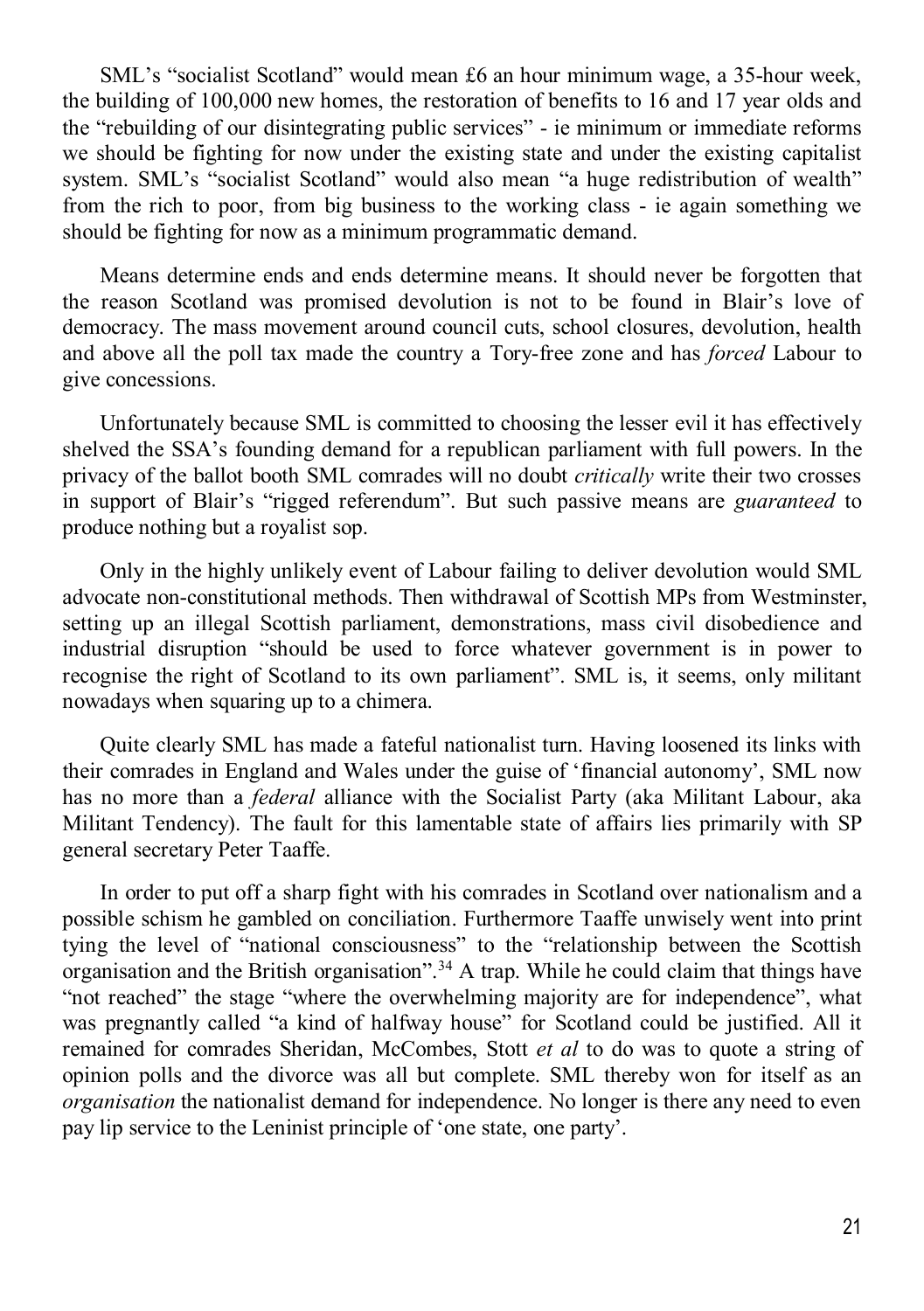Taaffe staged a fightback at the June 1997 Socialist Party National Committee. But it was a sectarian fightback. He wants, he demands, that SML change its name to Scottish Socialist Party and, in line with his 'small mass party' turn, drop the SSA. In this Taaffe is reportedly supported by Richie Venton, SML industrial organiser and opponent of left unity. At the time of writing it still remains unclear how things will go - despite the fact that Dave Nellist's district moved to form an unofficial anti-Taaffe West Midlands-Scotland axis. Suffice to say, SML should be supported to the extent it resists Taaffe on the basis of anti-sectarianism and real mass politics and criticised to the extent it resists on the basis of narrow nationalism.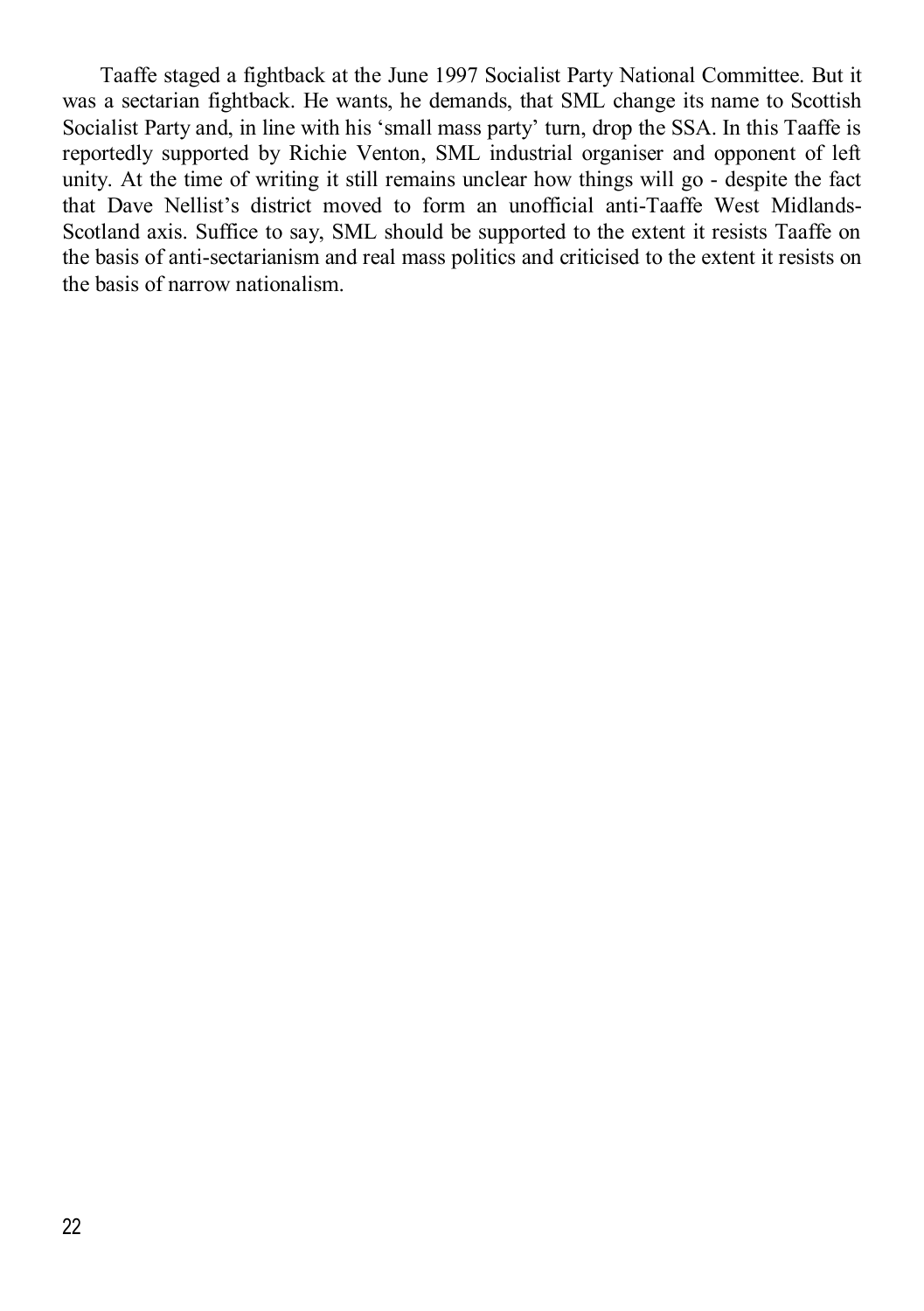#### 6. Importance of programme

Programmatically "right centrist", Militant has historically behaved in a chameleon-like fashion.[35](#page-39-8) In the Labour Party, Labourite; out of the Labour Party, too, the comrades take on the coloration of their surroundings. We have already seen Panther UK and the Campaign Against Domestic Violence succumb to separatism. In Scotland the same opportunist adaptation to the "constantly changing political landscape" means the separatism of nationalism.<sup>[36](#page-39-9)</sup>

Nationalism and Marxism are antithetical. Nationalism considers nations and national cultures positively. National differences between people are viewed as essentially healthy and something to be sustained into the distant future. Left nationalists give this 'principle' a socialist gloss. Inevitably. The road to socialism is therefore seen by them through the prism of the nation.

Marxism considers nations and national distinctions negatively. We want to create conditions whereby nationalism, nations, nationality and the nation-state all wither away. Marxists oppose every form of nationalist ideology, whether this be represented by an established state or those forces striving to create a new state through a breakaway.

SML does not defend the Marxist point of view. It positively promotes a Scottish national socialism (which comes via a *bourgeois* parliament and introduces nothing more than minimal social democratic reforms, leaving by its own admission wage labour and hence the capital-labour relationship intact). Its socialism is national, statist and bureaucratic: ie it is objectively anti-working class and thus anti-socialism.

Instead of working class unity against the existing UK state SML now seeks a breakaway Scotland; presumably leaving the workers in England and Wales to overthrow it. SML therefore has a programme to *weaken* not *smash* the UK state. And to achieve that paltry aim it separates itself from Taaffe's SP. More importantly it must in due course call for an end to the historic unity of the working class in Britain. The TUC and its affiliates are unlikely to survive intact the creation of an independent Scotland. Hence as capital becomes increasingly global SML irresponsibly divides the forces of the working class.

It is essential not to conflate all nationalisms as equally reactionary. The nationalism of an established capitalist state is inherently conservative. Fascism, the most degenerate form of bourgeois nationalism, is counterrevolutionary and thoroughly anti-democratic. But petty bourgeois nationalism may contain a revolutionary democratic *content.* We support that content. Unconditionally. At the same time it is vital not to abandon or water down criticism of petty bourgeois nationalism or advocacy of an independent working class approach to the national question.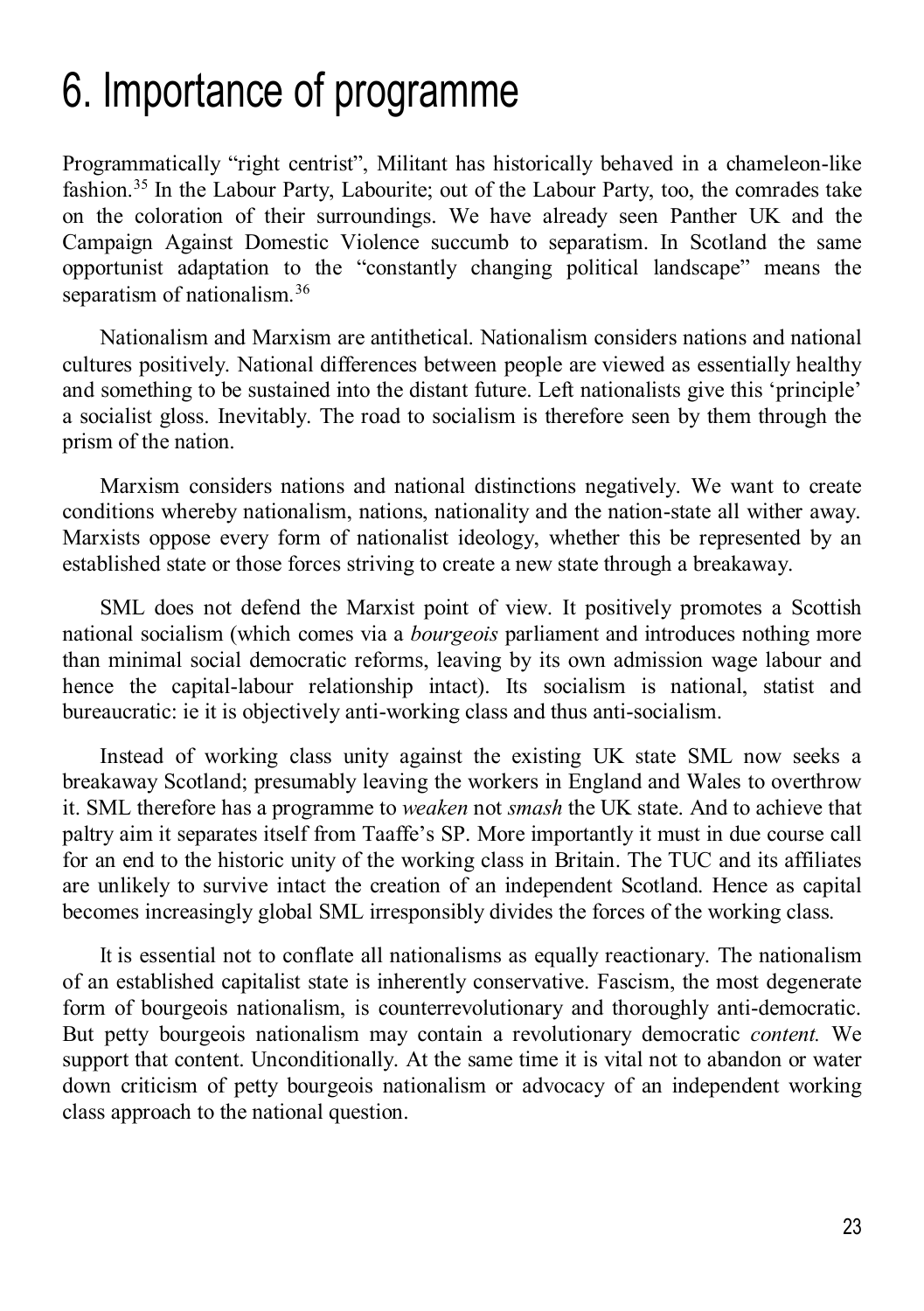The relative decline of British imperialism has laid the basis for a new Scottish nationalism (not the revival of a mythical nationhood going back to Kenneth MacAlpine or Macbeth). From the mid-19th century onwards being Scottish was to share in the "lucrative" booty of the British empire.<sup>[37](#page-39-10)</sup> Now it means cuts, insecurity, and a denial of rights. As the ruling class frantically and destructively turns inwards in its drive to increase the rate of exploitation and thus restore some level of world economic competitiveness, the old identification in Scotland with the state has been replaced by an alienation from it.

Given the perceived absence of a viable socialist alternative, bourgeois petty nationalism comes to the fore. In the form of the SNP it promises to secure for Scotland a better position in the world economic pecking order through the formation of a new, independent Scottish state within the European Union.

The masses in Scotland certainly view themselves as nationally disadvantaged within the UK. Not only opinion polls tell us that. Every election, every grievance, every strike is coloured by the national question. And no crude income statistics showing Scotland on a par with East Anglia and only just behind the South East will convince them otherwise. Such philistine arguments - advanced by the SWP - will not make the Scots forget their nationality nor the undemocratic denial of their right to self-determination within the  $I$  JK  $38$ 

We consider ourselves obliged to criticise those such as the SWP, the SLP and the semi-liquidated Revolutionary Communist Party who downplay, avoid or dismiss the national question in Scotland by appealing for the "unity of the Scottish, English and Welsh workers" around routine trade union demands and "true socialism" <sup>[39](#page-39-12)</sup> Such organisations are in effect English chauvinists. Their socialist rhetoric is not internationalism: it is nothing else but preaching submission, ie merely the other side of the status quo unionist coin peddled by Monteith, Hague and Forsyth.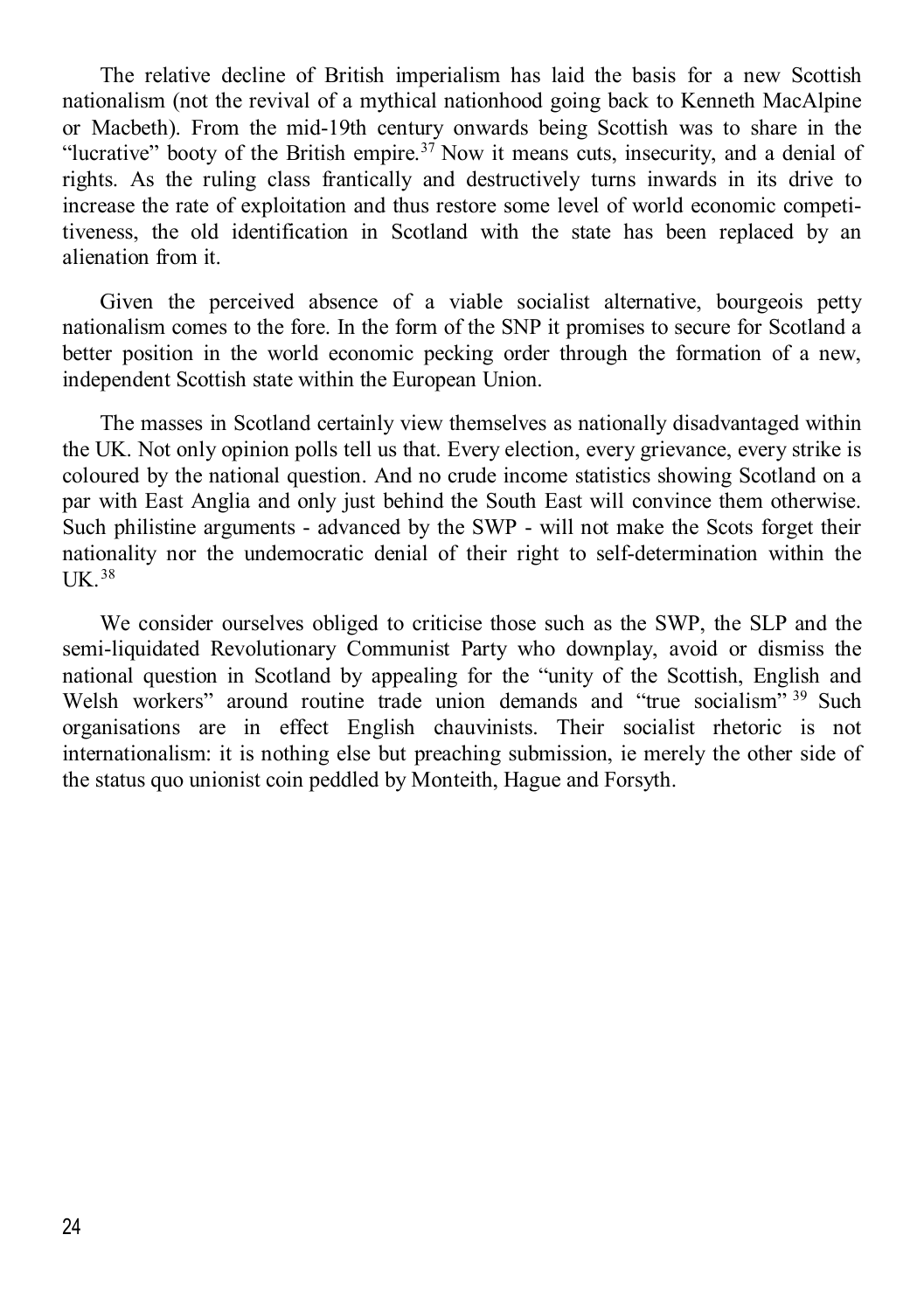#### 7. Self-determination does not equal separation

Wherever a national question exists, Marxists approach it from the principles of democracy and internationalism. We seek at all times to build the maximum unity and ever closer relations between nationalities, especially the working class. The working class has no interest in any delay in solving the national question, and has everything to gain from an immediate settlement of disputes. Communists therefore seek an immediate solution. We denounce any and every delay and procrastination as reactionary.

That is why we must ruthlessly expose Blair's proposed Edinburgh parliament along with his "rigged referendum". As argued above, Blair's parliament is little more than a glorified parish council. It will not be allowed to modify the constitution by one iota though there might be no 'glass ceiling' clause *specifically denying* the right, at some future date, to move towards full independence. This absence lets the SNP off the hook. Nevertheless when it comes down to it the people of Scotland will not become citizens. They will remain subjects of the crown. What Blair offers is nothing more than a calculated device, a prophylactic designed to strengthen Labourism and preserve the UK constitutional monarchy system.

We support the right or nations to self-determination up to and including forming an independent state. Communists are for peaceful and democratic secession as opposed to any kind of coercive or violent maintenance of unity. The use of force to maintain unity, as for example in Northern Ireland, is an admission that the state's territory has divided into oppressed and oppressor nations. Unlike SML, the CPGB unconditionally defends the right of the oppressed to take up arms to win its democratic rights from the oppressor. That is why we say: for the IRA, against the British army!

Supporting the right of self-determination does not mean that communists desire separation. On the contrary, advocacy of separation is something exceptional. For example, between Ireland and England/Britain there is a whole history of violence and brutal oppression. We therefore demand the immediate withdrawal of British troops and the democratic re-unification of Ireland[.40](#page-39-13) Significantly SML does not: when the British army was sent in by the Labour government on August 14 1969 *Militant* refused to demand its immediate and unconditional withdrawal. Those who called for 'troops out' were denounced as "attorneys of the Provos".<sup>[41](#page-39-14)</sup>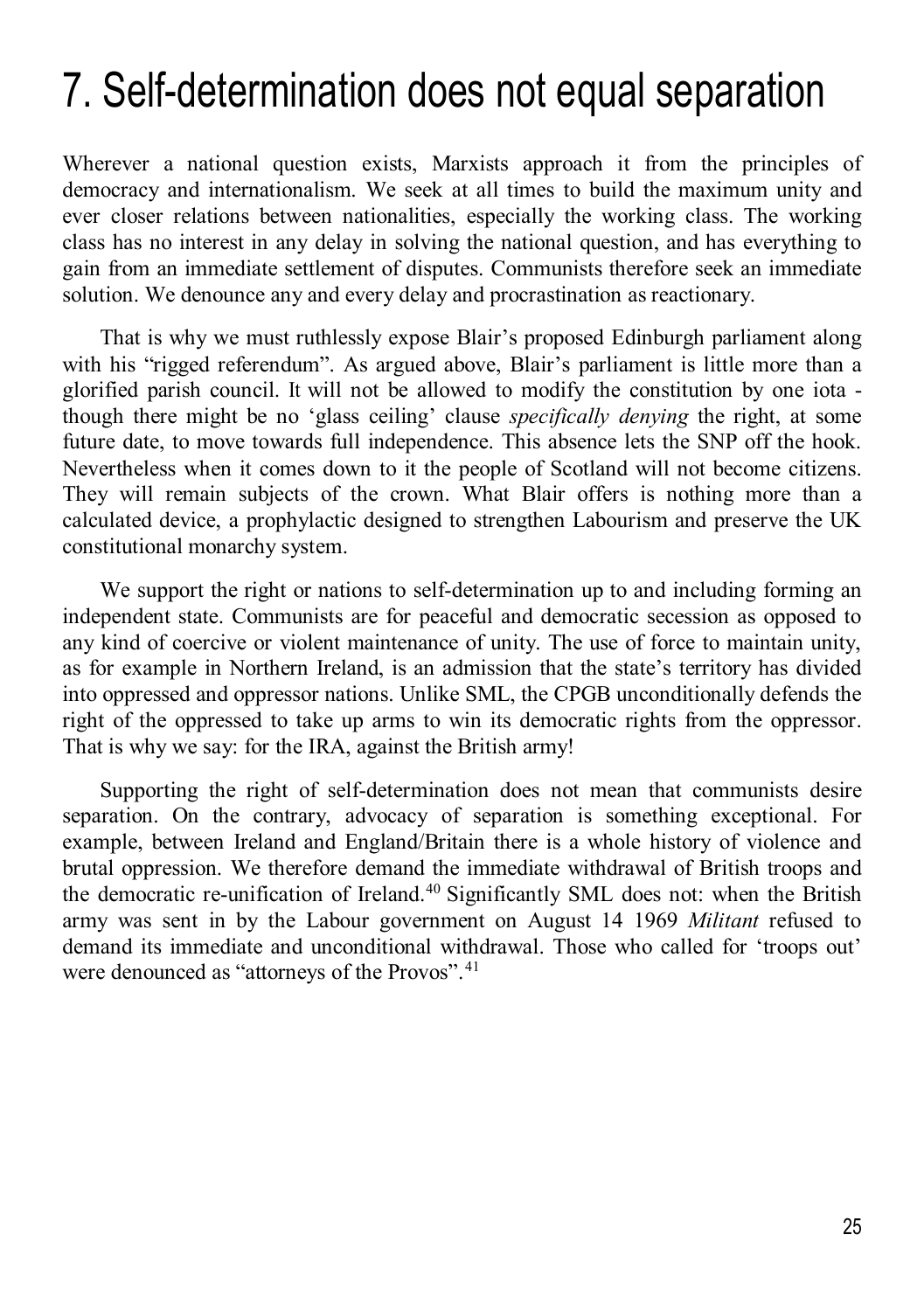Separation only becomes a communist demand if unity is imposed by force. The relationship between England and Scotland has not been primarily characterised by violence. At least since the 1707 Act of Union. It should not be forgotten that 1745 - the heroic last stand of Scotland according to nationalist fable - was more a "Scottish civil war".<sup>[42](#page-39-15)</sup> The Jacobite rising had nothing to do with re-establishing Scottish independence. The Young Pretender wanted to re-establish the Stewart dynasty over the United Kingdom of England, Scotland, Wales and Ireland. He rallied a number of catholic clan chiefs in the highlands but was opposed by other sections of Scottish society - most notably the presbyterian clergy, lawyers and large southern burghs.

Our policy is decided on the basis of the actual historical conditions and the circumstances in each case. Communists in general favour voluntary unity and the biggest possible states as providing the best conditions for the coming together and merger of peoples. Under present circumstances there would be nothing remotely progressive about a Scottish army, a customs post at Gretna Green and the splitting of the historically bonded peoples.

Yet the United Kingdom of Great Britain and Northern Ireland is constitutionally the unity of hereditary crowns, not the voluntary union of free peoples. Sovereignty formally lies with the monarch, not the people. Therefore self-determination for Scotland and Wales does not and cannot exist under our constitutional system.<sup>43</sup> The 1707 Act of Union, which merged the two parliaments of England (and Wales) and Scotland, had no popular mandate. The rich and powerful decided. Democracy was entirely within their fief. It suited their interests for Scotland to help make a centralised British state - massive bribery helped no end too. Not surprisingly there was a *quid pro quo*. For example, in 1712 Scottish MPs in Westminster voted unanimously to repeal the Act of Union. They were swamped by the votes of English MPs. Given the huge disparity between the populations of England on the one side and Scotland and Wales on the other, the UK must be dominated by the English (who have no problem with self-determination in spite of ridiculous whingeing by rightwing Tories, Tam Dalyell, etc). It is the people of Scotland and Wales who cannot freely determine their own future. With or without Blair's Edinburgh parliament and Cardiff's assembly they must go cap in hand to Westminster. Hence there exists within the UK monarchical constitution an inborn democratic deficit.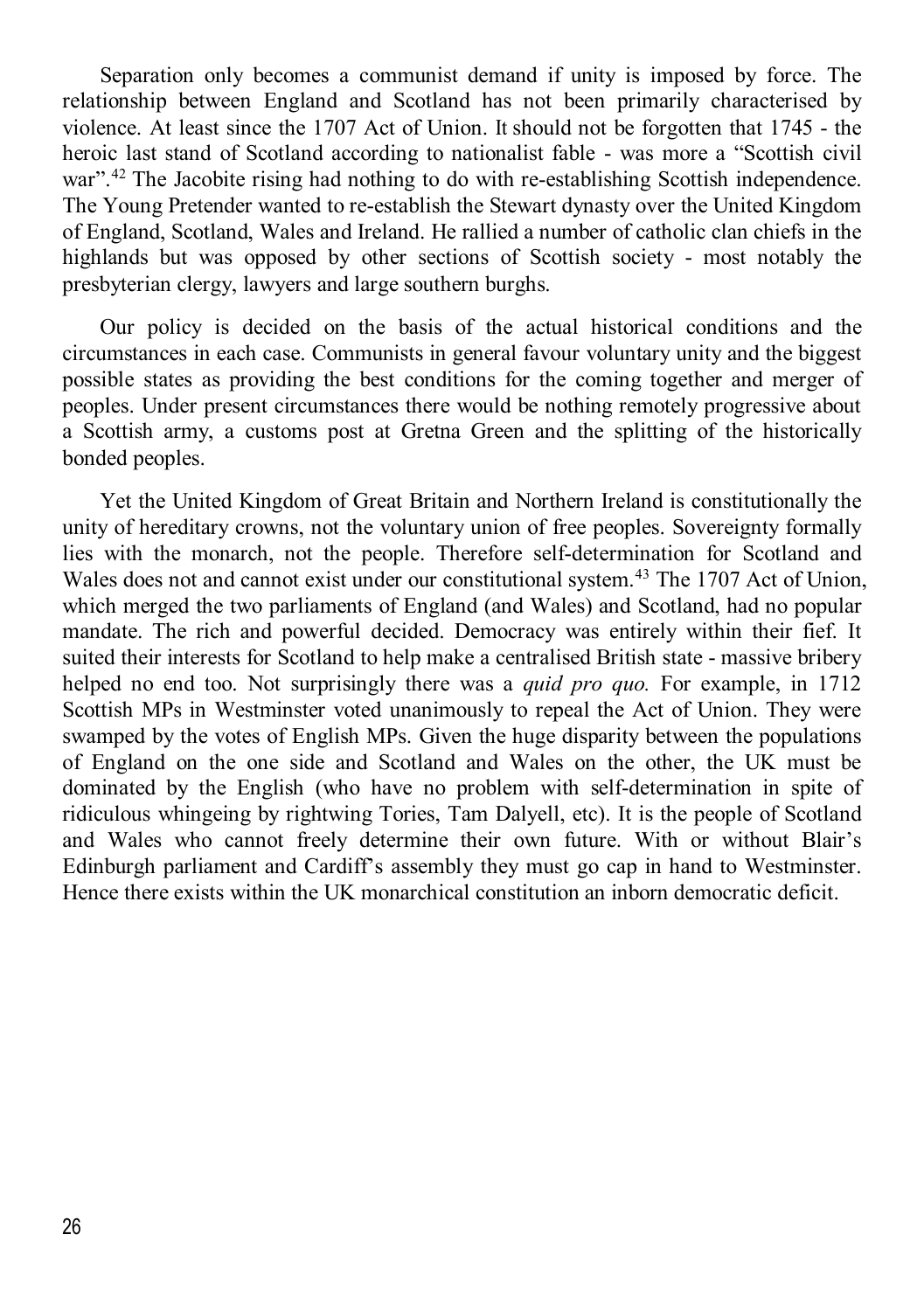We want to create the best conditions for the closest unity of the peoples of Britain. The CPGB is for the immediate abolition of the monarchy and the abolition of the acts of union. We communists seek to mobilise the working class of England, Scotland, Wales and Northern Ireland in a political struggle for a federal republic and a united Ireland.<sup>44</sup> (As Engels and Lenin argued, a federal republic in the British Isles would represent a democratic step forward from the constitutional monarchy - it is not, I stress, some universal principle.) A democratic and *transitional* aim. The federal republic establishes the voluntary union of the peoples of Great Britain. If this is achieved, as we intend, using proletarian methods, it also means the revolutionary destruction of the constitutional monarchy, ie official Britain. And thus the realisation of our minimum programme. The federal republic is therefore no question of abstract justice or humanitarian sentiment, but the *first condition* for the social emancipation of the working class.

Pitiably a whole swathe of the left-SWP SP, SML, Democratic Left, Communist Party of Scotland, the *Morning Star,* etc - utterly fail to grasp the necessity for independent working class *politics.* Workers, in their lacklustre schema, are meant to concentrate on mundane matters. Trade union and local issues. Of course that leaves them doing exactly what they do spontaneously. Hence when it comes to the politics of the UK state, workers are supposedly incapable of pursuing their own solutions. Our modernday Mensheviks therefore call upon workers to apply pressure and make demands on the 'lesser evil' wing of the establishment. That explains why the semi-Labour left supports Scotland Forward.

Scotland's constitutional status must not be left only for Scots.<sup>[45](#page-39-18)</sup> It is a democratic question which must see the whole working class in Britain united around a correct strategy. Only by mastering the gamut of social contradictions can the workers raise themselves from the economic, trade unionist struggles of a slave class to that of a political and potential ruling class. Significantly in introducing his 'perspectives' for 1997 Taaffe failed to even mention Scotland or the UK constitution.[46](#page-39-19) Workers in England and Wales should presumably leave that question to others.

Originating as it does in vulgar evolutionism and economism, the method of the semi-Labourite left - Sheridan and Taaffe included - leads to results that are to all intents and purposes indistinguishable from mainstream Labourism. Something by way of reform, no matter how pathetic, should always be settled for. Because, it is mechanically rationalised, anything and everything is a step towards an inevitable, preordained future. SML's decision to call for a 'critical' double 'yes' vote in Blair's "rigged referendum" is thereby monotonously excused with reference to it being "a step towards greater autonomy" and thus a "step" in the direction of transforming "Scotland into a modern socialist democracy".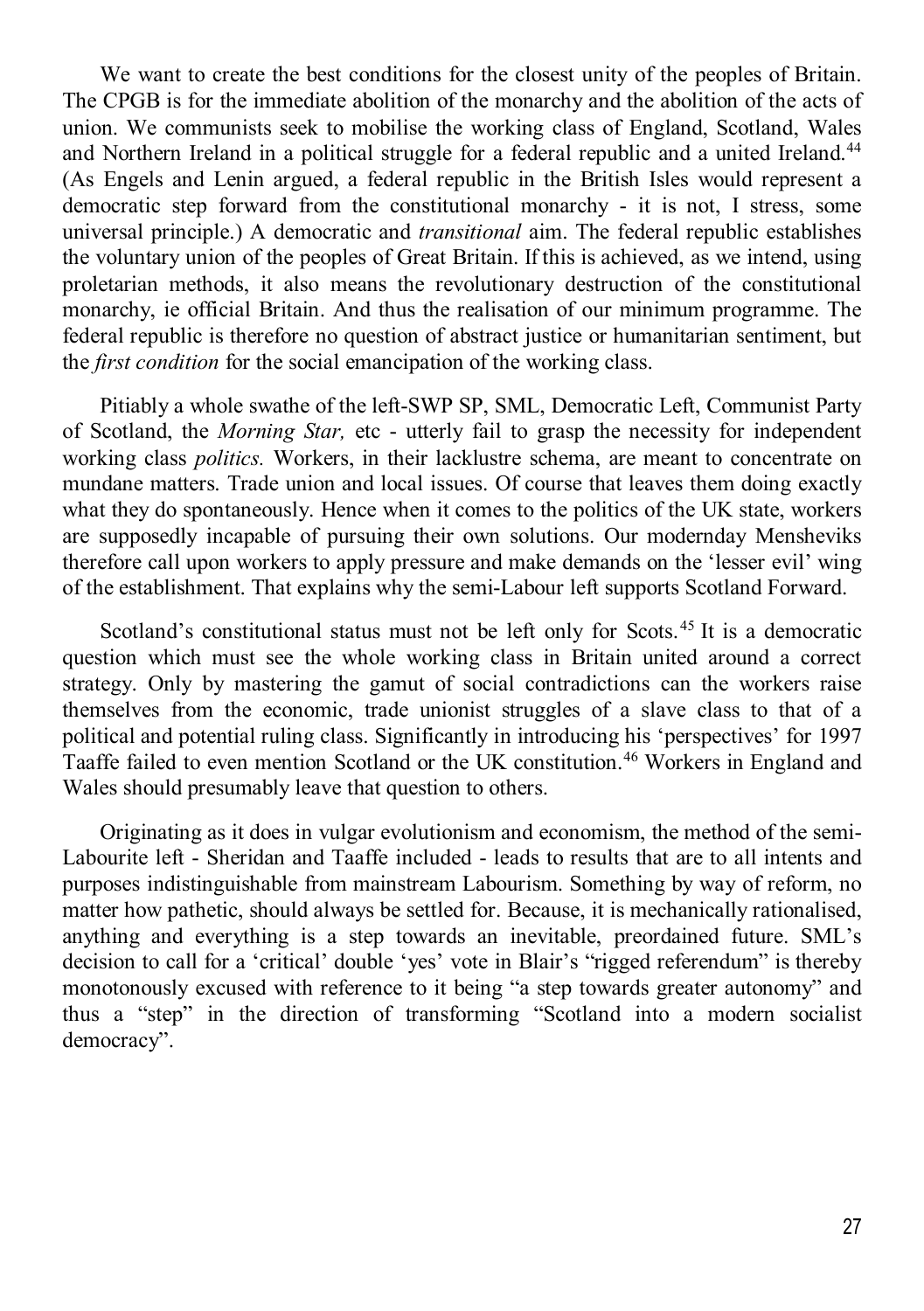Those who set their sights on little more than nothing in the here and now usually end up with nothing. The politics of piecemeal change are therefore the politics of disappointment. That is why the flip side of strikeism, localism and petty reform is posing left. The semi-Labourite left typically oppose the communist minimum demand for a federal republic with abstract and disconnected calls for socialism, ie a *socialist* Britain or a *socialist* Scotland. The same 'leftist' trick is used over Ireland - SP/SML and the 'official communists' being past masters. The semi-Labourite left has no wish nor intention of siding with the IRA against the British army. Against this minimum democratic demand they collapse into what is in this context a pro-imperialist version of 'socialism'.

Absolving themselves of what they dogmatically and wrongly describe as the 'bourgeois' task of ending the monarchy and winning a republic in Britain, they say the only real answer is socialism (why not communism?). Naturally this leftist pose is never applied by the likes of these to wage and other economic demands. When it comes to trade union politics the semi-Labourite left is in its element. It does not turn up its nose with haughty reference to the maximum demand for the abolition of the system of wage slavery - which, like the call for communism, is quite correct in terms of propaganda.

So, in rejecting the communist minimum programme, the semi-Labourite left finds itself at one and the same time making maximalist gestures and tailing Blair. From nothing, through nothing to nothing.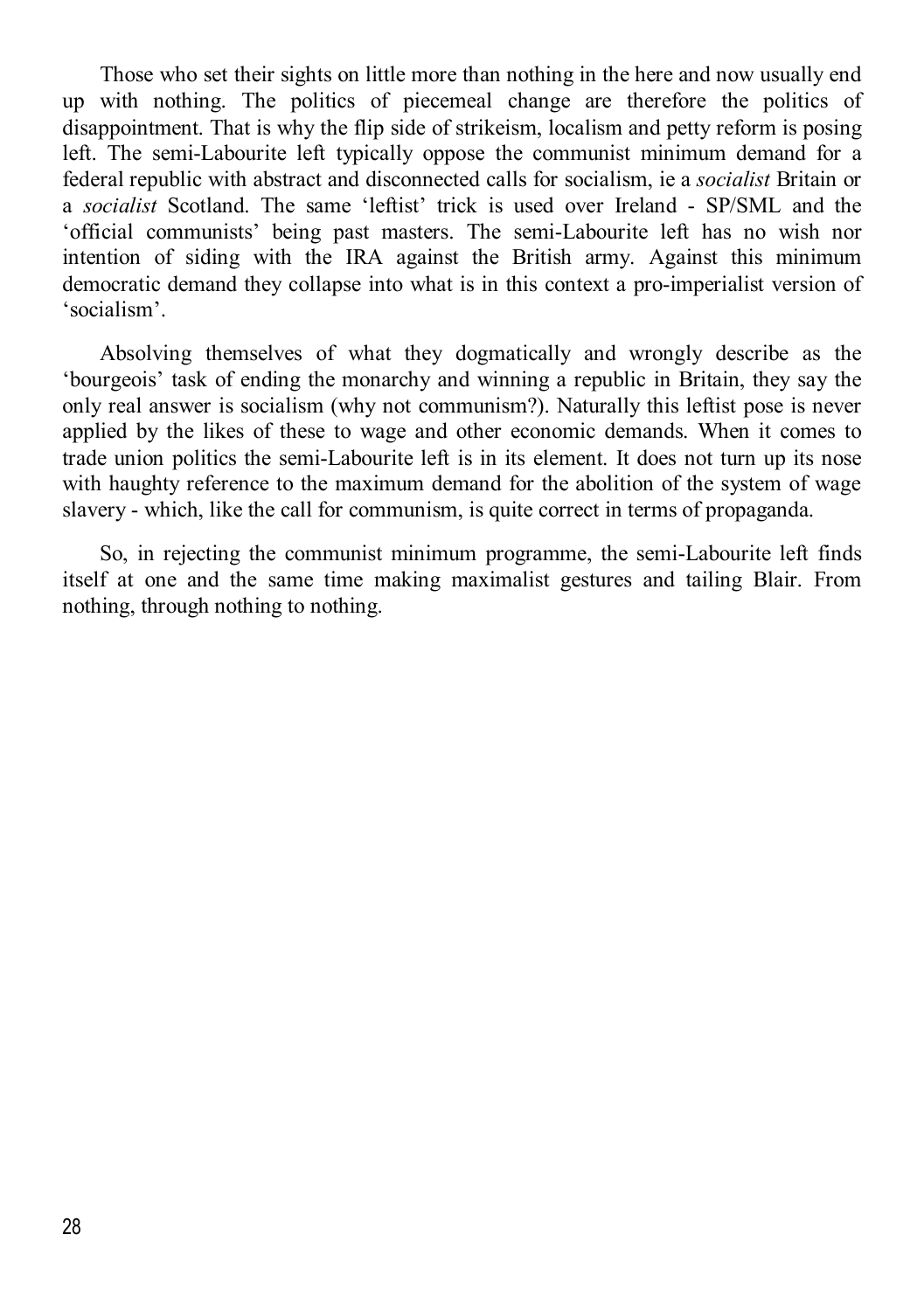#### 8. Neither reformism nor nationalism

Enormous defeats have been suffered by the working class over the last 20 years, both in Britain and internationally. It is therefore hardly surprising that separatist tendencies and ideas come to the fore. Today in Blairite Britain the extremely low level of working class activity has added to conditions whereby in Scotland nationalism exerts an undeniably powerful influence.

This is to be seen not merely in the standing of the SNP - 22% of the votes cast in Scotland on May 1 1997. The nationalist stance or trajectory of many on the left in Scotland also bears sorry witness to the reactionary nature of the period. Taaffe was definitely wrong when in *Militant* he greeted the new decade as the "red 90s".

Communists are duty bound to wage an unwavering and unremitting struggle against every manifestation of nationalism or accommodation to it; above all when it comes in the guise of 'socialism'. That surely describes SML.

A step by step reformist programme for 'socialism' leads SML to urge a vote for a toothless parliament in the belief that "this very limited democratic reform" can, once it is achieved, be marked off as a step in the direction of national socialism. Blair's parish council parliament might or might not satisfy the masses. But for SML there exists a fixed, teleological stairway to the future. One reform, one step inexorably leads to another. And all in one direction. So from a tame Edinburgh parliament there is for SML a fixed inevitability that leads, in due course, directly to Scottish socialism ... and eventually a socialist world.

This is pulp theory. The future is made by people. It is circumscribed by material conditions but is in no way predetermined. Nonetheless despite the self-making of history, whatever people do, capitalism cannot gradually be reformed into its opposite. Objective circumstances set this limit. We communists do not deny the vital role played by the fight for reforms. Yet only by way of revolution can the working class realise socialism. Trade union, democratic and electoral struggles are important because they prepare the working class. That is, they go towards creating the *subjective* factor necessary for socialist revolution[.47](#page-40-0)

With communist leadership demands for reform - for example Scottish selfdetermination and a federal republic - help to form the working class throughout Britain into a class conscious of its historic mission to liberate humanity. Through its own selfactivity the working class becomes organised, strong, confident and full of initiative. Through experience it also becomes convinced that it is impossible to transform society without first conquering political power.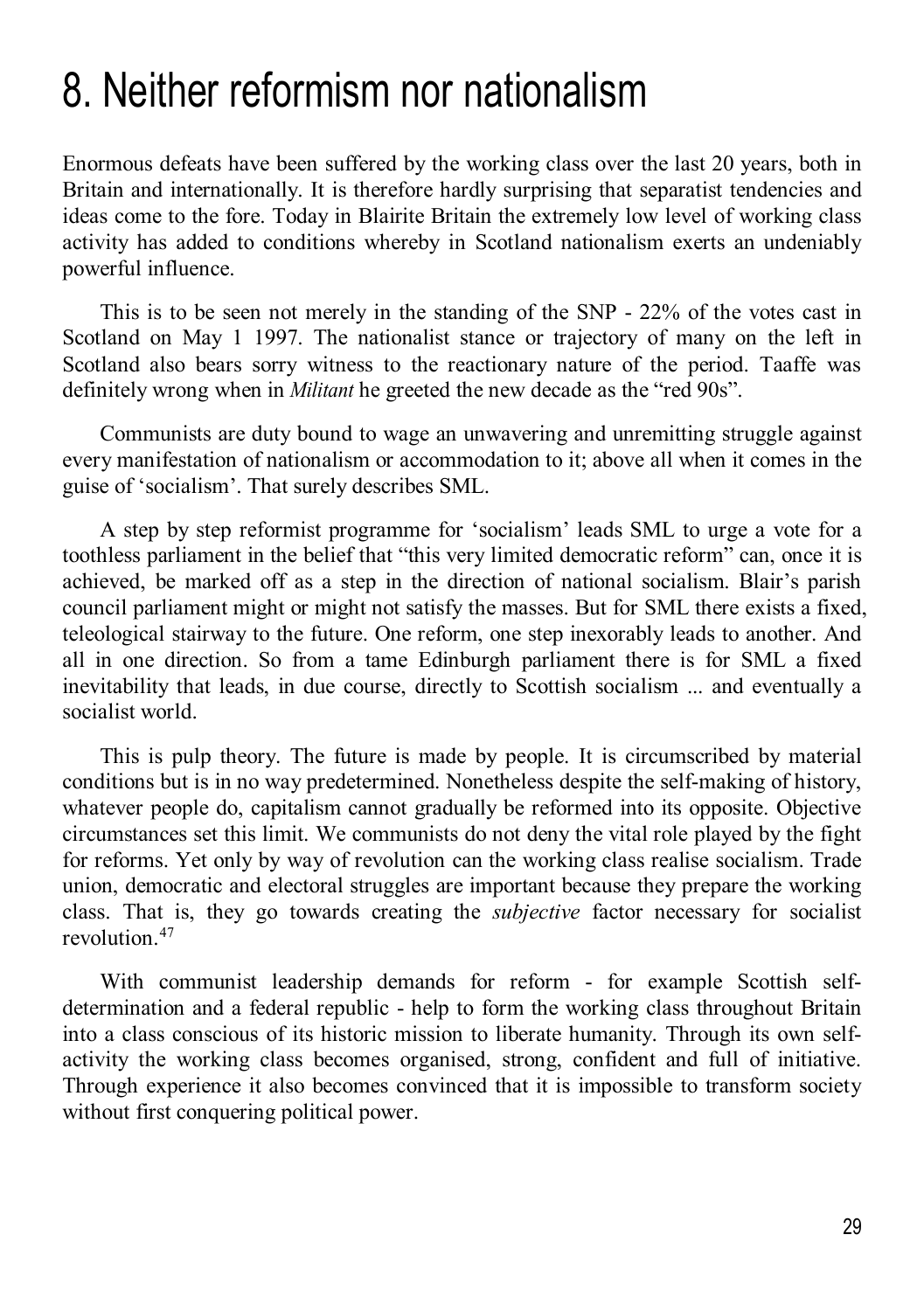Hence for Marxists the demand for a Scottish parliament is primarily about the struggle it can engender. At every stage we stress the cardinal importance of working class self-activity. For example, political strikes and demonstrations, occupations and councils of action, civil disobedience and a mass boycott of Blair's "rigged referendum". So while the CPGB fights for reforms, we always seek to do so using the most revolutionary means the situation allows. Only in this way can the workers be made ready for state power. Achieving this end explains why the CPGB is so insistent on not compromising or shelving the SSA's founding demand: a republican parliament with full, constitutional powers.

Once a Scottish parliament is considered in itself as the means to "transform Scotland into a modern socialist democracy" and not as a demand to prepare the working class for revolution, there exists a slippery slope. The adherents of socialist reformism arrive at what are for them the most unexpected results.

Rosa Luxemburg was spot on when she argued that if the fight for reforms are "made an end in themselves" then such a fight "not only does not lead to the final goal of socialism but moves in a precisely opposite direction". As soon as "immediate results" be it Blair's parish parliament or the SSA's parliament with full powers - becomes the prime objective, the "clear cut, irreconcilable point of view, which has meaning only insofar as it proposes to win power, will be found more and more inconvenient". The "direct consequences", Luxemburg said, will be a policy of adaptation, a policy of "political trading" and an "attitude of diffident, diplomatic conciliation".<sup>[48](#page-40-1)</sup>

Adaption and diffident diplomacy has already begun in earnest. SML huffs and puffs about a multi-option referendum. However, it promises faithfully *in advance* to vote 'yes, yes' in Blair's "rigged referendum". A republican parliament is thereby traded by SML. For something royal and supposedly more 'realistic'.

SML combines the politics of reformism with the nationalist 'principle' of organisational autonomy from their SP co-thinkers. By so doing SML's leaders have unwittingly placed themselves outside the international revolutionary tradition. A tradition represented by their claimed mentors, Marx, Engels, Lenin and Trotsky. Unflattering though it is, comrades Sheridan, Stott, McCombes and co surely stand in the same 'socialist-nationalist' camp as Joseph Pilsudski and his Polish Socialist Party (*Polska Partia Socjalistyczna*).

Joseph Pilsudski was the leading figure of the PSP. Formed in 1892, it adopted his socialist-nationalist programme for the reconstitution of an independent Poland out of the German, Austro-Hungarian and Russian empires (which had between them all but partitioned it out of existence at the 1815 Congress of Vienna). Luxemburg and Julian Marchlewski split with the PSP in 1893 over this perspective.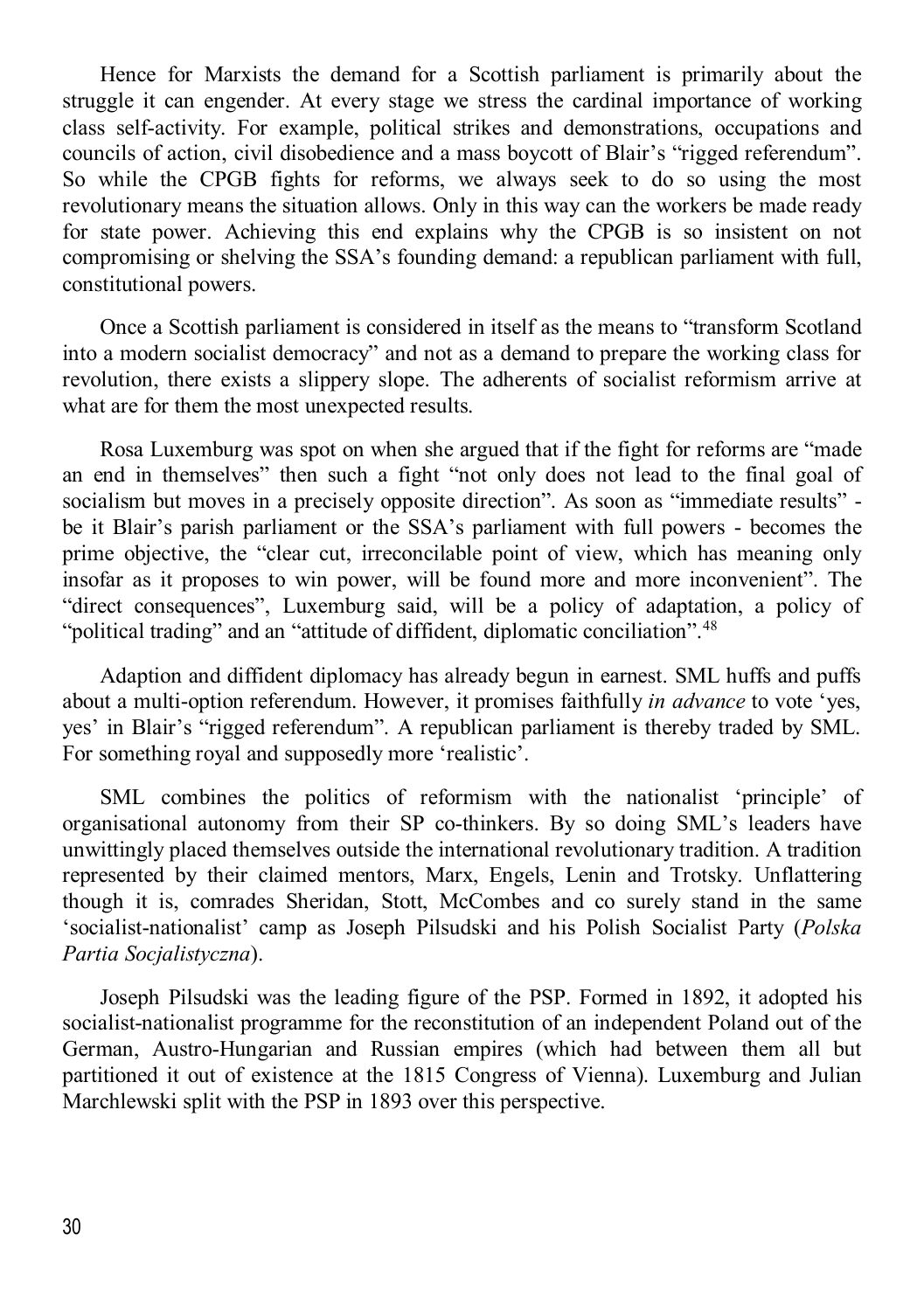Their Social Democracy of the Kingdom of Poland and Lithuania wanted to join with Lenin, Martov, Plekhanov, Trotsky and others in Russia committed to the overthrow of the tsarist state in *one party* (that came about in 1906). Pilsudski, in contrast, wanted the independence of Poland and the independence of the PSP from the Russian "imperialist" revolutionaries. [49](#page-40-2) Lenin consequentially was loath to regard the PSP as a "genuine socialist party.<sup>[50](#page-40-3)</sup> Quite right too.

Yet though they do not acknowledge it, today Pilsudski has many would-be imitators amongst left nationalists in Scotland. SML might well yet discover him as the father of their latest turn.

Marx and Engels throughout their political lives advocated the reconstitution of Poland. Russia, which had taken the lion's share of Poland in 1815, formed the bulwark of reaction in Europe. Settling scores with tsarist Russia was, wrote Marx, the "primary prerequisite" for the European revolution. However, in the late 19th century "static" Russia began at last to move. Tsarism was disintegrating. New proletarian forces stirred. In the more advanced Poland too there was change. The revolutionary lesser aristocracy no longer existed. The Polish bourgeoisie was cowardly and reconciled to absolutism. The workers were organising and needed to be guarded against succumbing to nationalist tendencies.

It was against this background that Luxemburg - to be followed by Franz Mehring in Germany and Lenin in Russia - came to the view, after exhaustive study, that national independence should no longer be the immediate aim or the Polish working class. She overstated her case. Opposition to Polish separatism became generalised into an opposition to national self-determination. Self-determination was impossible within the parameters of capitalism and unnecessary under socialism, she claimed. Neither being true, Luxemburg deserved the stinging rebukes she received from Lenin. Nevertheless, whatever the theoretical disputes between the two, they were both agreed that objective conditions demanded the unity of workers - Russians, Ukrainians, Georgians, Letts, Poles, etc - for the overthrow of the tsarist empire.

Suffice to say, there are those socialist-nationalists within the SSA who, knowing the ABC of European history, prefer to be identified with the international revolutionary left rather than Pilsudski (in May 1926 he led a fascistic colonels' coup). An example of this is the Republican Worker Tendency. It has a factional presence within Edinburgh SSA if nowhere else.

In a polemic against the CPGB the argument is put that Luxemburg and Lenin should have carried out the break-up of the Russian empire programme of the PSP, not Pilsudski. One should note in passing that like SML this sect - despite its nano size - is 'organised' on a federalist England-Scotland basis.<sup>[51](#page-40-4)</sup> Even more strangely, along with the Austro-Marxist, Otto Bauer, it positively wants the division of people into nations to characterise communism.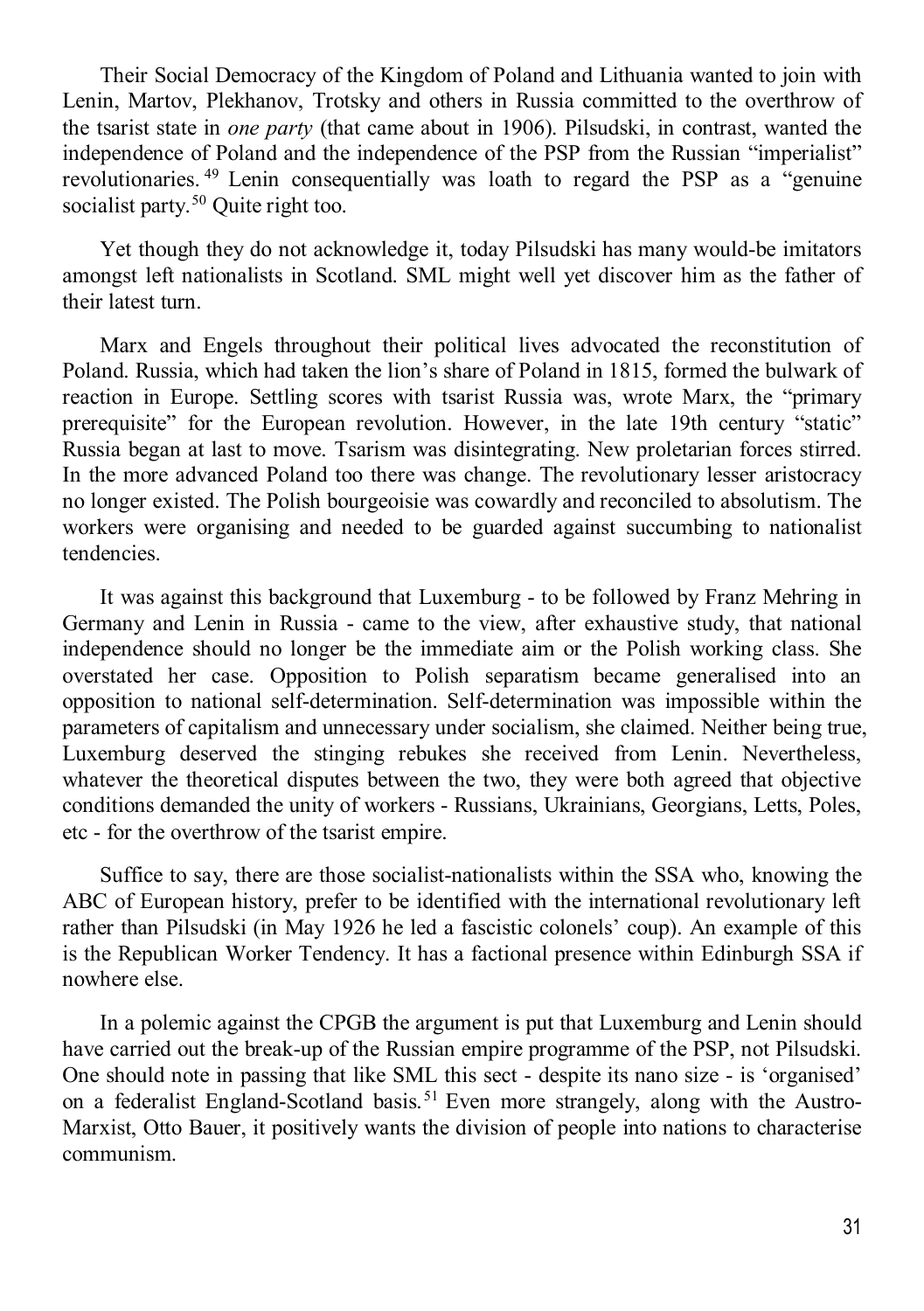Not surprisingly then according to our socialist-nationalists Luxemburg's and Lenin's "political formulations" "failed (... only too clear in the case of Poland)". It was Luxemburg and Lenin, needless to say, who were responsible for handing the struggle for self-determination "to Pilsudski's 'national-socialists' on a plate".<sup>[52](#page-40-5)</sup>

By their very nature neither SML nor any of the socialist-nationalist sects seem to grasp the fact that to advocate self-determination does not stand in contradiction to advocating unity. To advocate the revolutionary unity of the workers for the overthrow of the existing state is in fact to take the lead in the struggle against oppression in all its forms.

The CPGB calls upon the working class in Britain to support the right of Scotland and Wales to self-determination up to and including independence. But the fight for a federal republic is in our view the best way to ensure the right for Scotland and Wales to determine their own future and at the same time secure the closest unity of workers. The CPGB therefore makes no apology for not advocating the break-up of Britain. We are perfectly consistent. Supporting a right does not mean we are agnostic about how that right is used.<sup>[53](#page-40-6)</sup>

For example, communists support the democratic right to form protest groups. But that does not commit us to supporting every protest group. Nor does it prevent us from opposing and campaigning against the formation of a new protest group. We recognise the *right* of even anti-abortionists such as Spuc to freely organise and argue for their reactionary views. However, we will at the same time fight against the influence such bigots have over the working class.

Did the politics of Luxemburg and Lenin fail? I think "the case of Poland" proves the opposite. Luxemburg and Lenin were, by no stretch of the imagination, responsible for handing over the struggle for self-determination to Pilsudski and his 'national socialists'. It was after all hardly possible for them to predict the new geopolitical relations brought about by World War I. And it was this carnage, which saw the collapse of half of Europe, that allowed Pilsudski and his Austrian-financed legions to reconstitute Poland in 1919 as a *reactionary* bourgeois state.

Luxemburg was right. An independent Poland did nothing for the working class. She was also correct to forewarn that nationalist socialism would lead those workers who followed it to demoralisation.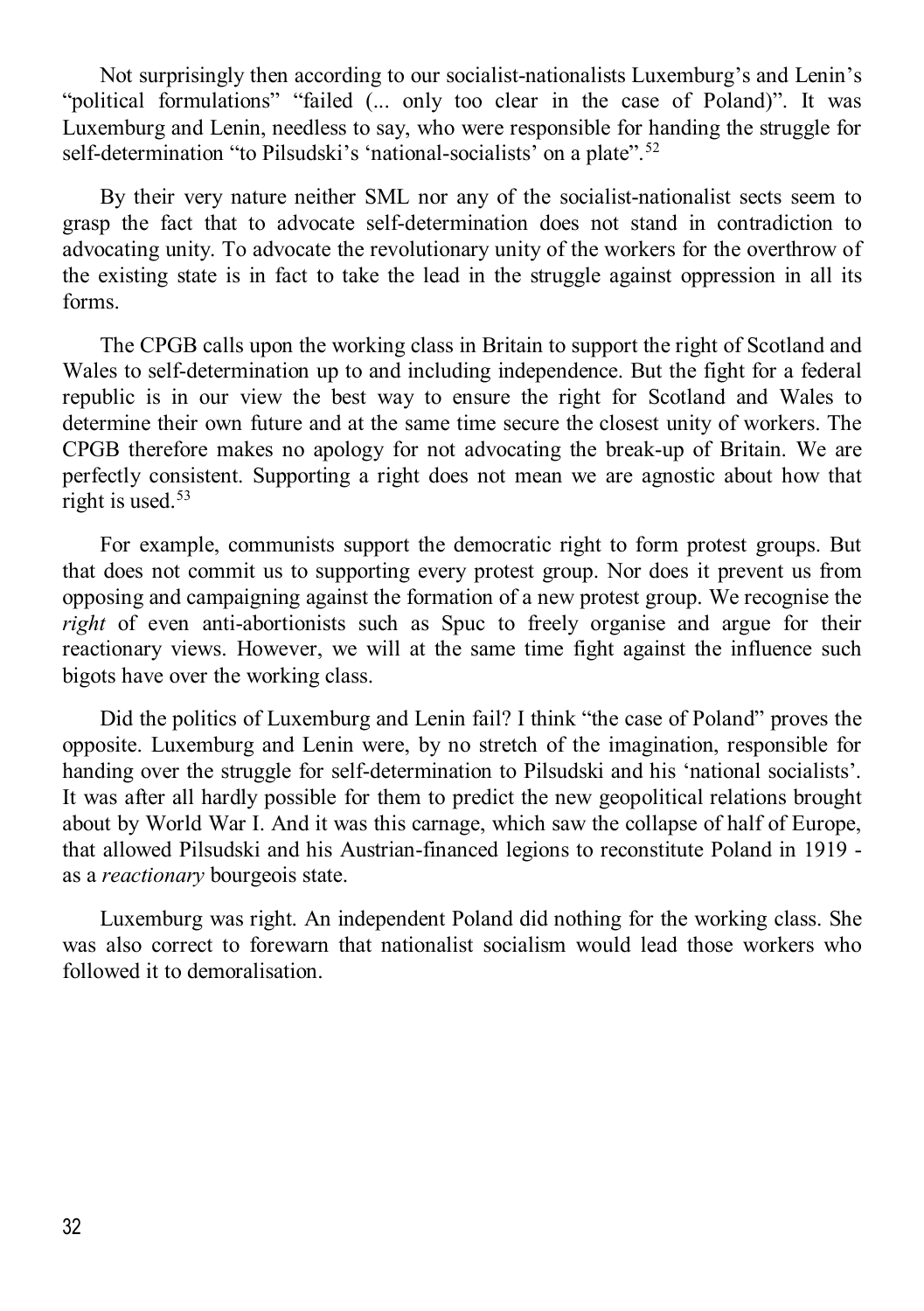To begin with the mass of militant workers followed the PSP and Pilsudski. The outbreak of the 1905 Russian revolution changed that. Separatism was swept aside. Workers in Warsaw and Lodz joined workers in St Petersburg and Moscow in the fight to overthrow tsarism. Proletarian supporters of the PSP looked to the SDKPiL for leadership and took up its slogans. SDKPiL grew massively. Pilsudski was marginalised. "The pure nationalists, the 'social-patriots'," writes Luxemburg's outstanding biographer, Paul Frölich, "saw with horror that their hopes of an independent Poland were ebbing away as fast as the Russian revolution was advancing."[54](#page-40-7)

The official leadership thus ended up turning against the revolution. The PSP split in February 1906. The leftwing majority abandoned the programme of national independence. They adopted the substance of the SDKPiL programme. Coming from almost nothing, Luxemburg's politics had within 12 years captured virtually the whole Polish working class movement. Finally in 1918 the PSP-Left united with SDKPiL to form the Communist Workers' Party of Poland (as the Communist Party of Poland was known till 1925).

Luxemburg and Lenin only failed in the sense that the Marx and Engels of 1848, who strove for a Greater German republic, including Austria, failed. They only failed in the sense that the Paris Commune of 1871 and the Bolsheviks' 1905 dress rehearsal failed.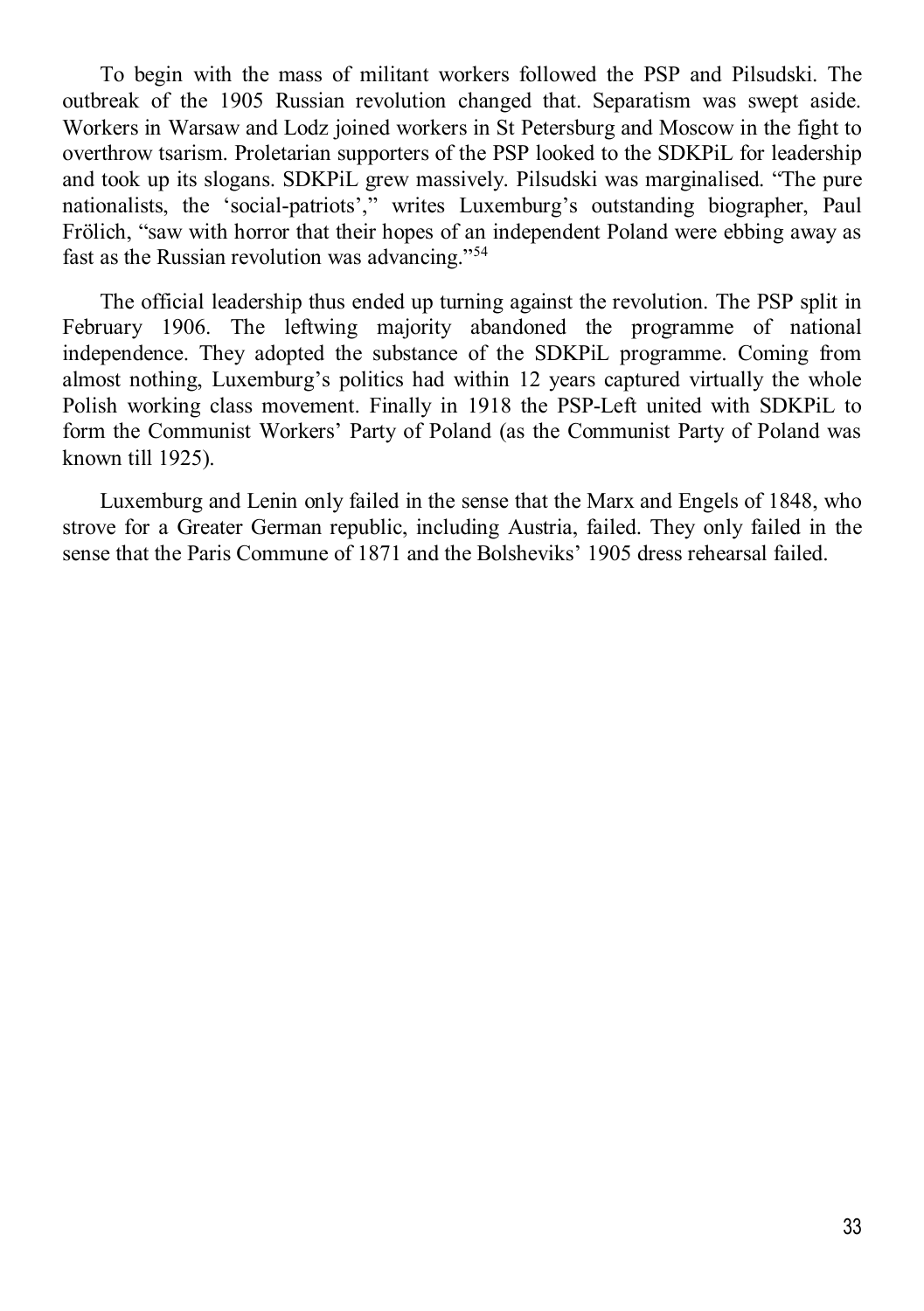#### 9. SML: from Labour to SNP?

For decades SML - in its various guises and manifestations - happily existed within and loyally supported the Labour Party. Socialism in Britain, the comrades dogmatically insisted, would and could only come through the Labour Party and a Labour government. Taaffe, like a diluted bureaucratic-anarchist, programmatically demanded a TUC "24-hour general strike" in order "to force a general election and bring a Labour government to power on a socialist programme".<sup>[55](#page-40-8)</sup> Needless to say, the general strike is for Marxism a tactic. Only for anarchists is the general strike elevated to the level of a strategy. As to the notion of Labour coming to power through a one-day holiday and a general election and then carrying through a socialist programme, that is a bureaucratic dream of which nightmares are made - remember Chile 1973.

As it does, life moves on. Thankfully such illusions have been laid to rest. Now Labour is rightly characterised by SML, and its co-thinkers in Taaffe's SP, as a party of the establishment, a party committed to capitalism (not something that results from Blair's success in rewriting clause 4 as the comrades hint, but surely something proved beyond doubt by Labour's inclusion in Lloyd George's war cabinet in 1916 and the record of every previous Labour government from 1924 to 1979).

Labour's history, its organic links with the trade unions and mass base amongst the working class plus its reactionary leadership define it as a bourgeois workers' party. In my view Blair's New Labour, for the moment, remains a bourgeois workers' party. It is on the extreme right of that band in the political spectrum but shows all the signs of moving to a (re)merger with liberalism. The category bourgeois workers' party must accordingly be grasped not metaphysically but dialectically, ie in its contradictory movement and selfdevelopment.

Much of the left - official and unofficial communism included - need to designate the Labour Party a bourgeois workers' party to provide an orthodox alibi for their automatic 'vote Labour, but ...' call at every general election. Such a conclusion is and always was wrong. Critical support for Labour, support like the "rope supports the hanged man", is a Leninist tactic, not a strategic principle (naturally we reserve the right to use it whenever appropriate).

Nowadays, of course, SML simply designate Labour a bourgeois party - with no proletarian conjunctive. Evidently this has nothing to do with science. The comrades must change the Labour Party in their heads in order to change themselves - above all the decision to field independent parliamentary and council candidates. We, it should be repeated, have no such problem. However, given that Labour is designated by our SML comrades as a party of the enemy class, it was worrying, to say the least, to see *Scottish Socialist Voice* urge a "vote Labour to oust the Tories" before the general election.<sup>[56](#page-40-9)</sup>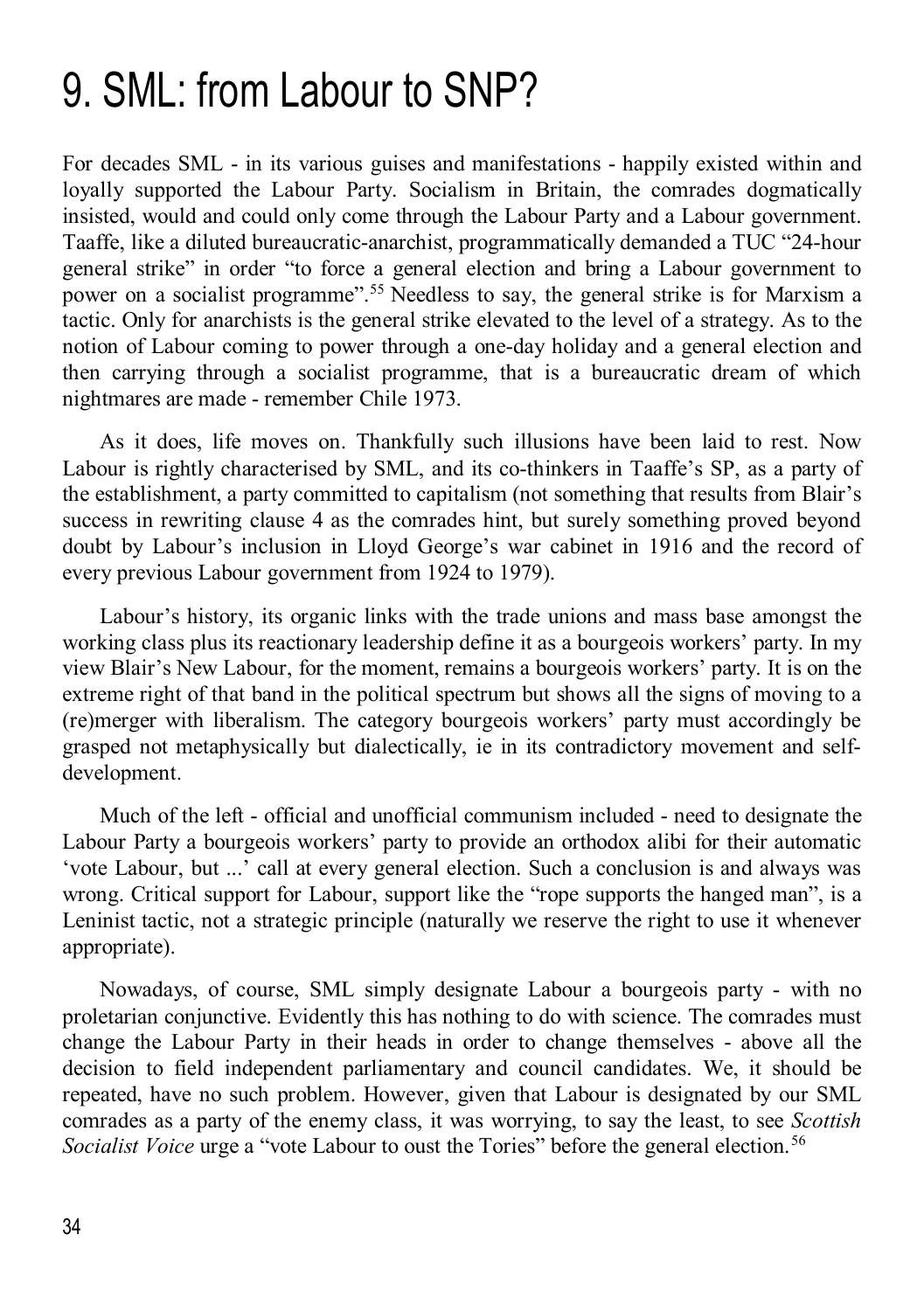Obviously, there exist deep fault lines between SML and some of its SP co-thinkers. Dave Nellist, after some pressing, candidly admitted his position: "I can't put my hand on my heart and with a clear conscience advise people to vote for the Labour Party - they only want to be a more efficient party at running capitalism than the Tories"<sup>[57](#page-40-10)</sup> He was, and is, undoubtedly correct - and not only about Blair's government, but as written above, he is right about every Labour government from MacDonald to Callaghan. Governments, which presumably SML would retrospectively view positively, ie support. Let us be clear about what is at issue. For the CPGB there could be no support for any candidate standing on Blair's manifesto. To all intents and purposes it was no different from the Tories' and the Liberal Democrats' ie it is thoroughly reactionary and anti-working class. If a Tony Benn or a Dennis Skinner had broken ranks and defiantly presented the electorate with a left reformist programme we would have looked upon such a development very favourably. It would have been perfectly principled to *consider* calling on voters to support such Labourite politicians.

That on the one hand SML designate the Labour Party a bourgeois party, and on the other called upon people to vote for it, shows how theoretically adrift the comrades are. Even in their own terms. They have according to their own analysis violated the elementary principle of working class political independence from the capitalist class. Thereby straying deep into the territory of opportunism, ie bourgeois socialism. SML's break with the Labour Party, it hardly needs adding, is a highly contradictory phenomenon. Effectively SML told voters that one party of the enemy class is to be favoured over another. That the Tories are the biggest evil. Therefore that virtually anything is preferable to them. Such a rotten method took our CPGB - when it was dominated by an opportunist leadership - into the popular fronts of the 1930s and 1940s and thus to the side of Winston Churchill and British imperialism (class collaboration was advocated in the name of antifascism).

If New Labour has qualitatively evolved into a standard bourgeois party - and to repeat, in my estimation it has not quite done so yet - SML is on a dangerous course by calling upon people to vote for it. The direction is already apparent. After advising a Labour vote in Tory marginals like Stirling and Ayr, *Scottish Socialist Voice* not at all innocently informed its readers that in "other parts of Scotland, the main opposition to the Tories is the SNP". The message might have been Delphic. But it seems to me that SML was urging an SNP vote. If that is not the case I am still waiting for the comrades to put me straight.

Interestingly, the same edition of *Scottish Socialist Voice* carried an article by Nicky McKerrel which asks whether or not the SNP remains a tartan Tory party. The cross-head noted that as Labour swung to the right, the SNP "has reinvented itself as Scotland's left opposition". Before examining what sort of political formation the SNP represents I must refer again to the nationalist reinvention of SML itself.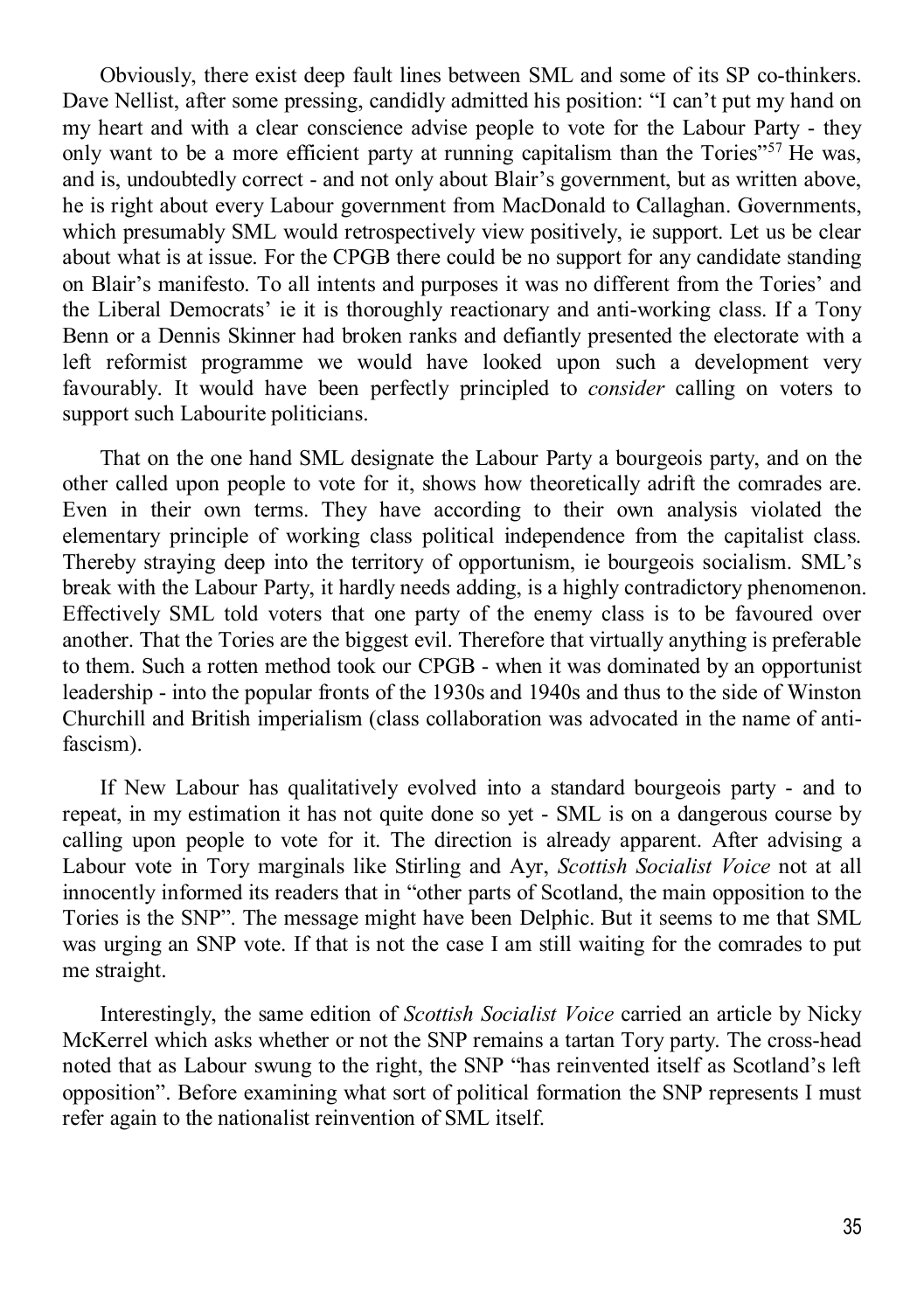Communists fight for Scotland's right to self-determination, but we also fight for that self-determination to be used to facilitate the closest possible voluntary union of the working class throughout Britain in the revolutionary struggle to overthrow the UK state. That is why we boldly raise the demand for a federal republic. As we have seen, in contrast SML advocates the 'break-up of Britain' thesis and an independent class state in Scotland. (SML comrades like to claim a timelessness for their position. It is worthwhile noting therefore that in 1974 Militant's delegates to the Labour Party conference voted against Scottish devolution.)

Comrade McCombes makes the dire consequences of the perspective of weakening, not overthrowing the UK state crystal clear in a recent internal SML document. Faced with a choice between Labour's plans for devolution and the SNP's "independence in Europe", McCombes would prefer the latter. To "line up with Labour and Liberal Democrats against independence" would, in his view, allow the SNP a "completely free hand to influence and lead the most radicalised sections of the working class". Therefore McCombes wants to line up with the SNP.

Apparently the nationalist turn was blessed by SP top Lynn Walsh and SML councillor Tommy Sheridan (the most extreme enthusiast for national socialism). Reportedly there is opposition from other quarters. Colin Fox in Edinburgh has been named. However, at present such comrades find themselves in a minority and without a coherent alternative. So will SML seek an alliance with the SNP?

Strategically it is incumbent upon communists to critically support revolutionary nationalists against our own state. When it was founded in 1920 the CPGB unequivocally stood for a defeat for British imperialism in Ireland and in the few years thereafter rendered direct material aid to Irish republicans. This, as made clear by CPGB leader William Paul, was a "sacred duty" that stemmed directly from our "international policy" of opposing British imperialism. [58](#page-40-11) In Ireland itself communists like Roddy Connolly fought side by side with the IRA in the revolutionary struggle for self-determination. Today the CPGB likewise considers the demand for the unconditional withdrawal of British troops and Irish freedom a matter of duty. As with Marx, Engels and Lenin, we too defend those who have taken up arms to achieve that democratic and progressive end.<sup>59</sup> Britain's defeat will be our victory.

Sinn Féin says it is committed to a united *socialist* Ireland. Obviously, the "Christian" socialism of *Éire Nua*, the social and economic programme of Sinn Féin, is utopian and in many ways reactionary <sup>[60](#page-40-13)</sup> Nevertheless communists support the democratic and antiimperialist content of Sinn Féin's programme. If communists do not take such a stand they objectively join with imperialism and desert socialism. To the extent that nationalists struggle against imperialism, to that extent the CPGB is for them. We are the most determined enemies of oppression. However, to the extent the nationalists stand for bourgeois and narrow national interests we are against them.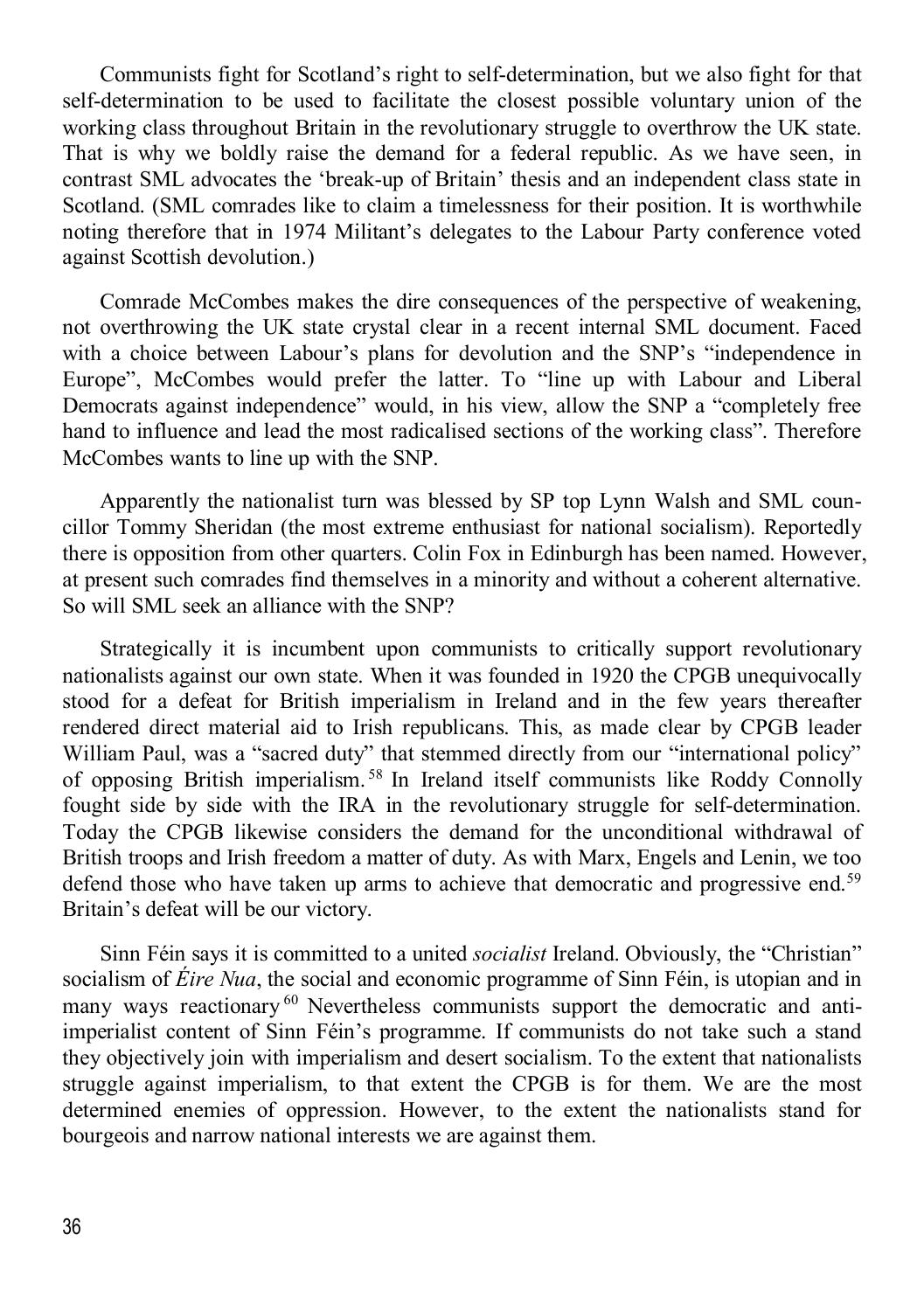What then of the SNP? It is certainly nationalist. But is it revolutionary and antiimperialist? Can Marxists give it - its programme - critical support?

The SNP, unlike Labour, the Liberal Democrats and the Tories, is committed to Scotland's right to self-determination. That is a demand communists champion with the utmost intransigence. We will definitely not trade it for the sake of Blair's sop parliament. By definition and the whole of its history the SNP wants the people of Scotland to exercise that right of self-determination in order to establish an independent class state. So it is quite possible, even likely, that communists will find themselves taking the same side as the SNP in any argument about Scotland's right to self-determination with the pro-UK parties. However we sharply part ways with the SNP about how that right should be exercised. Let me employ an analogy from another area. Marriage. Communists support the right of partners to divorce. But that does not mean we advocate every couple separate. Each individual should be free to decide whether to begin, continue or end a relationship. Communists need make no apology for positively favouring loving, voluntary and mutually beneficial unions.

So what sort of party is the SNP? What class interest does it advocate? It has a wide popular following both rural and urban. A fundamental mistake would of course be to equate its electoral support with the class nature of the party. The Tories after all still have a big following amongst politically backward sections of the working class. It is politics that are crucial.

Social life, needless to say, is highly complex. Class and party rarely neatly coincide. Especially at the outset. When the SNP was formed it had a definite petty bourgeois coloration. But it occupied no clear or distinct place in the political spectrum. The SNP resulted from a merger in 1934 of the 'leftwing' National Party of Scotland, formed in 1928, and the rightwing Scottish Party, formed in 1933. It was an uneasy but real meeting of left nationalists and those whose sympathies lay with Mussolini and Hitler - the fascistic Siol nan Gaidheal, the Seed of the Gael, was only "proscribed" in September 1981 by the SNP's National Executive Committee. The brilliant communist-nationalist poet Hugh MacDiarmid (CM Grive), a founder-member, summed up the SNP this way: "I'll ha'e nae hauf-way hoose, but aye be whaur extremes meet."<sup>[61](#page-40-14)</sup> Since those early days the SNP has plied a steadily narrowing, albeit zigzagging, course. Now its real extremes are represented by nothing more than on the one side tartan Toryism and on the other European-type social democracy (the left nationalist faction Liberation recently split away to align itself more with the Scottish Socialist Alliance). Officially the SNP describes itself as a "moderate left of centre party".<sup>[62](#page-40-15)</sup>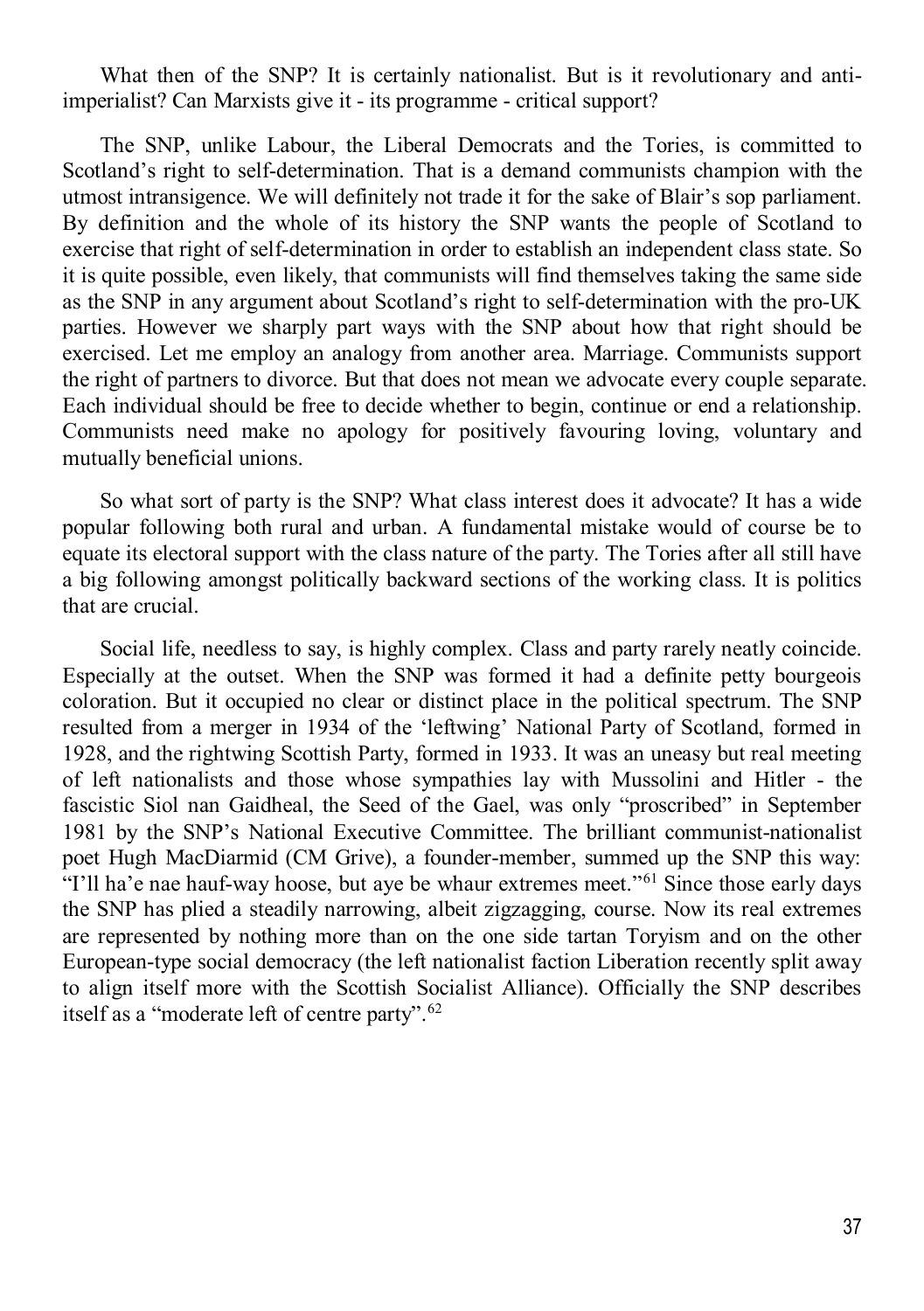It is within this humdrum context that we must consider the "expulsion" of the left in the early 1980s - Stephen Maxwell and Alec Salmond were suspended for six months in 1982. And then the subsequent victory by the Salmond wing over Margaret Ewing and the traditionalists a short time after in 1990. True, this means that on many issues the SNP is formally to the left of New Labour. Yet that proves more about Blair's Labour Party than the SNP

Unless we are to fall for the method of choosing the 'lesser evil', it must be recognised that the SNP is a mainstream European regional party fully committed to the capitalist system of exploitation. Typically it rails against the consequences of capitalism. Poverty. Inequality. Unemployment. However, as Blair well knows, protest is a luxury only a pro-capitalist party content with opposition can afford. When push comes to shove, in office SNP councils in Scotland have cut jobs and services - just like their Labour, Liberal Democrat and Tory colleagues ... and have thus added to poverty, inequality and unemployment.

As said above, different ends dictate means and vice versa. The SNP wants an independent capitalist Scotland. Its Ian Bayne makes this perfectly clear: "the SNP's whole *raison d'être*" is, he says, "not the creation of a 'social democratic', still less a 'socialist' or a 'Tory' Scotland, but the creation of a *democratic,* self-governing Scotland".<sup>[63](#page-40-16)</sup> An independent class state, it should be emphasised, for the SNP goes hand in hand with the European Union, Nato membership and Queen Elizabeth of Scotland.

Such pusillanimous goals dictate pusillanimous means. The SNP is decidedly nonrevolutionary. It refuses to side with the IRA against the British army. To do otherwise would at the very least stir up the dormant sectarianism inherent within Scottish society. Naturally in the Gulf War the SNP supported the US, Britain and other imperialist powers. In fact all the SNP wants is to constitute Scotland as a minor, or junior, imperialist power like Denmark, the Netherlands and Belgium. There is in other words nothing antiimperialist about the SNP. Hence there should be no choosing it - nor its programme - as against any other bourgeois option.

The working class must fight for working class politics. That means working class organisation. The highest form of working class organisation under capitalism is the Communist Party. That is what we are committed to. A reforged CPGB which is guided by the most advanced revolutionary programme and operates according to the 'unity of action, freedom of criticism' principles of democratic centralism. The bourgeoisie has its United Kingdom state. We need a reforged Communist Party to fight and overthrow it.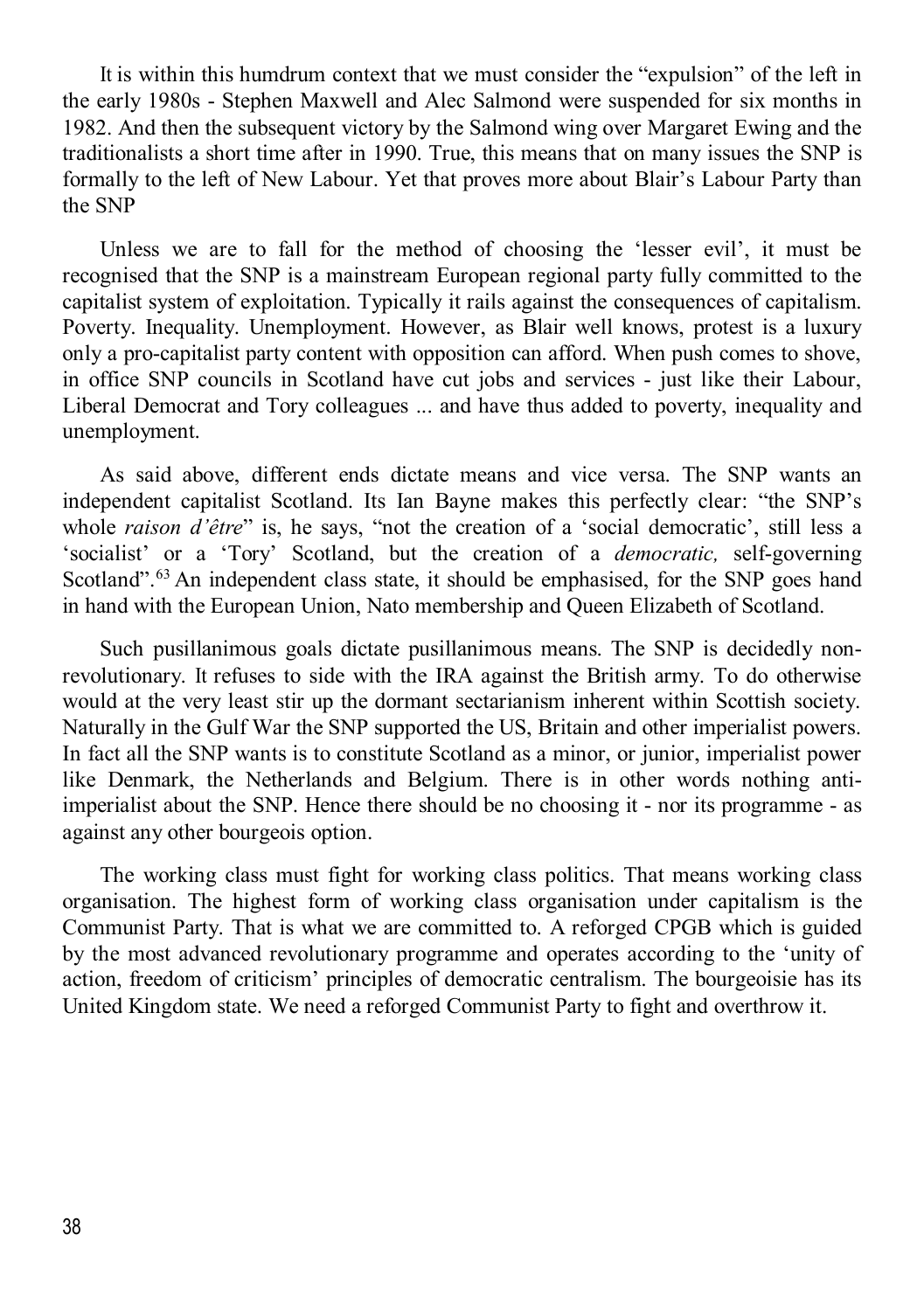## **References**

- <span id="page-38-0"></span>1. *The Herald* June 4 1997.
- <span id="page-38-1"></span>2. Ironically McLetchie was a member of the 15-strong committee of senior Conservatives brought together by John Major to discuss anti-devolution tactics. Its members were John Major, Michael Heseltine, Brian Mawhinney, shadow leader of the house Alastair Goodlad, Kenneth Clarke, Michael Howard, William Hague, Stephen Dorrell, Lord Cranbourne, and Welsh Tory officials Audrey Wall and Paul Valerio.
- <span id="page-38-2"></span>3. *Scotland on Sunday* June l 1997.
- <span id="page-38-3"></span>4. *The Guardian* June 25 1997.
- <span id="page-38-4"></span>5. *Scotland on Sunday* May 18 1997.
- <span id="page-38-5"></span>6. *Financial Times* May 15 1997.
- <span id="page-38-6"></span>7. *Dundee Courier* April 11 1997.
- <span id="page-38-7"></span>8. *Scotland on Sunday* May 11 1997.
- <span id="page-38-8"></span>9. *Scotland on Sunday* May 18 1997.
- <span id="page-38-9"></span>10. *The Herald* May 17 1997.
- <span id="page-38-10"></span>11. VI Lenin *CW* Vol 19, Moscow 1977, p542.
- <span id="page-38-11"></span>12. *Scotland on Sunday* May 18 1997.
- <span id="page-38-12"></span>13. "The trouble with this system," argues Vernon Bogdanor, professor of government at Oxford University, "is that it gives far too much power to the party machine." Power is thus "redistributed, not from the politicians to the people, but from one set of politicians to another" *(Scotland on Sunday* June 1 1997).
- <span id="page-38-13"></span>14. *The Guardian* April 5 1997.
- <span id="page-38-14"></span>15. *The Herald* May 17 1997.
- <span id="page-38-15"></span>16. *The Herald* May 12 1997.
- <span id="page-38-16"></span>17. A McCombes 'Referenda statement' *Weekly Worker* April 10 1997.
- <span id="page-38-17"></span>18. SSA *Policy papers* '97 Glasgow 1997, p4.
- <span id="page-38-18"></span>19. The SSA's founding aims and objects are defended by the Committee for Genuine Selfdetermination. Incidentally, the explicit republicanism of the SSA should surely be drawn to the attention of stubborn individuals who, for one reason or another, claim that it wants nothing more than a "reformed constitutional monarchy".
- <span id="page-38-19"></span>20. *Scottish Socialist Voice* May 9 1997.
- <span id="page-38-20"></span>21. R Luxemburg *Selected political writings* London 1972, p74.
- <span id="page-38-21"></span>22. VI Lenin *CW* Vol 9, Moscow 1977, pl81.
- <span id="page-38-22"></span>23. *The Herald* July 20 1996.
- <span id="page-38-23"></span>24. A McCombes 'Referenda statement' *Weekly Worker* April 10 1997.
- <span id="page-38-24"></span>25. See J Conrad *In the enemy camp* London 1993.
- <span id="page-38-25"></span>26. New Zealand, a country with a similar political system to the UK, recently incorporated referendums into its constitution - they are, however, "nonbinding". Under the terms of the 1993 Citizens Initiated Referendum Act a "nonbinding" referendum must be held on any matter if demanded by at least 10% of registered electors.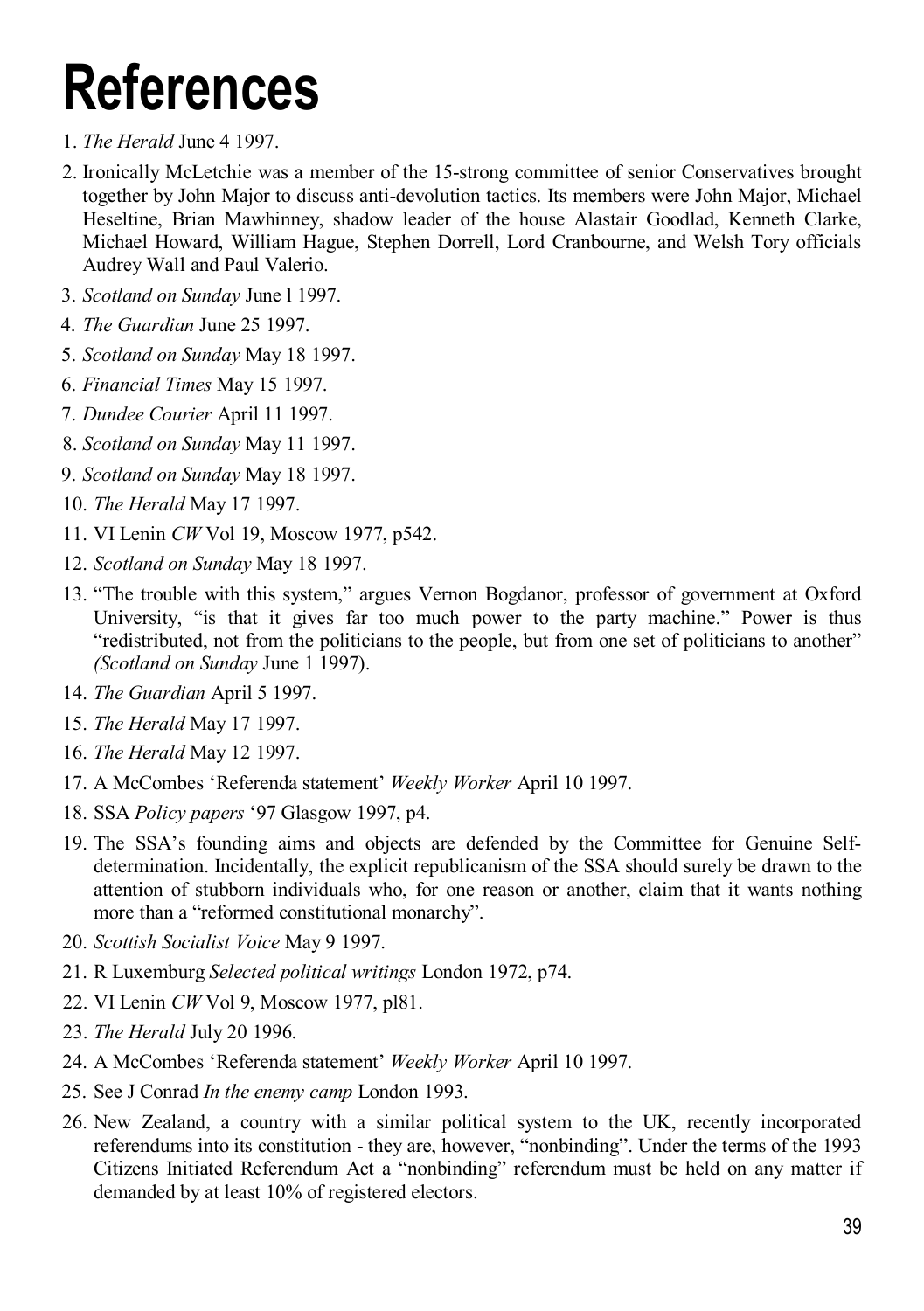- <span id="page-39-0"></span>27. *Scotland on Sunday* May 25 1997.
- <span id="page-39-1"></span>28. VI Lenin *CW* Vol 9, Moscow 1977, p182.
- <span id="page-39-2"></span>29. Scottish Socialist Voice March 21 1997.
- <span id="page-39-3"></span>30. 'Falling apart' *Scottish Socialist Voice* February 7 1997.
- <span id="page-39-4"></span>31. *Ibid.*
- <span id="page-39-5"></span>32. *Ibid.*
- <span id="page-39-6"></span>33. *Ibid.*
- <span id="page-39-7"></span>34. P Taaffe 'Democratic centralism' *Members bulletin* No 16, p6.
- <span id="page-39-8"></span>35. J Conrad *Which Road?* London 1991, p231.
- <span id="page-39-9"></span>36. A McCombes 'Future electoral strategy in Scotland' *Members bulletin* No12, p20.
- <span id="page-39-10"></span>37. L Colley *Britons* London 1992, p373.
- <span id="page-39-11"></span>38. The SWP has in fact a completely economistic position on Scotland. It tails the Tory-loving Scotland Forward - much to the discomfort of its cadre. *Socialist Worker* muddle-headedly says to "do anything else is to line up with the British nationalists and the Tories" *(Socialist Worker*  June 14 1997). Yet at the same time it claims that "Scottish workers want the same things as those south of the border - decent schools and hospitals, union rights, job security." Foolishly and hopelessly, it demands that the campaign for the Scottish parliament must be "linked firmly to a working class fight against the rich and the bosses". Workers thus, according to the SWP, should not concern themselves with the politics of *all* classes and strata in society.
- <span id="page-39-12"></span>39. C Bambery *Scotland: the socialist answer* London 1997, p16.
- <span id="page-39-13"></span>40. That means there should be no privileges for either the catholic or protestant tradition. Protestants in a united Ireland must have their rights protected. This consistent democratic approach, with local autonomy, etc, provides the only conditions to ensure the unity of Ireland's people.
- <span id="page-39-14"></span>41. *Bulletin* November-December 1979.
- <span id="page-39-15"></span>42. M Lynch *Scotland* London 1992, p338.
- <span id="page-39-16"></span>43. Technically, the UK parliament is composed of the sovereign, the House of Lords and the House of Commons, these parts collectively forming the legislature. The crown is subject only to "special limitation" by parliament. Hence, though common prejudice has it otherwise, there is no national anthem nor national flag. There is only the royal hymn and the union flag.
- <span id="page-39-17"></span>44. In the 1870s Marx favoured a federal solution to the Irish question. Writing to Sigfrid Meyer and August Vogt, he argued it was "necessary" to transform the union of Ireland and Great Britain from "enslavement" to "a free and equal federation" (K Marx and F Engels *CW* Vol 43, Moscow 1988, p473).
- <span id="page-39-18"></span>45. Arthur Scargill, SLP acting general secretary, says his party is "committed to devolving government and/or independence for the countries of Scotland and Wales, with the *final decision* on party policy to be determined by our own members in those countries" *(Socialist News* June-July 1997). That is a classic cop-out. Scargill thus demonstrates he has no programme for the national question in Britain. The SLP could end up with one line in Wales and an altogether different line in Scotland. Needless to say Scargill remains silent on what attitude the SLP should adopt on Blair's 'rigged referendum'.
- <span id="page-39-19"></span>46. *Militant* January 10 1997.